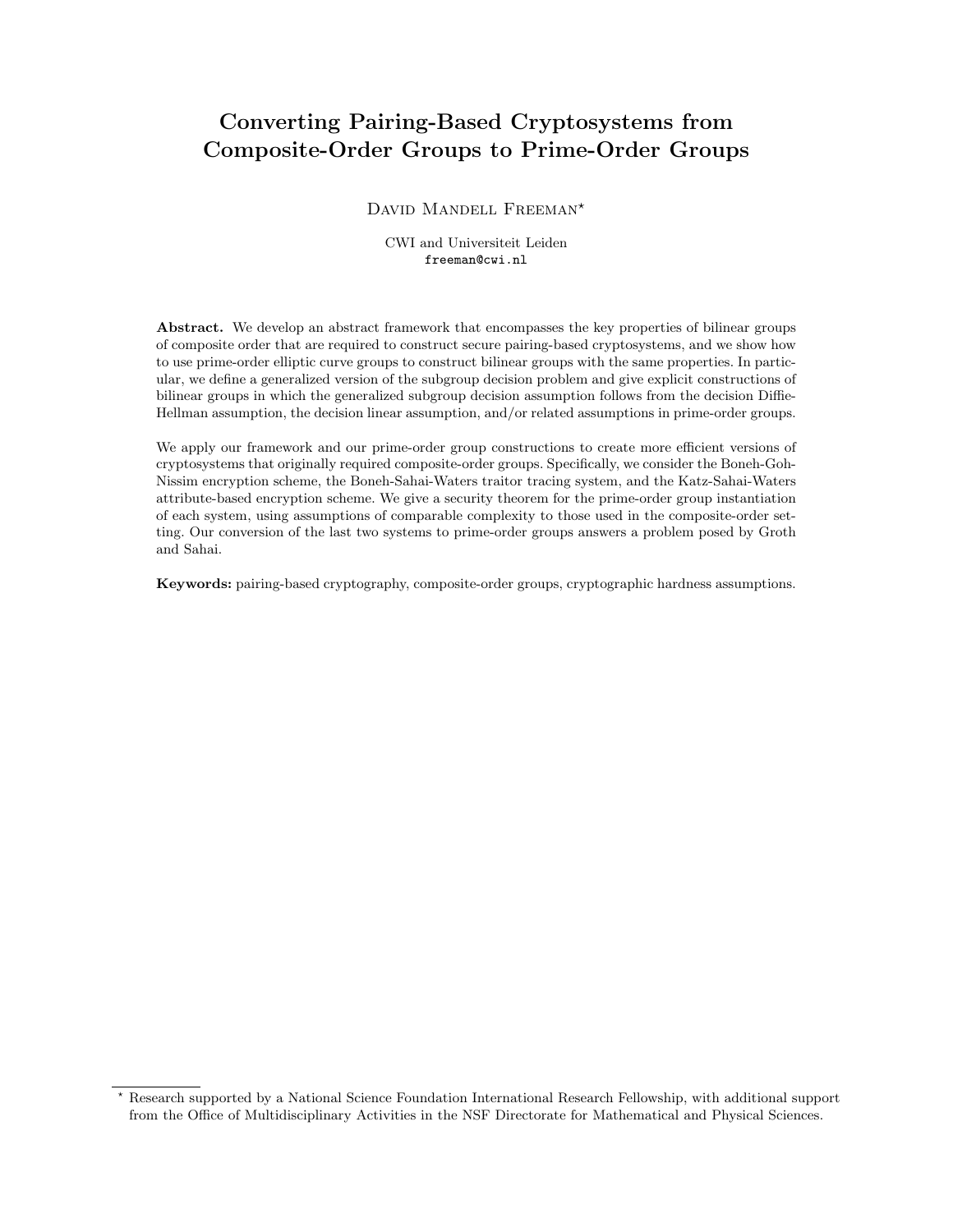# 1 Introduction

Bilinear groups of composite order are a tool that has been used in the last few years to solve many problems in cryptography. The concept was introduced by Boneh, Goh, and Nissim [6], who applied the technique to the problems of private information retrieval, online voting, and universally verifiable computation. Subsequent authors have built on their work to create protocols such as non-interactive zero-knowledge proofs [19, 20], ring and group signatures [10, 31], attribute-based encryption [8, 23], traitor tracing schemes [7], and hierarchical identity-based encryption [24, 33].

Bilinear groups of composite order are pairs of abelian groups  $(\mathbb{G}, \mathbb{G}_t)$ , each of composite order  $n = pq$ , equipped with a nondegenerate bilinear map  $e : \mathbb{G} \times \mathbb{G} \to \mathbb{G}_t$ . At their core, cryptosystems using bilinear groups of composite order usually base their security on variants of the *subgroup* decision assumption. Informally, this assumption says that given an element  $g \in \mathbb{G}$ , there is no efficient algorithm to determine whether g has order p. In particular, this assumption implies that it is infeasible to factor the group order  $n$ .

While the subgroup decision assumption is a useful tool for constructing secure protocols, it presents significant obstacles to implementing these protocols in practice. The only known instantiations of composite-order bilinear groups use elliptic curves (or more generally, abelian varieties) over finite fields. Since the elliptic curve group order n must be infeasible to factor, it must be at least (say) 1024 bits. On the other hand, the size of a prime-order elliptic curve group that provides an equivalent level of security is 160 bits [2]. As a result, group operations and especially pairing computations are prohibitively slow on composite-order curves: a Tate pairing on a 1024-bit composite-order elliptic curve is roughly 50 times slower than the same pairing on a comparable prime-order curve [29], and this performance gap will only get worse at higher security levels.

In short, requiring that the group order be infeasible to factor negates the principal advantage of elliptic curve cryptography over factoring-based systems, namely, that there is no known subexponental-time algorithm for computing discrete logarithms on an elliptic curve, while there is such an algorithm for factoring. Thus for efficient implementations we seek versions of protocols that use only prime-order elliptic curve groups. Developing these protocols is the main goal of this paper. In particular, we do the following:

- We develop an abstract framework that encompasses the key properties of bilinear groups of composite order, and we show how to use prime-order elliptic curves to construct bilinear groups with the same properties.
- We apply our framework and our prime-order construction to **create more efficient versions** of cryptosystems that originally used composite-order groups. Specifically, we consider:
	- 1. The Boneh-Goh-Nissim encryption scheme [6],
	- 2. The Boneh-Sahai-Waters traitor tracing system [7], and
	- 3. The Katz-Sahai-Waters attribute-based encryption scheme [23].

Our conversion of the last two systems to prime-order groups answers a problem posed by Groth and Sahai  $[20, Section 9]$ <sup>1</sup>, who themselves implicitly use our framework to construct non-interactive proof systems using either composite-order or prime-order groups.

Outline and Summary of Results. The starting point for our abstract framework is the fact that the subgroup decision assumption defined by Boneh, Goh, and Nissim depends only on the existence of a group G for which it is infeasible to determine if an element  $g \in G$  lies in a given

 $1$  Groth and Sahai ask if such a conversion can apply to traitor tracing or "Searchable Encryption," with references to [7] and [10], respectively. The latter reference should in fact be [8], which gives a result that is generalized by the construction of Katz, Sahai, and Waters [23, Section 5.2].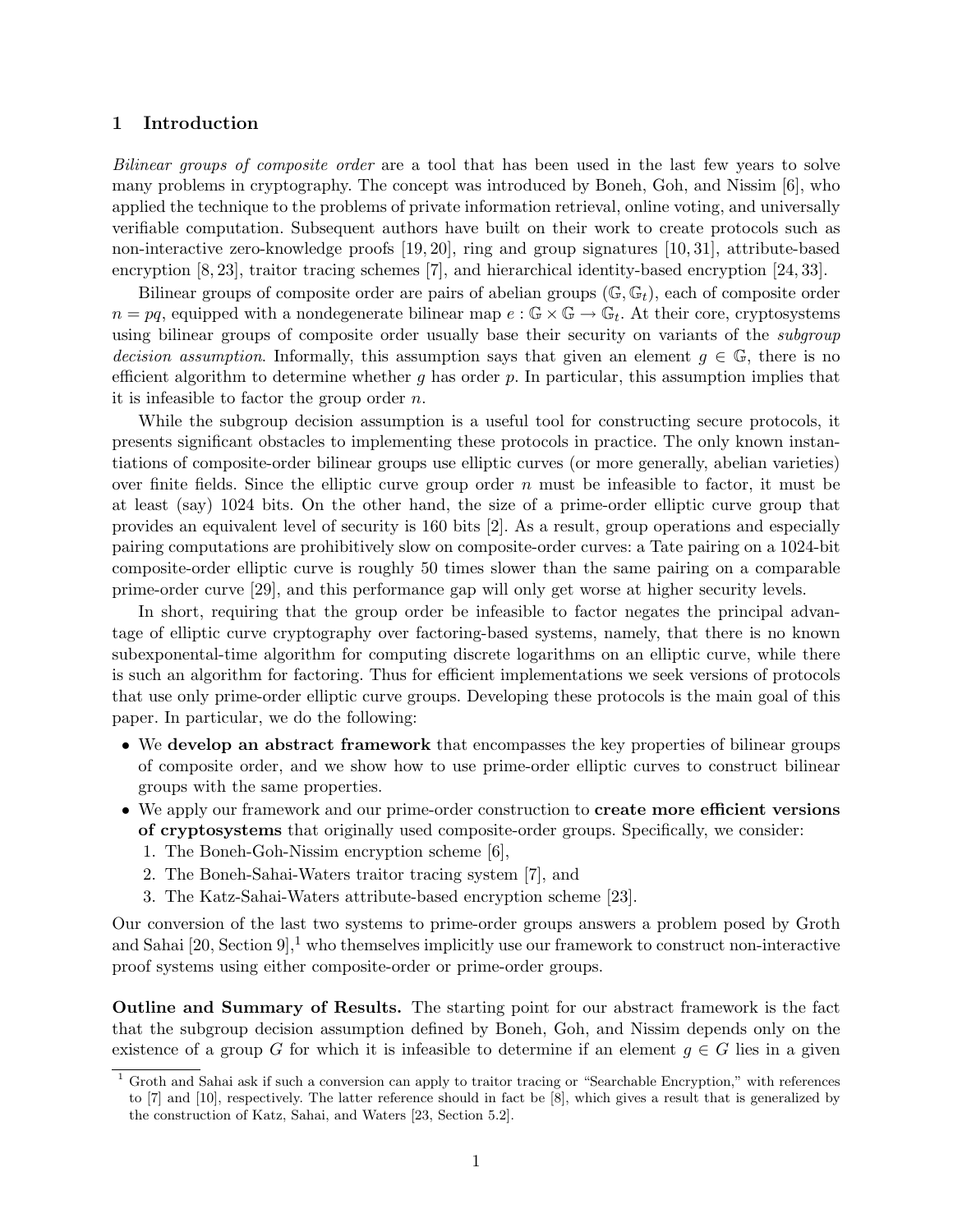proper subgroup  $G_1$  of G. This observation gives us a more general subgroup decision assumption in the language of abstract groups; see Section 2 for details.

Our construction using prime-order groups is based on the observation, used implicitly by Cramer and Shoup [13] and articulated explicitly by Gjøsteen [18], that the decision Diffie-Hellman (DDH) assumption is a generalized subgroup decision assumption. Specifically, suppose we are given a cyclic group G and elements  $g, g^a, g^b, g^c \in \mathbb{G}$ . Then the DDH assumption for G says exactly that it is infeasible to determine whether  $(g^b, g^c)$  is in the cyclic subgroup of  $\mathbb{G} \times \mathbb{G}$  generated by  $(g, g^a)$ . Thus any protocol that requires two groups  $G_1 \subset G$  in which the generalized subgroup decision assumption holds can be instantiated using  $G = \mathbb{G} \times \mathbb{G}$  and  $G_1 = \langle (g_1, g_2) \rangle$ , where G is a cyclic group in which the DDH assumption holds and  $g_1, g_2$  are random elements of G.

More generally, we can use  $G = \mathbb{G}^n$  for any  $n \geq 2$  and let  $G_1$  be a rank-k subgroup for any  $1 \leq k \leq n$ . In this case the subgroup decision assumption in G follows from the k-Linear assumption in G, which generalizes the DDH assumption. In particular, the 1-Linear assumption is DDH, while the 2-Linear assumption is the decision linear assumption. This more general construction makes explicit a relationship noticed by several previous authors  $(e.g., [20, 33])$ , namely, that functionality that can be achieved in composite-order groups under the subgroup decision assumption can also be achieved in prime-order groups under either the DDH or the decision linear assumption.

If the group G is equipped with a pairing  $\hat{e}$  :  $\mathbb{G}\times\mathbb{G}\to\mathbb{G}_t$ , then applying  $\hat{e}$  componentwise defines a pairing on  $G = \mathbb{G}^n$ . However, such a "symmetric" pairing (which only exists on supersingular elliptic curves) can be used to solve DDH in G, so in this case our DDH-based construction is not secure. To get around this problem we use the fact that on ordinary elliptic curves there are two distinguished subgroups, denoted  $\mathbb{G}_1$  and  $\mathbb{G}_2$ , in which DDH is believed to be infeasible for sufficiently large group orders. We can thus apply our construction twice to produce groups  $G = \mathbb{G}_1^n$ ,  $H = \mathbb{G}_2^n$ ,  $G_t = \mathbb{G}_t^m$  (for some m), and an "asymmetric" pairing  $e : G \times H \to G_t$ . If the DDH assumption holds in  $\mathbb{G}_1$  and  $\mathbb{G}_2$ , then the subgroup decision assumption holds in G and H. (If we are using the d-Linear assumption with  $d \geq 2$ , then we can remain in the symmetric setting.)

While the security of composite-order group protocols depends on (variants of) the subgroup decision assumption, the correctness of these protocols depends on the groups having certain additional properties. In some cases, the groups  $G, H, G_t$  must be equipped with projection maps  $\pi_1, \pi_2, \pi_t$  that map them onto proper subgroups and commute with the pairing. In other cases, the groups must decompose into subgroups  $G \cong \prod G_i$  and  $H \cong \prod H_i$  such that the pairing restricted to  $G_i \times H_j$  is trivial whenever  $i \neq j$ . In Section 3 we define these properties in our abstract framework and show how to instantiate them in the product groups  $\mathbb{G}_1^n$ ,  $\mathbb{G}_2^n$ .

Sections 2 and 3 give us the framework and the tools necessary to convert composite-order group protocols to prime-order groups. Section 4 analyzes the efficiency gains realized in terms of the number of bits needed to represent group elements. For example, at a security level equivalent to 80-bit AES, ciphertexts in the Boneh-Goh-Nissim system can be up to three times smaller when instantiated using our prime-order construction than in the original composite-order system. At the 256-bit security level the improvement can be as large as a factor of 12.

In Sections 5, 6, and 7, we describe in detail the conversion procedure for the Boneh-Goh-Nissim cryptosystem, the Boneh-Sahai-Waters traitor tracing system, and the Katz-Sahai-Waters attribute-based encryption scheme, respectively. In each case we describe the scheme in our general framework and convert the assumptions used in the security proofs to our more general setting. We then consider the system instantiated with our prime-order group construction and give security theorems in this setting. If the original system is secure under a simple assumption (e.g., subgroup decision) then the converted scheme is also secure under a simple assumption (e.g., DDH); if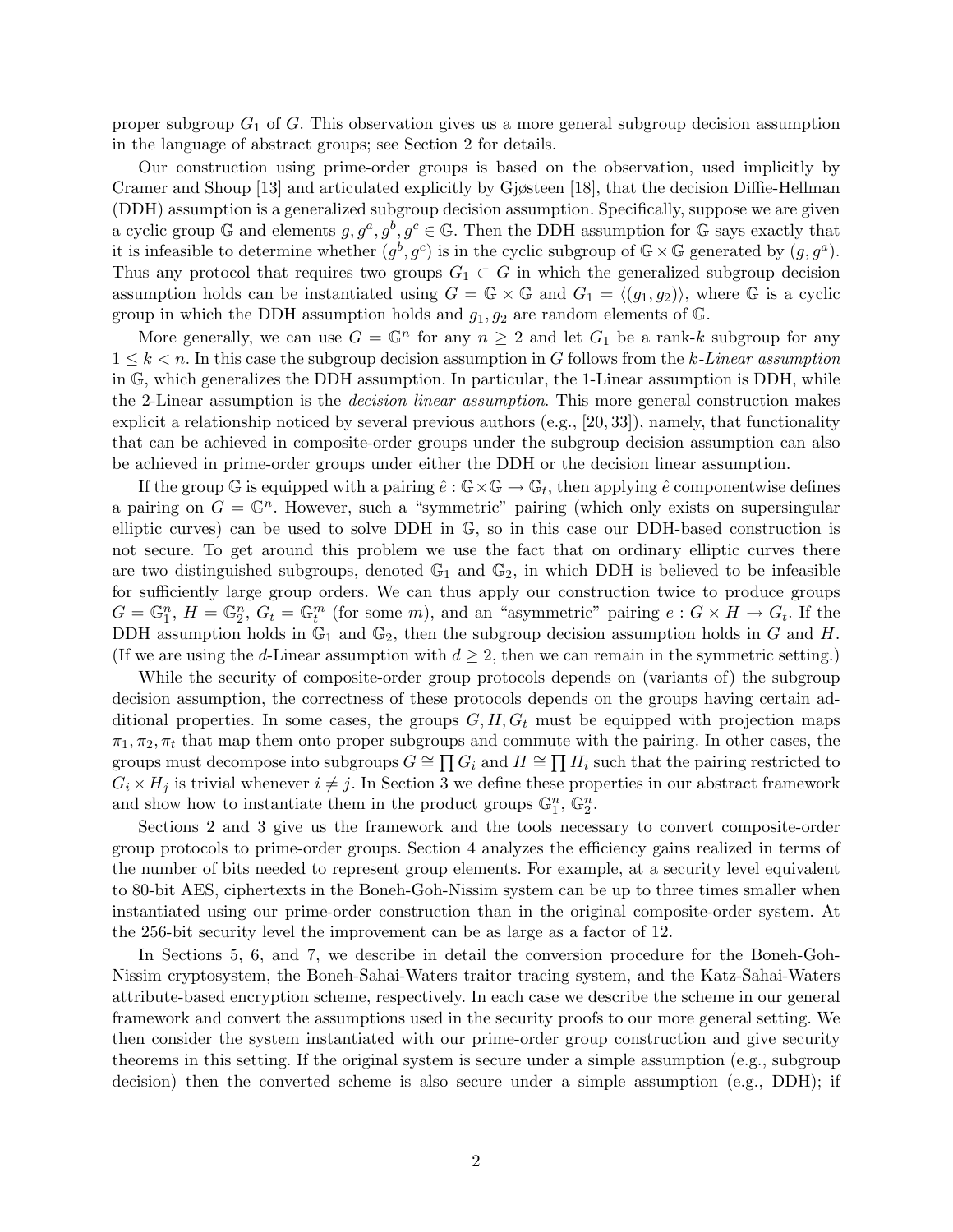the original system uses a complex assumption (as in the Katz-Sahai-Waters system) then the corresponding assumption in prime-order groups is also complex.

We note that our conversion process is not "black box": the security proof for each system must be analyzed to determine whether it carries over to our more general setting. For example, the recent identity-based encryption scheme of Lewko and Waters [24] uses explicitly in its security proof the fact that the group  $G$  has two subgroups of relatively prime order. However, we expect that our framework can be used to convert to prime-order groups other cryptosystems originally built using composite-order groups.

### 2 Subgroup Decision Problems

The problem of determining whether a given element  $g$  of a finite group  $G$  lies in a specified proper subgroup  $G_1$  was used as a hardness assumption for constructing cryptosystems long before Boneh, Goh, and Nissim defined their "subgroup decision problem." Gjøsteen [18] has undertaken an extensive survey of such problems, which he calls "subgroup membership problems." For example, the quadratic residuosity problem is a subgroup membership problem: if we let  $N = pq$  be a product of two distinct primes and define the group  $G$  to be the group of elements of  $\mathbb{Z}_N^*$  with Jacobi symbol 1, the problem is to determine whether a given element in G lies in the subgroup of squares in G.

Boneh, Goh, and Nissim [6] defined their problem for pairs of groups  $(\mathbb{G}, \mathbb{G}_t)$  of composite order  $N = pq$  for which there exists a nondegenerate bilinear map, or "pairing,"  $e : \mathbb{G} \times \mathbb{G} \to \mathbb{G}_t$ . The problem is to determine whether a given element  $g \in \mathbb{G}$  is in the subgroup of order p. Note that if g' generates  $\mathbb{G}$ , then  $e(g, g')$  is a challenge element for the same problem in  $\mathbb{G}_t$ ; thus if the subgroup decision problem is infeasible in  $\mathbb{G}$  then it is in  $\mathbb{G}_t$  as well.

Our general notion of a subgroup decision problem extends Gjøsteen's work to the bilinear setting. We begin by defining an object that generates the groups we will work with. We assume that the two groups input to the pairing are not identical (in the sense that there are no efficiently computable isomorphisms between them); this is known as an asymmetric pairing. We write all groups multiplicatively with identity element 1.

**Definition 2.1.** A *bilinear group generator* is an algorithm  $\mathcal{G}$  that takes as input a security parameter  $\lambda$  and outputs a description of five abelian groups  $G, G_1, H, H_1, G_t$ , with  $G_1 \subset G$  and  $H_1 \subset H$ . We assume that this description permits efficient<sup>2</sup> group operations and random sampling in each group. The algorithm also outputs an efficiently computable map  $e : G \times H \to G_t$  that is

- Bilinear:  $e(g_1g_2, h_1h_2) = e(g_1, h_1)e(g_1, h_2)e(g_2, h_1)e(g_2, h_2)$  for all  $g_1, g_2 \in G$ ,  $h_1, h_2 \in H$ ; and
- Nondegenerate: for any  $q \in G$ , if  $e(q, h) = 1$  for all  $h \in H$ , then  $q = 1$  (and similarly with  $G, H$  reversed).

Our generalized subgroup decision assumption says that it is infeasible to distinguish an element in  $G_1$  from a random element of  $G$ , and similarly for  $H$ . More precisely, we have the following definition. (The notation  $x \stackrel{R}{\leftarrow} X$  means x is chosen uniformly at random from the set X.)

**Definition 2.2.** Let  $\mathcal{G}$  be a bilinear group generator. We define the following distribution:

$$
\mathbb{G} = (G, G_1, H, H_1, G_t, e) \stackrel{\text{R}}{\leftarrow} \mathcal{G}(\lambda), T_0 \stackrel{\text{R}}{\leftarrow} G, T_1 \stackrel{\text{R}}{\leftarrow} G_1.
$$

We define the *advantage* of an algorithm  $\mathcal A$  in solving the *subgroup decision problem on the left* to be

$$
SDP_{L}\text{-}Adv[\mathcal{A}, \mathcal{G}] = \left| Pr[\mathcal{A}(\mathbb{G}, T_0) = 1] - Pr[\mathcal{A}(\mathbb{G}, T_1) = 1] \right|.
$$

<sup>&</sup>lt;sup>2</sup> i.e., polynomial-time in  $\lambda$ .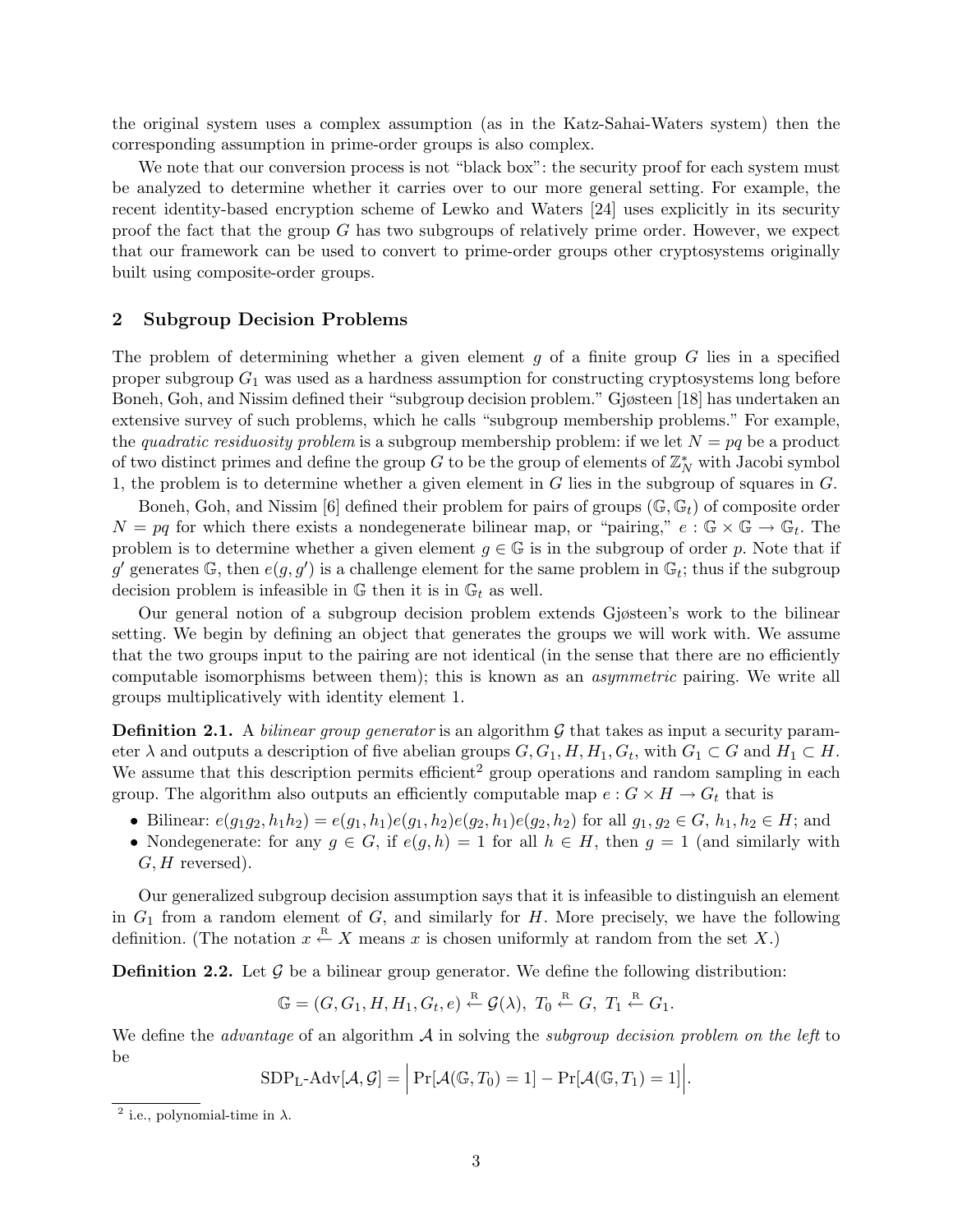We say that G satisfies the subgroup decision assumption on the left if  $SDP_{L-}\text{Adv}[\mathcal{A}, \mathcal{G}](\lambda)$  is a negligible function of  $\lambda$  for any polynomial-time algorithm A. We define the subgroup decision problem/assumption on the right and  $SDP_R-Adv[A, \mathcal{G}]$  analogously, with  $T_0 \stackrel{R}{\leftarrow} H$  and  $T_1 \stackrel{R}{\leftarrow} H_1$ . We say  $G$  satisfies the subgroup decision assumption if it satisfies both the left and right assumptions.

Boneh, Goh, and Nissim's definition of the subgroup decision assumption does not require that the adversary be given an element of (or a means to sample from)  $G_1$ ; however if  $G_1$  is cyclic then their definition is equivalent to ours within a factor of 2 [7, Section 3].

Example 2.3 ([6, Section 2.1]). Boneh, Goh, and Nissim construct a bilinear group generator  $\mathcal{G}_{BGN}$  using supersingular elliptic curves of composite order. Let  $\mathcal{E}(\lambda)$  be an algorithm that outputs a product  $N = p_1 p_2$  of two distinct primes greater than  $2^{\lambda}$ , a prime  $q \equiv -1 \pmod{N}$ , and a supersingular elliptic curve E over the finite field  $\mathbb{F}_q$ . Then  $\#E(\mathbb{F}_q)$  is divisible by N, and we can construct  $\mathcal{G}_{BGN}(\lambda)$  by running  $\mathcal{E}(\lambda)$  and setting the output as follows:

- $G = H$  is the order-N subgroup of  $E(\mathbb{F}_q)$ ;
- $G_1 = H_1$  is the order- $p_1$  subgroup of  $E(\mathbb{F}_q)$ ;
- $G_t$  is the order-N subgroup of  $\mathbb{F}_{q^2}^*$ ; and
- $e: G \times G \to G_t$  is the modified N-Tate pairing on E [14, Section 2.1].

Each group is described by giving a generator.

It is believed that  $\mathcal{G}_{BGN}$  satisfies the subgroup decision assumption when N is infeasible to factor. The construction can be extended to produce a group G whose order is a product of three or more primes, and the subgroup decision assumption is believed to hold in any nontrivial proper subgroup  $G_1$  of  $G$ . Using the generic group analysis of Katz, Sahai, and Waters [23, Theorem A.2], one can show that any efficient generic algorithm to solve the subgroup decision problem for  $\mathcal{G}_{BGN}$ can be used construct an efficient algorithm to factor N.

#### 2.1 Product Groups, DDH, and d-Linear Assumptions

The primary motivation for our abstraction of composite-order group protocols is the observation that the decision Diffie-Hellman problem is also a subgroup decision problem [18, Section 4.5].

Let G be a finite cyclic group, and let  $T = (g, g^a, g^b, g^c)$  be a 4-tuple of elements in G. The decision Diffie-Hellman (DDH) problem is to determine whether  $c \equiv ab \pmod{|q|}$ ; if this is infeasible then we say that  $\mathbb G$  satisfies the *decision Diffie-Hellman assumption*. Now suppose we are given a DDH challenge T. Define G to be  $\mathbb{G}\times\mathbb{G}$  and  $G_1$  to be the cyclic subgroup of G generated by  $(g, g^a)$ . Then the element  $(g^b, g^c) \in G$  is in  $G_1$  if and only if  $c \equiv ab \pmod{|g|}$  — so solving the subgroup decision problem for  $G_1 \subset G$  is exactly equivalent to solving DDH in G.

Now we consider the same construction in the bilinear setting: let  $\mathbb{G}_1, \mathbb{G}_2, \mathbb{G}_t$  be finite cyclic groups, and let  $\hat{e}: \mathbb{G}_1 \times \mathbb{G}_2 \to \mathbb{G}_t$  be a nondegenerate bilinear map. Then we can define  $G = \mathbb{G}_1^2$ ,  $H = \mathbb{G}_2^2$ , and  $G_t = \mathbb{G}_t^2$ , and choose random elements of G and H to generate  $G_1$  and  $H_1$  respectively. We can define a nondegenerate pairing  $e: G \times H \to \mathbb{G}_t$  by taking any nonzero matrix  $A = \begin{pmatrix} a & b \\ c & d \end{pmatrix} \in$  $\text{Mat}_2(\mathbb{F}_p)$  and setting

$$
e((g_1, g_2), (h_1, h_2)) := e(g_1, h_1)^a e(g_1, h_2)^b e(g_2, h_1)^c e(g_2, h_2)^d.
$$

We can define a pairing mapping to  $G_t = \mathbb{G}_t^m$  by choosing different coefficients  $a, b, c, d$  to define each component of the output. With this setup, if the DDH assumption holds in  $\mathbb{G}_1$  and  $\mathbb{G}_2$ , then the subgroup decision assumption holds for  $G_1 \subset G$  and  $H_1 \subset H$ .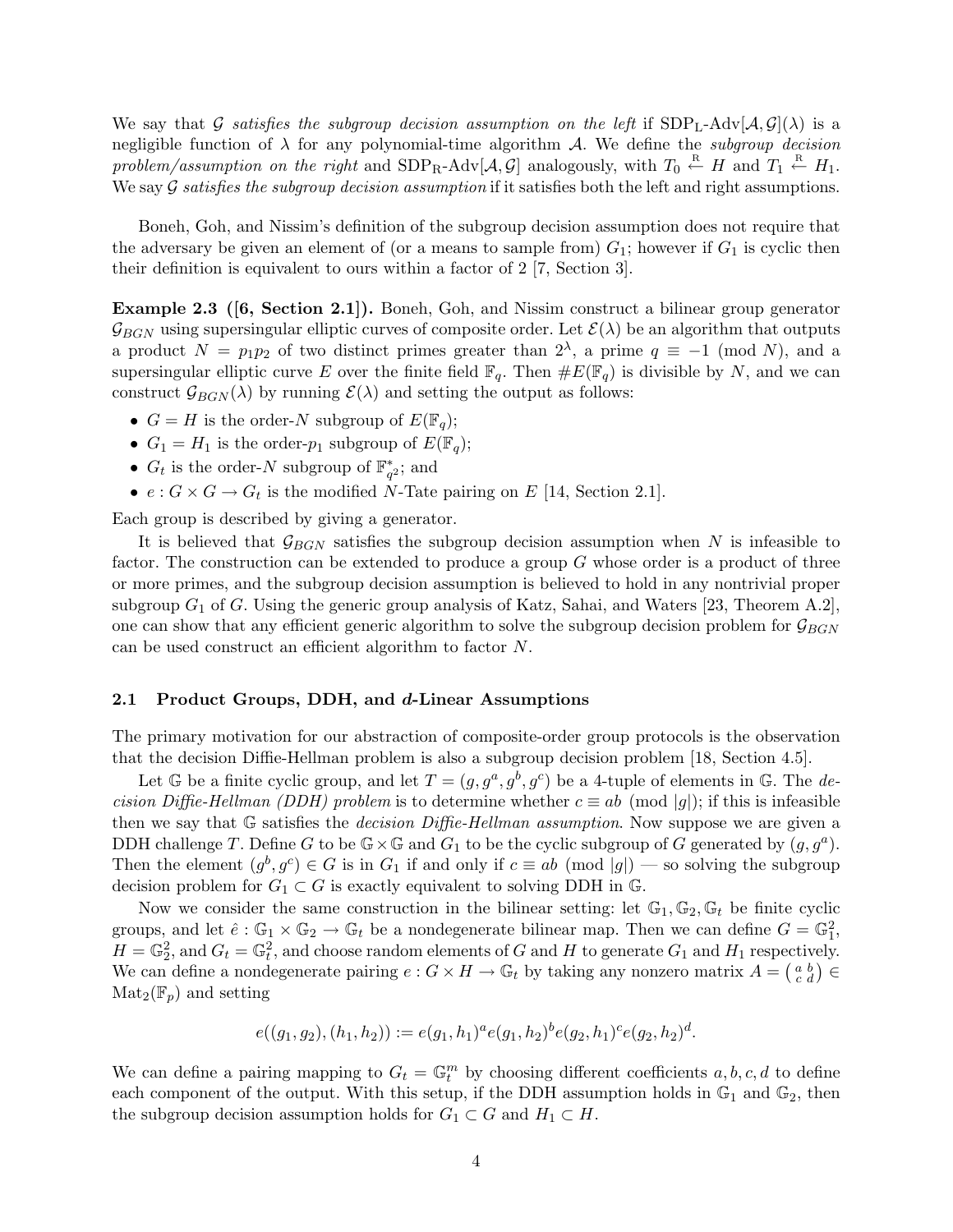More generally, we consider a bilinear group generator  $\mathcal{G}_k^n$  that produces two groups  $G = \mathbb{G}_1^n$  and  $H = \mathbb{G}_2^n$  and random rank-k subgroups  $G_1 \subset G$  and  $H_1 \subset \tilde{H}$ . In this situation the natural analogue of the DDH problem is the k-Linear problem, introduced by Hofheinz and Kiltz [21] and Shacham [30]. The 1-Linear problem is simply DDH, while the 2-Linear problem is called the decision linear problem and was originally proposed by Boneh, Boyen, and Shacham [5] as a reasonable analogue for DDH in a group with a bilinear map.

The following definition and theorem formalize the relationship between subgroup decision problems and d-Linear problems. We will use the following notation: if we have a group G of order p, an element  $g \in \mathbb{G}$ , and a vector  $\vec{x} = (x_1, \ldots, x_n) \in \mathbb{F}_p^n$ , then we define  $g^{\vec{x}} := (g^{x_1}, \ldots, g^{x_n}) \in \mathbb{G}^n$ .

**Definition 2.4.** A bilinear group generator  $P$  is prime-order if the groups  $G, G_1, H, H_1, G_t$  all have prime order  $p > 2^{\lambda}$ . Then we have  $G = G_1$  and  $H = H_1$ , and we denote the three distinct groups by  $\mathbb{G}_1 = G$ ,  $\mathbb{G}_2 = H$ , and  $\mathbb{G}_t = G_t$ . We let  $\hat{\mathbb{G}}$  denote the output  $(p, \mathbb{G}_1, \mathbb{G}_2, \mathbb{G}_t, e)$  of  $\mathcal{P}(\lambda)$ .

Let  $d \geq 1$  be an integer. If A is an algorithm that takes as input  $2d + 2$  elements of  $\mathbb{G}_1$ , we define the *advantage* of A in solving the *d*-Linear problem in  $\mathbb{G}_1$  to be

$$
d\text{-Lin}_{\mathbb{G}_1}\text{-Adv}[\mathcal{A},\mathcal{P}]=\left|\Pr\left[\mathcal{A}(\hat{\mathbb{G}},g_1,\ldots,g_d,g_1^{r_1},\ldots,g_d^{r_d},h,h^{r_1+\cdots+r_d})=1:\begin{matrix}\hat{\mathbb{G}}\stackrel{\mathbb{R}}{\leftarrow} \mathcal{P},g_1,\ldots,g_d\stackrel{\mathbb{R}}{\leftarrow} \mathbb{G}_1,\\r_1,\ldots,r_d\stackrel{\mathbb{R}}{\leftarrow} \mathbb{F}_p\end{matrix}\right]\right.\right.\left.-\Pr\left[\mathcal{A}(\hat{\mathbb{G}},g_1,\ldots,g_d,g_1^{r_1},\ldots,g_d^{r_d},h,h^s)=1:\begin{matrix}\hat{\mathbb{G}}\stackrel{\mathbb{R}}{\leftarrow} \mathcal{P},g_1,\ldots,g_d\stackrel{\mathbb{R}}{\leftarrow} \mathbb{F}_p\\r_1,\ldots,r_d,s\stackrel{\mathbb{R}}{\leftarrow} \mathbb{F}_p\end{matrix}\right]\right|,
$$

and similarly for d-Lin<sub>G2</sub>-Adv[ $A, P$ ]. We say that G satisfies the d-Linear assumption in G<sub>1</sub> if  $d\text{-Lin}_{\mathbb{G}_1}\text{-Adv}[\mathcal{A},\mathcal{G}](\lambda)$  is a negligible function of  $\lambda$  for any polynomial-time algorithm  $\mathcal{A}$  (and similarly for  $\mathbb{G}_2$ ). The *decision Diffie-Hellman (DDH)* assumption is the 1-Linear assumption. The decision linear assumption is the 2-Linear assumption.

Some previous authors (e.g.,  $[1, 20]$ ) have called the assumption that DDH is infeasible in both  $\mathbb{G}_1$  and  $\mathbb{G}_2$  the symmetric external Diffie-Hellman assumption, or SXDH. For clarity in our arguments, we prefer to call the problems DDH in  $\mathbb{G}_1$  and  $\mathbb{G}_2$ , respectively.

**Theorem 2.5.** Let P be a prime-order bilinear group generator. For integers n, k with  $n \geq 2$  and  $1 \leq k < n$ , define  $\mathcal{G}_k^n$  to be a bilinear group generator that on input  $\lambda$  does the following:

- 1. Let  $(p, \mathbb{G}_1, \mathbb{G}_2, \mathbb{G}_t, \hat{e}) \stackrel{\text{R}}{\leftarrow} \mathcal{P}(\lambda)$ .
- 2. Let  $G = \mathbb{G}_1^n$ ,  $H = \mathbb{G}_2^n$ ,  $G_t = \mathbb{G}_L^m$  for some m.
- 3. Choose generators  $g \stackrel{\text{R}}{\leftarrow} \mathbb{G}_1$ ,  $h \stackrel{\text{R}}{\leftarrow} \mathbb{G}_2$ .
- 4. Choose random  $\vec{x}_i, \vec{y}_i \stackrel{\text{R}}{\leftarrow} \mathbb{F}_p^n$  for  $i = 1, \ldots, k$ , such that the sets  $\{\vec{x}_i\}$  and  $\{\vec{y}_i\}$  are each linearly independent.
- 5. Let  $G_1$  be the subgroup of G generated by  $\{g^{\vec{x}_1}, \ldots, g^{\vec{x}_k}\}$  and  $H_1$  be the subgroup of H generated  $by \{h^{\vec{y}_1}, \ldots, h^{\vec{y}_k}\}$
- 6. Choose nonzero  $n \times n$  matrices  $A_{\ell} = (a_{ij}^{(\ell)})$  for  $\ell = 1, \ldots, m$ .

7. Define 
$$
e: G \times H \to G_t
$$
 by  $e((g_1, ..., g_n), (h_1, ..., h_n))_{\ell} := \prod_{i,j=1}^n e(g_i, h_j)^{a_{ij}^{(\ell)}}$ .

8. Output the tuple  $\Gamma_k^n = (G, G_1, H, H_1, G_t, e)$ .

If P satisfies the k-Linear assumption in  $\mathbb{G}_1$  and  $\mathbb{G}_2$ , then  $\mathcal{G}_k^n$  satisfies the subgroup decision assumption. Specifically, for any adversary A that solves the subgroup decision problem on the left for  $\mathcal{G}^n_k$ , there exists an adversary  $\mathcal B$  that solves the k-Linear problem in  $\mathbb G_1$  for  $\mathcal P$ , with

$$
\text{SDP}_{\text{L}}\text{-}\text{Adv}[\mathcal{A}, \mathcal{G}_k^n] \le (n-k) \cdot k \text{-}\text{Lin}_{\mathbb{G}_1} \text{-}\text{Adv}[\mathcal{B}, \mathcal{P}].
$$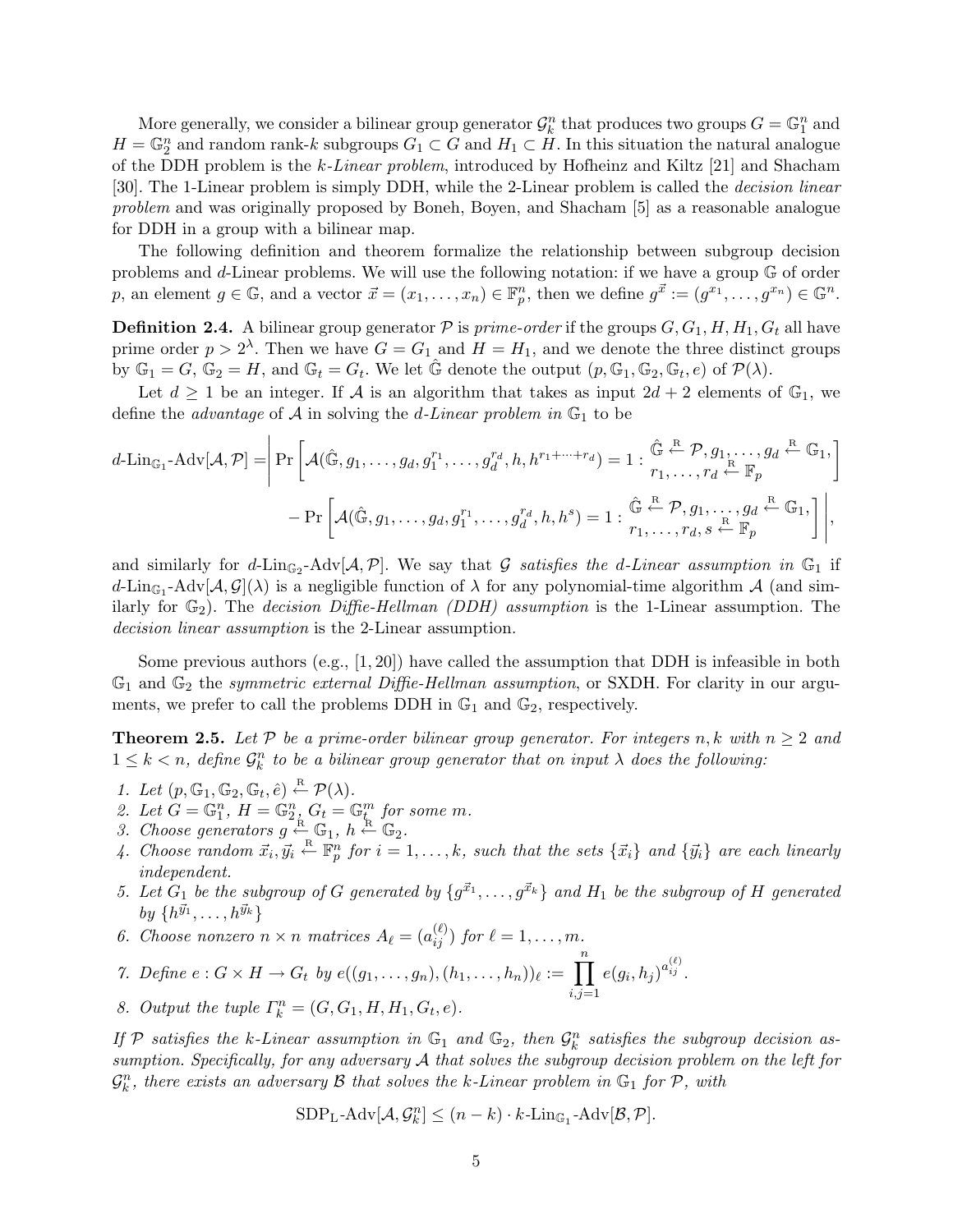The analogous statement holds for A solving the subgroup decision problem on the right for  $\mathcal{G}_k^n$  on the right and  $\beta$  solving the k-Linear problem in  $\mathbb{G}_2$  for  $\mathcal{P}$ .

**Proof.** Let  $\vec{x}_i = (x_{i,1}, \ldots, x_{i,n})$  be the vectors chosen in Step (4) of Theorem 2.5. Choose  $g_0 \stackrel{\text{R}}{\leftarrow} \mathbb{G}_1$ . For  $j = 1, \ldots, n$ , define distribution  $A_j$  to output a tuple  $T \in \mathbb{G}_1^n$  whose first j components match those of  $\prod_{i=1}^k g_0^{b_i \vec{x}_i}$  (i.e., a linear combination of the generators of  $\mathbb{G}_1$ ), and whose last  $n - j$ components are random. More precisely, we define

Dist. 
$$
A_j
$$
:  $\left\{ \left( \Gamma_k^n, T = (g_0^{\sum b_i x_{i,1}}, \dots, g_0^{\sum b_i x_{i,j}}, g_0^{r_{j+1}}, \dots, g_0^{r_n}) \right) : \Gamma_k^n \leftarrow \mathcal{G}_k^n(\lambda); g_0 \stackrel{\text{R}}{\leftarrow} \mathbb{G}_1; \vec{b}, \vec{r} \stackrel{\text{R}}{\leftarrow} \mathbb{F}_p^n \right\},$ 

where each sum in the exponent runs over  $i = 1$  to k. Now let  $(\mathbb{G}, u_1, \ldots, u_k, v_1, \ldots, v_k, y, z)$  be a k-Linear challenge in  $\mathbb{G}_1$ . Fix j with  $k+1 \leq j \leq n$ . Choose random  $\vec{b}, \vec{r} \leftarrow \mathbb{F}_p^n$ . Run  $\mathcal{G}_k^n$  as before, except define  $G_1 \subset G = \mathbb{G}_1^n$  to be the group generated by

$$
\left\{(u_i^{x_{i,1}},\ldots,u_i^{x_{i,j-1}},v_i^{1/b_i},u_i^{x_{i,j+1}},\ldots,u_i^{x_{i,n}})\right\}_{i=1}^k.
$$

Since the  $b_i$  are independently random, the generators  $G_1$  remain independent and uniform in  $\mathbb{G}_1^n$ . Now consider the tuple

$$
T' = (y^{\sum b_i x_{i,1}}, \dots, y^{\sum b_i x_{i,j-1}}, z, u^{r_{i+1}}, \dots, u^{r_n}).
$$

Write  $v_i = u_i^{s_i}$ ,  $z = y^c$ . If  $c = \sum_i s_i \pmod{p}$  then T' is distributed as the element T in distribution  $A_j$ , whereas if c is random then T' is distributed as the element T in distribution  $A_{j-1}$ . It follows that any algorithm that distinguishes distribution  $A_j$  from distribution  $A_{j-1}$  can be used to solve the k-Linear problem in  $\mathbb{G}_1$ .

Now observe that if  $j \leq k$ , then the element T in distribution  $A_j$  uses j independently random values  $b_1, \ldots, b_j$ . Thus distributions  $A_1, \ldots, A_k$  are identical to an SDP challenge with a random element  $T_0 \in G$ . On the other hand, in distribution  $A_n$  the element T is equal to  $g_0^{\sum b_i \vec{x}_i}$  $\frac{\sum o_i x_i}{0}$ , and thus distribution  $A_n$  is equal to an SDP challenge with a random element  $T_1 \in G_1$ . It follows that given any A that attacks the SDP on the left for  $\mathcal{G}_k^n$ , we can construct a B solving the k-Linear problem in  $\mathbb{G}_1$  with

$$
\text{SDP}_{\text{L}}\text{-}\text{Adv}[\mathcal{A}, \mathcal{G}_1^n] \le (n-k) \cdot k \text{-}\text{Lin}_{\mathbb{G}_1} \text{-}\text{Adv}[\mathcal{B}, \mathcal{P}].
$$

 $\Box$ 

Since the d-Linear assumption implies the  $d+1$ -Linear assumption for all  $d\geq 1$  [21, Lemma 3], if  $P$  satisfies the DDH assumption in  $\mathbb{G}_1$  and  $\mathbb{G}_2$ , then  $\mathcal{G}_k^n$  satisfies the subgroup decision assumption for any  $n \geq 1$  and  $1 \leq k < n$ . The converse holds when  $k = 1$ .

**Proposition 2.6.** Let  $P$  be as in Theorem 2.5. If  $\mathcal{G}_1^n$  satisfies the subgroup decision assumption, then  $P$  satisfies the DDH assumption in  $\mathbb{G}_1$  and  $\mathbb{G}_2$ .

**Proof.** Let  $(g_1, \ldots, g_n)$  be the generator of  $G_1$  and  $T = (g'_1, \ldots, g'_n)$  be the SDP challenge element. If  $T \stackrel{\text{R}}{\leftarrow} G$ , then  $S = (g_1, g_2, g'_1, g'_2)$  is randomly distributed in  $\mathbb{G}_1^4$ , while if  $T \stackrel{\text{R}}{\leftarrow} G$  then S is a Diffie-Hellman tuple. Thus an algorithm that solves DDH in  $\mathbb{G}_1$  can solve the SDP on the left when  $k = 1$ .

If we view all of the groups in the above construction as  $\mathbb{F}_p$ -vector spaces, then we see that the subgroup decision problem is a decisional version of the vector decomposition problem [34, 35, 17,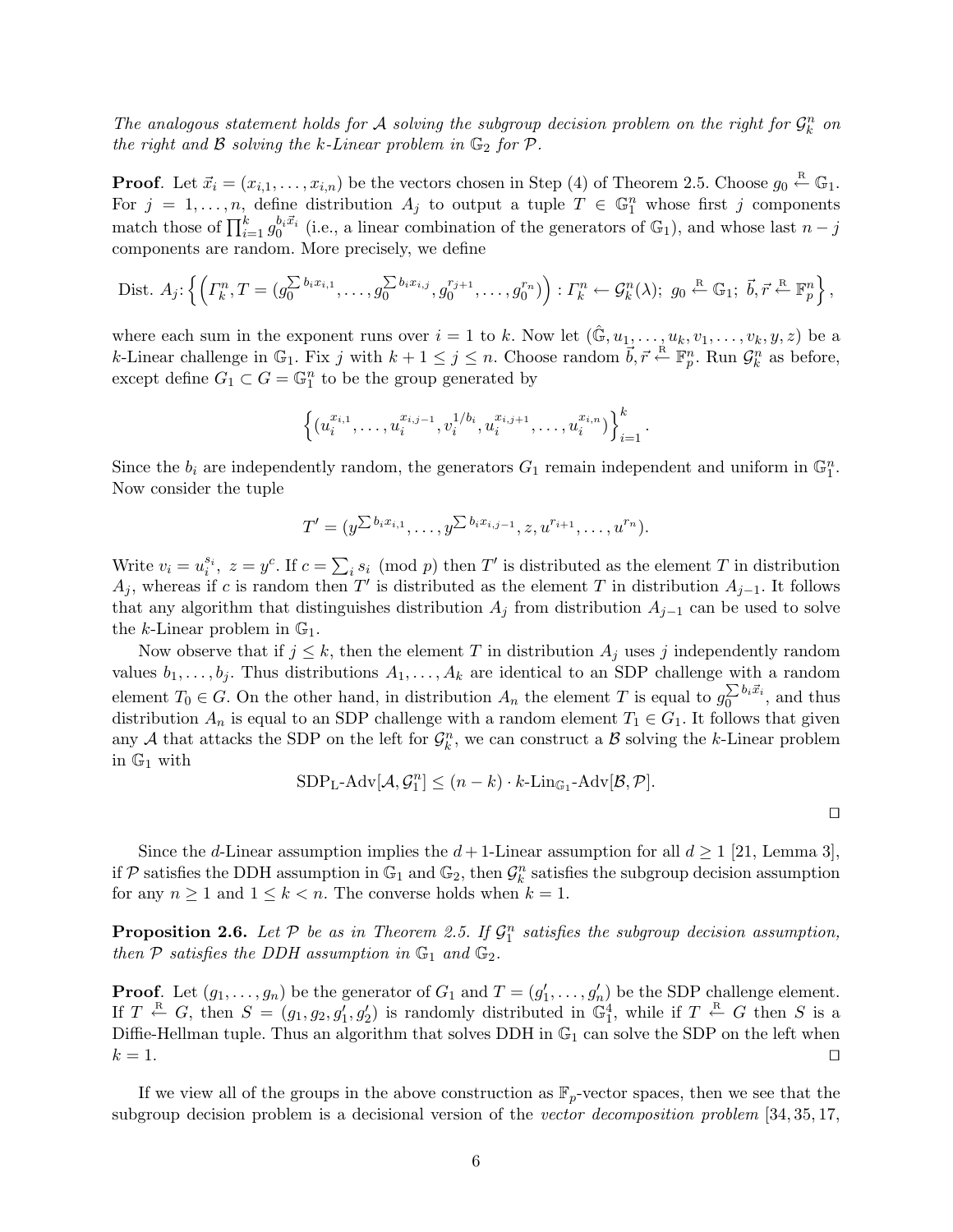27], in which the adversary is given a decomposition  $G \cong G_1 \times G_2$  and an element  $x \in G$  and asked to find  $y \in G_1$  and  $z \in G_2$  such that  $x = yz$ .

The vector decomposition problem was originally proposed for use in the context of a single elliptic or hyperelliptic curve. Okamoto and Takashima [27] proposed using products of supersingular elliptic curves; our construction generalizes this idea to products of any bilinear group. In our context, the subgroup decision problem is equivalent to the "decisional subspace problem" of Okamoto and Takashima. However, Okamoto and Takashima do not indicate any relationship between their decisional problem and decisional problems in the underlying groups.

## 3 Pairings on Product Groups

In our construction of the bilinear group generator  $\mathcal{G}_k^n$  from the prime-order bilinear group generator  $P$ , we took the pairing e on the product groups to be any nontrivial linear combination of the componentwise pairings on the underlying prime-order group. However, the correctness proofs for protocols built in composite-order groups all use the fact that the pairings have some extra structure that arbitrary linear combinations are unlikely to have. We now investigate this structure further and determine how to replicate it in our product group context.

# 3.1 Projecting Pairings

The cryptosystem of Boneh, Goh, and Nissim works by taking elements  $g \in G$  and  $h \in G_1$  and encrypting a message M as  $C = g^M h^r$ , where r is random. The h term is a "blinding term" used to hide the part of the ciphertext that contains the message. Decryption is achieved by "projecting" the ciphertext away from the blinding term and taking a discrete logarithm to recover  $M$ . Specifically, when g has order  $N = p_1p_2$  and h has order  $p_1$ , the decryption can be achieved by first computing  $C^{p_1}$  to remove the h term, and then taking the discrete logarithm to the base  $g^{p_1}$  to recover M. The functionality of the cryptosystem requires that we can do this procedure either before or after the pairing; i.e., that we can construct and remove blinding terms in  $G_t$ . The following definition incorporates this concept into our abstract framework.

**Definition 3.1.** Let G be a bilinear group generator (Definition 2.1). We say that G is projecting if it also outputs a group  $G'_t \subset G_t$  and three group homomorphisms  $\pi_1, \pi_2, \pi_t$  mapping  $G, H, G_t$  to themselves, respectively, such that

1.  $G_1, H_1, G_t'$  are contained in the kernels of  $\pi_1, \pi_2, \pi_t$ , respectively, and 2.  $e(\pi_1(g), \pi_2(h)) = \pi_t(e(g, h))$  for all  $g \in G, h \in H$ .

**Example 3.2.** The bilinear group generator  $\mathcal{G}_{BGN}$  of Example 2.3 is projecting: we let  $G'_{t}$  be the order- $p_1$  subgroup of  $G_t$ , let  $\pi_1 = \pi_2$  be exponentiation by  $p_1$ , and let  $\pi_t$  be exponentiation by  $(p_1)^2$ .

Given a prime-order bilinear group generator  $P$ , we wish to modify the bilinear group generator  $\mathcal{G}_k^n$  constructed in Theorem 2.5 so it is projecting. To do so, we interpret the generation of  $G_1$  and  $H_1$  in terms of matrix actions, and we define the pairing e using a tensor product of matrices.

We begin by defining the projection maps  $\pi_1$  and  $\pi_2$ . Let  $G = \mathbb{G}_1^n$  and let g be a generator of  $\mathbb{G}_1$ . For  $i = 1, \ldots, n$ , let  $\vec{e}_i$  be the unit vector with a 1 in the *i*th place and zeroes elsewhere. To construct the projection map  $\pi_1$ , we first observe that if  $G'_1$  is the subgroup of G generated by  $g^{\vec{e}_1}, \ldots, g^{\vec{e}_k}$ , then any element of  $G'_1$  has 1's in the last  $n - k$  coordinates, so we can define a projection map  $\pi'_1$  whose kernel is  $G'_1$  by

$$
\pi'_1(g_1,\ldots,g_n) := (1,\ldots,1,g_{n-k+1},\ldots,g_n).
$$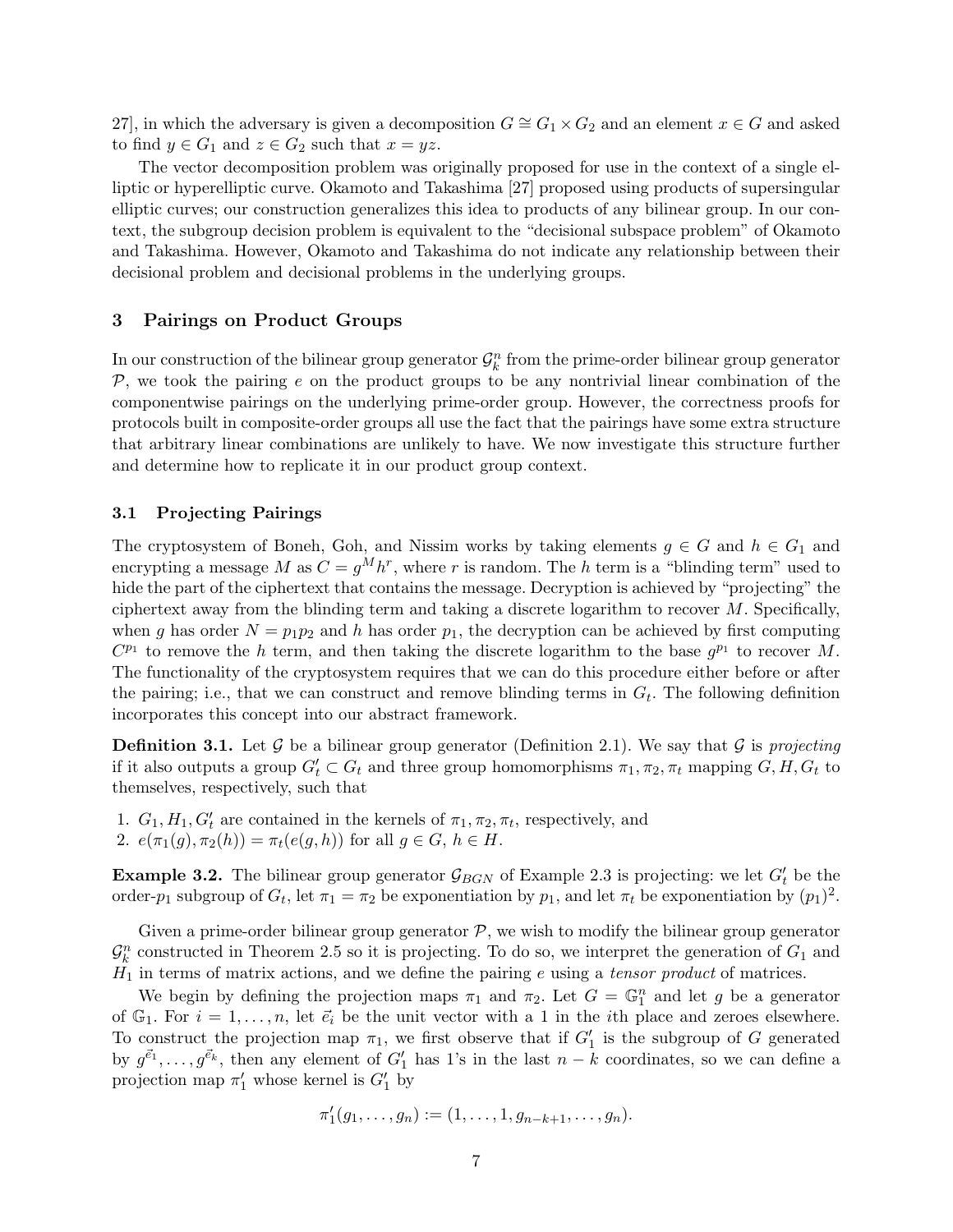Next we observe that the elements  $g^{\vec{x}_1}, \ldots, g^{\vec{x}_k}$  produced by  $\mathcal{G}_k^n$  can be viewed as coming from a (right) action of an  $n \times n$  matrix on the elements  $g^{\vec{e}_1}, \ldots, g^{\vec{e}_k}$ . More precisely, for  $\mathbf{g} = (g_1, \ldots, g_n) \in G$ and a matrix  $M = (a_{ij}) \in Mat_n(\mathbb{F}_p)$ , we define  $\mathbf{g}^M$  by

$$
\mathbf{g}^M := (\prod_{i=1}^n g_i^{a_{i1}}, \dots, \prod_{i=1}^n g_i^{a_{in}}).
$$

With this definition, we have  $(g^{\vec{x}})^M = g^{(\vec{x}M)}$ .

Now let M be an invertible matrix whose first k rows are the vectors  $\vec{x}_i$ . Then  $g^{\vec{x}_i} = g^{\vec{e}_i M}$ . If we define  $U_k$  to be the matrix with 1's in the last  $n - k$  diagonal places and zeroes elsewhere, then the map  $\pi'_1$  is given by  $\pi'_1(\mathbf{g}) = \mathbf{g}^{U_k}$ . Thus we can construct a projection map  $\pi_1$  on  $G_1$  by applying  $M^{-1}$  to map to  $G'_1$ , using  $\pi'_1$  to project, and acting by M to map back to  $G_1$ ; that is,

$$
\pi_1(\mathbf{g}) = \mathbf{g}^{M^{-1}U_k M}.
$$

We define  $\pi_2$  analogously on H by computing an invertible matrix M' whose first k rows are the  $\vec{y}_i$  produced by  $\mathcal{G}_k^n$ .

To define the pairing e, the subgroup  $G'_{t}$ , and the projection map  $\pi_{t}$ , we use the *tensor product* from multilinear algebra. Recall that the tensor product of two *n*-dimensional vectors  $\vec{x}, \vec{y}$  is

$$
\vec{x} \otimes \vec{y} = (x_1\vec{y}, \dots, x_n\vec{y}) = (x_1y_1, \dots, x_1y_n, x_2y_1, \dots, x_2y_n, \dots, x_ny_1, \dots, x_ny_n).
$$

We define  $e: G \times H \to G_t := \mathbb{G}^{n^2}_t$  by  $e(g^{\vec{x}}, h^{\vec{y}}) := \hat{e}(g, h)^{\vec{x} \otimes \vec{y}}$ . That is, to pair  $g \in G$  and  $h \in H$ we take all the  $n^2$  componentwise pairings  $e(g_i, h_j)$  and write them in lexicographical order. In this case the  $A_{\ell}$  of Theorem 2.5 are the  $n^2$  matrices with a 1 in entry  $(i, j)$  and zeroes elsewhere.

Defining the pairing in this manner allows us to define the map  $\pi_t$  abstractly as the tensor product of the maps  $\pi_1$  and  $\pi_2$ . In terms of the matrices we have defined, we have

$$
\pi_t(\mathbf{g}_t) = \mathbf{g}_t^{(M^{-1}\otimes M'^{-1})(U_k\otimes U_k)(M\otimes M')},
$$

where  $\otimes$  indicates the tensor product (or *Kronecker product*) of matrices: if  $A = (a_{ij})$  and  $B = (b_{ij})$ are two  $n \times n$  matrices, then  $A \otimes B$  is the  $n^2 \times n^2$  matrix which, when divided into  $n \times n$  blocks, has the  $(i, j)$ th block equal to  $a_{ij}B$  [22, Section 4.2].

Given this framework, we see that the constructions of Groth and Sahai [20, Section 5] are exactly the above with  $(n, k) = (2, 1)$  and  $(3, 2)$ . We now give explicit details for the first case. This is the setup we will use to implement the Boneh-Goh-Nissim cryptosystem in prime-order groups.

**Example 3.3.** Let P be a prime-order bilinear group generator. Define  $\mathcal{G}_P$  to be a bilinear group generator that on input  $\lambda$  does the following:

- 1. Let  $(p, \mathbb{G}_1, \mathbb{G}_2, \mathbb{G}_t, \hat{e}) \stackrel{\text{R}}{\leftarrow} \mathcal{P}(\lambda)$ .
- 2. Let  $G = \mathbb{G}_1^2$ ,  $H = \mathbb{G}_2^2$ ,  $G_t = \mathbb{G}_t^4$ .
- 3. Choose generators  $g \stackrel{\text{R}}{\leftarrow} \mathbb{G}_1$ ,  $h \stackrel{\text{R}}{\leftarrow} \mathbb{G}_2$ , and let  $\gamma = e(g, h)$ .
- 4. Choose random  $a_1, b_1, c_1, d_1, a_2, b_2, c_2, d_2 \stackrel{\text{R}}{\leftarrow} \mathbb{F}_p$ , such that  $a_1d_1 b_1c_1 = a_2d_2 b_2c_2 = 1$ .
- 5. Let  $G_1$  be the subgroup of G generated by  $(g^{a_1}, g^{b_1})$ , let  $H_1$  be the subgroup of H generated by  $(h^{a_1}, h^{b_1})$ , and let  $G'_t$  be the subgroup of  $G_t$  generated by

$$
\{\gamma^{(a_1a_2,a_1b_2,b_1a_2,b_1b_2)}, \gamma^{(a_1c_2,a_1d_2,b_1c_2,b_1d_2)}, \gamma^{(c_1a_2,d_1b_2,c_1a_2,d_1b_2)}\}.
$$

6. Define  $e: G \times H \to G_t$  by  $e((g_1, g_2), (h_1, h_2)) := (\hat{e}(g_1, h_1), \hat{e}(g_1, h_2), \hat{e}(g_2, h_1), \hat{e}(g_2, h_2)).$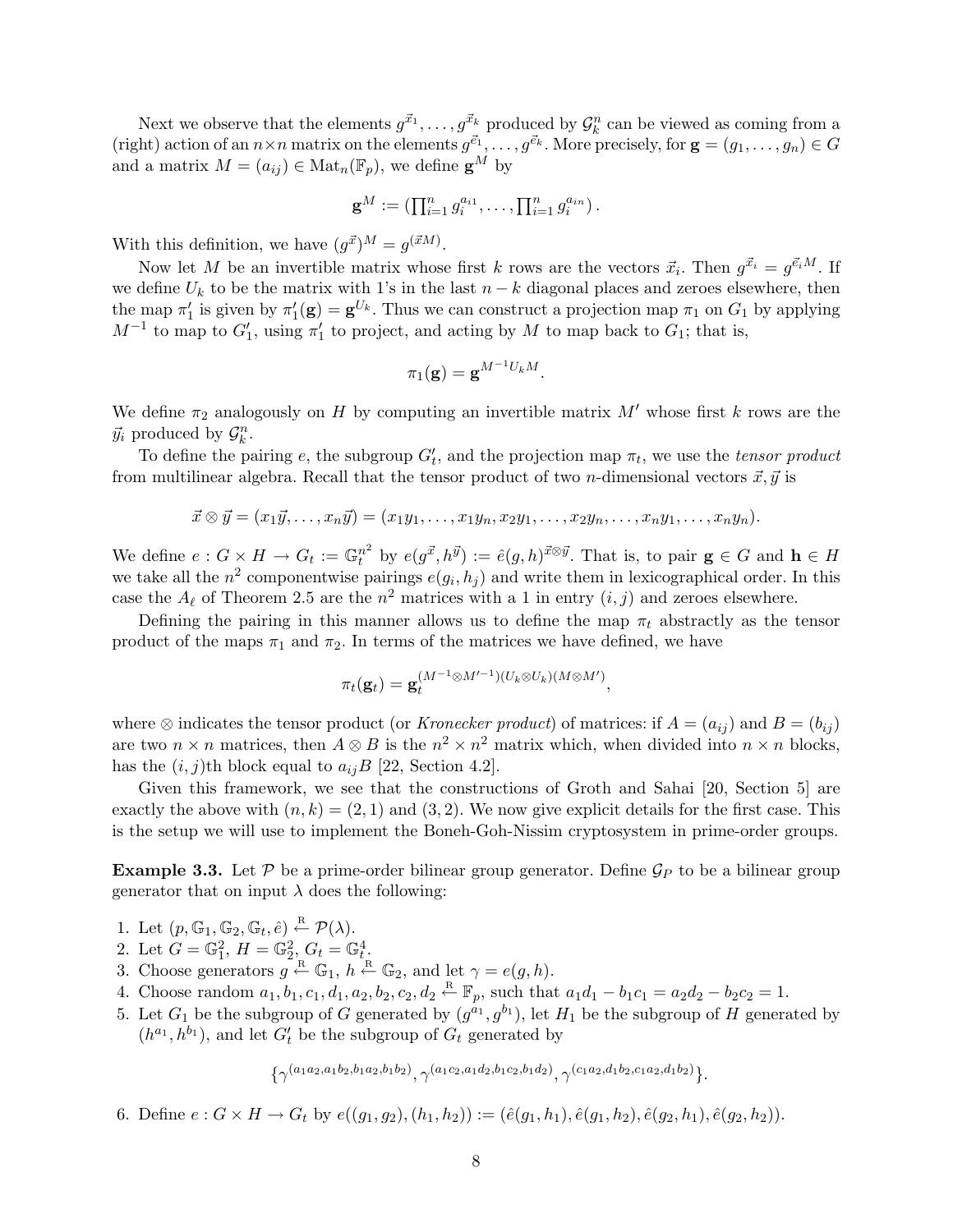7. Let  $A = \begin{pmatrix} -b_1c_1 & -b_1d_1 \\ a_1c_1 & a_1d_1 \end{pmatrix}$  $\left(\begin{smallmatrix} b_1c_1 & -b_1d_1\ a_1c_1 & a_1d_1 \end{smallmatrix}\right),\ B=\left(\begin{smallmatrix} -b_2c_2 & -b_2d_2\ a_2c_2 & a_2d_2 \end{smallmatrix}\right)$  $\left(\begin{array}{cc} -b_2c_2 & -b_2d_2 \\ a_2c_2 & a_2d_2 \end{array}\right)$ , and define

$$
\pi_1((g_1, g_2)) := (g_1, g_2)^A = (g_1^{-b_1 c_1} g_2^{a_1 c_1}, g_1^{-b_1 d_1} g_2^{a_1 d_1})
$$

$$
\pi_2((h_1, h_2)) := (h_1, h_2)^B = (h_1^{-b_2 c_2} h_2^{a_2 c_2}, h_1^{-b_2 d_2} h_2^{a_2 d_2})
$$

$$
\pi_t((\gamma_1, \gamma_2, \gamma_3, \gamma_4)) := (\gamma_1, \gamma_2, \gamma_3, \gamma_4)^{A \otimes B}
$$

8. Output the tuple  $(G, G_1, H, H_1, G_t, G'_t, e, \pi_1, \pi_2, \pi_t)$ .

It is easy (though tedious) to check that  $\mathcal{G}_P$  is a projecting bilinear group generator. We note that the groups output by  $\mathcal{G}_P$  can be described simply by giving  $\mathbb{G}_1, \mathbb{G}_2, \mathbb{G}_t$  and the pairs  $(g^{a_1}, g^{b_1}),$  $(h^{a_2}, h^{b_2})$ . In particular, the group  $G'_{t}$  is generated by elements of the form  $e(\mathbf{g}, \mathbf{h}_1)$  and  $e(\mathbf{g}_1, \mathbf{h})$ with  $g \in G$ ,  $g_1 \in G_1$ ,  $h \in H$ , and  $h_1 \in H_1$ . This is important since in our application the maps  $\pi_1, \pi_2, \pi_t$  will be "trapdoor" information used as the system's secret key.

**Proposition 3.4.** If P satisfies the DDH assumption in  $\mathbb{G}_1$  and  $\mathbb{G}_2$ , then  $\mathcal{G}_P$  satisfies the subgroup decision assumption.

**Proof.** Since g is uniform in  $\mathbb{G}_1$  and  $a_1, b_1, c_1, d_1$  are uniformly random in  $\mathbb{F}_p$ , imposing the condition  $a_1d_1 - b_1c_1 = 1$  does not introduce any deviations from uniformity in the generation of  $G_1$  (and similar for  $G_2$ ). We can thus apply Theorem 2.5.

#### 3.2 Cancelling Pairings

The traitor-tracing scheme of Boneh, Sahai, and Waters [7], the predicate encryption scheme of Katz, Sahai, and Waters [23], and many other schemes based on bilinear groups of composite order use in an essential manner the fact that if two group elements  $g, h$  have relatively prime orders, then  $e(g, h) = 1$ . This property implies, for example, that we can use the two subgroups generated by g and h to encode different types of information, and the two components will remain distinct after the pairing operation. The following definition incorporates this concept into our framework.

**Definition 3.5.** Let G be a bilinear group generator (Definition 2.1). We say that G is r-cancelling if it also outputs groups  $G_2, \ldots, G_r \subset G$  and  $H_2, \ldots, H_r \subset H$ , such that

1.  $G \cong G_1 \times \cdots \times G_r$  and  $H \cong H_1 \times \cdots \times H_r$ , 2.  $e(g_i, h_j) = 1$  whenever  $g_i \in G_i$ ,  $h_j \in H_j$ , and  $i \neq j$ .

**Example 3.6.** The bilinear group generator  $\mathcal{G}_{BGN}$  of Example 2.3 is 2-cancelling: we set  $G_2 = H_2$ to be the order- $p_2$  subgroup of  $E(\mathbb{F}_n)$ . An analogous r-cancelling generator can be built by making the group order  $N$  a product of  $r$  distinct primes.

Given a prime-order bilinear group generator  $P$ , we now show how to modify the bilinear group generator  $\mathcal{G}_1^n$  constructed in Theorem 2.5 so it is *n*-cancelling. We begin by defining the pairing  $e: G \times H \to G_t := \mathbb{G}_t$  to be

$$
e((g_1,\ldots,g_n),(h_1,\ldots,h_n)) := \prod_{i=1}^n \hat{e}(g_i,h_i),
$$

so in particular we have  $e(g^{\vec{x}}, h^{\vec{y}}) = e(g, h)^{\vec{x} \cdot \vec{y}}$ , where  $\cdot$  indicates the vector dot product.

If  $\mathcal{G}_1^n$  is n-cancelling, then the subgroups  $G_i$ ,  $H_i$  are all cyclic of order p. Thus we need to choose generators  $g^{\vec{x}_i}$  of  $G_i$  and  $h^{\vec{y}_i}$  of  $H_i$  such that  $\vec{x}_i \cdot \vec{y}_j = 0$  if and only if  $i = j$ . This is straightforward: we first choose any set of n linearly independent  $\vec{x}_i$ ; then the equation  $\vec{x}_i \cdot \vec{y}_j = 0$  for all  $i \neq j$  gives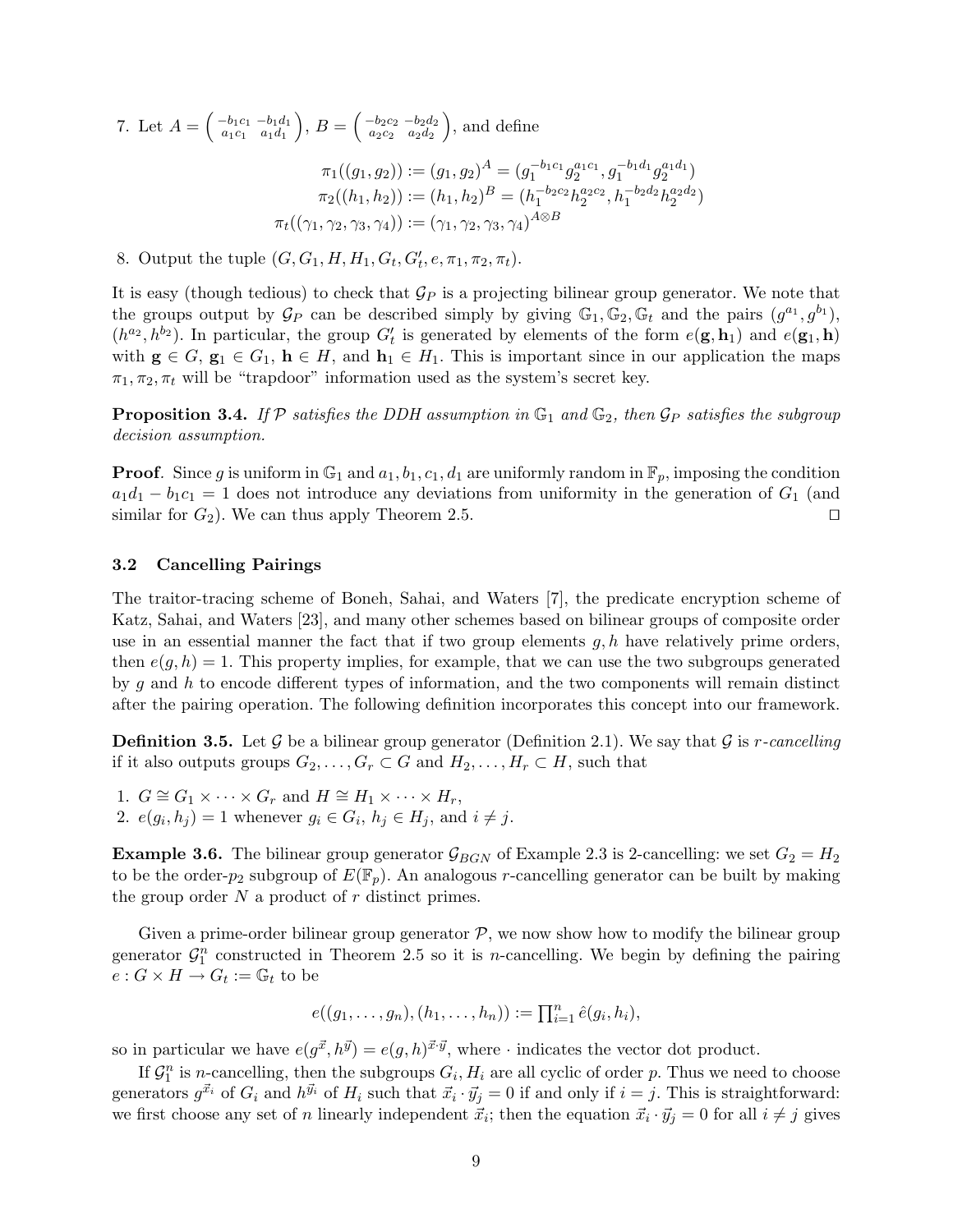a linear system *n* variables of rank  $n-1$ , so there is a one-dimensional solution space in  $\mathbb{F}_p^n$ . If we choose  $\vec{y}_j$  in this space then with high probability we have  $\vec{x}_j \cdot \vec{y}_j \neq 0$ ; if this is not the case then we can start again with a different set of  $\vec{x}_i$ . We illustrate with concrete examples for  $n = 2$  and 3. We use the notation  $\langle X \rangle$  to indicate the cyclic group generated by X.

**Example 3.7.** Let P be a prime-order bilinear group generator. Define  $\mathcal{G}_{3C}$  to be a bilinear group generator that on input  $\lambda$  does the following:

- 1. Let  $(p, \mathbb{G}_1, \mathbb{G}_2, \mathbb{G}_t, \hat{e}) \stackrel{\text{R}}{\leftarrow} \mathcal{P}(\lambda)$ .
- 2. Let  $G = \mathbb{G}_1^3$ ,  $H = \mathbb{G}_2^3$ ,  $G_t = \mathbb{G}_t$ .
- 3. Choose generators  $g_1, g_2, g_3 \stackrel{\text{R}}{\leftarrow} \mathbb{G}_1$ ,  $h_1, h_2, h_3 \stackrel{\text{R}}{\leftarrow} \mathbb{G}_2$ .

4. Choose random  $x, y, z, u, v, w \stackrel{\text{R}}{\leftarrow} \mathbb{F}_p$ , such that  $\begin{cases} \frac{-xv - xw - yu + yw + zu + zv \neq 0, \\ xv - xw - yu + yw + zu - zv \neq 0. \end{cases}$ 

5. Define the subgroups

$$
G_1 = \langle (g_1, g_1^x, g_1^u) \rangle, \ G_2 = \langle (g_2, g_2^y, g_2^v) \rangle, \ G_3 = \langle (g_3, g_3^z, g_3^w) \rangle,
$$
  

$$
H_1 = \langle (h_1^{zv-yw}, h_1^{w-v}, h_1^{y-z}) \rangle, \ H_2 = \langle (h_2^{zu-xw}, h_2^{w-u}, h_2^{z-x}) \rangle, \ H_3 = \langle (h_3^{yu-xv}, h_3^{v-u}, h_3^{x-y}) \rangle.
$$

- 6. Define  $e: G \times H \to G_t$  by  $e((g, g', g''), (h, h', h'')) := \hat{e}(g, h)\hat{e}(g', h')\hat{e}(g'', h'').$
- 7. Output the tuple  $(G, G_1, G_2, H, H_1, H_2, G_t, e)$ .

It is straightforward to show that  $\mathcal{G}_{3C}$  is a 3-cancelling bilinear group generator. The inequalities in Step (4) guarantee that the  $G_i$  and  $H_i$  are linearly independent. Note that choosing the elements  $g_1, g_2, g_3$  independently uniform allows us to scale the vectors  $\vec{x}_1 = (1, x, u), \vec{x}_2 = (1, y, v), \vec{x}_3 =$  $(1, z, w)$  so their first components are 1 without losing uniformity.

**Example 3.8.** We define a 2-cancelling bilinear group generator  $\mathcal{G}_{2C}$  by restricting the construction in Example 3.7 to the first two components. Explicitly, we have  $G = \mathbb{G}_1^2$ ,  $H = \mathbb{G}_2^2$ ,  $G_t = \mathbb{G}_t^2$  and we set  $u = 0$ ,  $v = 0$ ,  $w = 1$  to obtain

$$
G_1=\langle (g_1,g_1^x)\rangle, \ G_2=\langle (g_2,g_2^y)\rangle, \ H_1=\langle (h_1^{-y},h_1)\rangle, \ H_2=\langle (h_2^{-x},h_2)\rangle.
$$

We define  $e: G \times H \to G_t$  by  $e((g, g'), (h, h')) := \hat{e}(g, h)\hat{e}(g', h'))$ , and we output the tuple  $(G, G_1, G_2, H, H_1, H_2, G_t, e).$ 

**Example 3.9.** We can obtain an alternative 2-cancelling bilinear group generator  $\mathcal{G}_L$  from the construction in Example 3.7 by letting  $G_1$  be the subgroup spanned by the first two vectors produced. More precisely, we choose additional  $a, b, c, d \stackrel{\text{R}}{\leftarrow} \mathbb{F}_p$  and set

$$
G_1 = \langle (g_1, g_1^x, g_1^u), (g_2, g_2^y, g_2^v) \rangle, G_2 = \langle (g_3^{bc-ad}, g_3^{d-b}, g_3^{a-c}) \rangle,
$$
  

$$
H_1 = \langle (h_1, h_1^a, h_1^b), (h_2, h_2^c, h_2^d) \rangle, H_2 = \langle (h_3^{yu-xv}, h_3^{v-u}, h_3^{x-y}) \rangle.
$$

**Proposition 3.10.** If P satisfies the DDH assumption in  $\mathbb{G}_1$  and  $\mathbb{G}_2$ , then  $\mathcal{G}_{3C}$ ,  $\mathcal{G}_{2C}$ , and  $\mathcal{G}_L$ satisfy the subgroup decision assumption. If  $P$  satisfies the decision linear assumption in  $\mathbb{G}_1$  and  $\mathbb{G}_2$ , then  $\mathcal{G}_L$  satisfies the subgroup decision assumption.

**Proof.** Recall that an SDP adversary is given only  $G, G_1, H, H_1$ , and not a description of any  $G_i$ or  $H_i$  for  $i \geq 2$ . Since in each case the generators of  $G_1$  and  $H_1$  are independent and uniform, the result of Theorem 2.5 applies to  $\mathcal{G}_{3C}$ ,  $\mathcal{G}_{2C}$ , and  $\mathcal{G}_L$ .

**Remark 3.11.** We observe that since the subgroup decision assumption for the generator  $\mathcal{G}_L$  of Example 3.9 follows from the decision linear assumption for the prime-order group generator  $P$ , we can use  $\mathcal{G}_L$  to instantiate systems with a symmetric pairing  $e: G \times G \to G_t$ .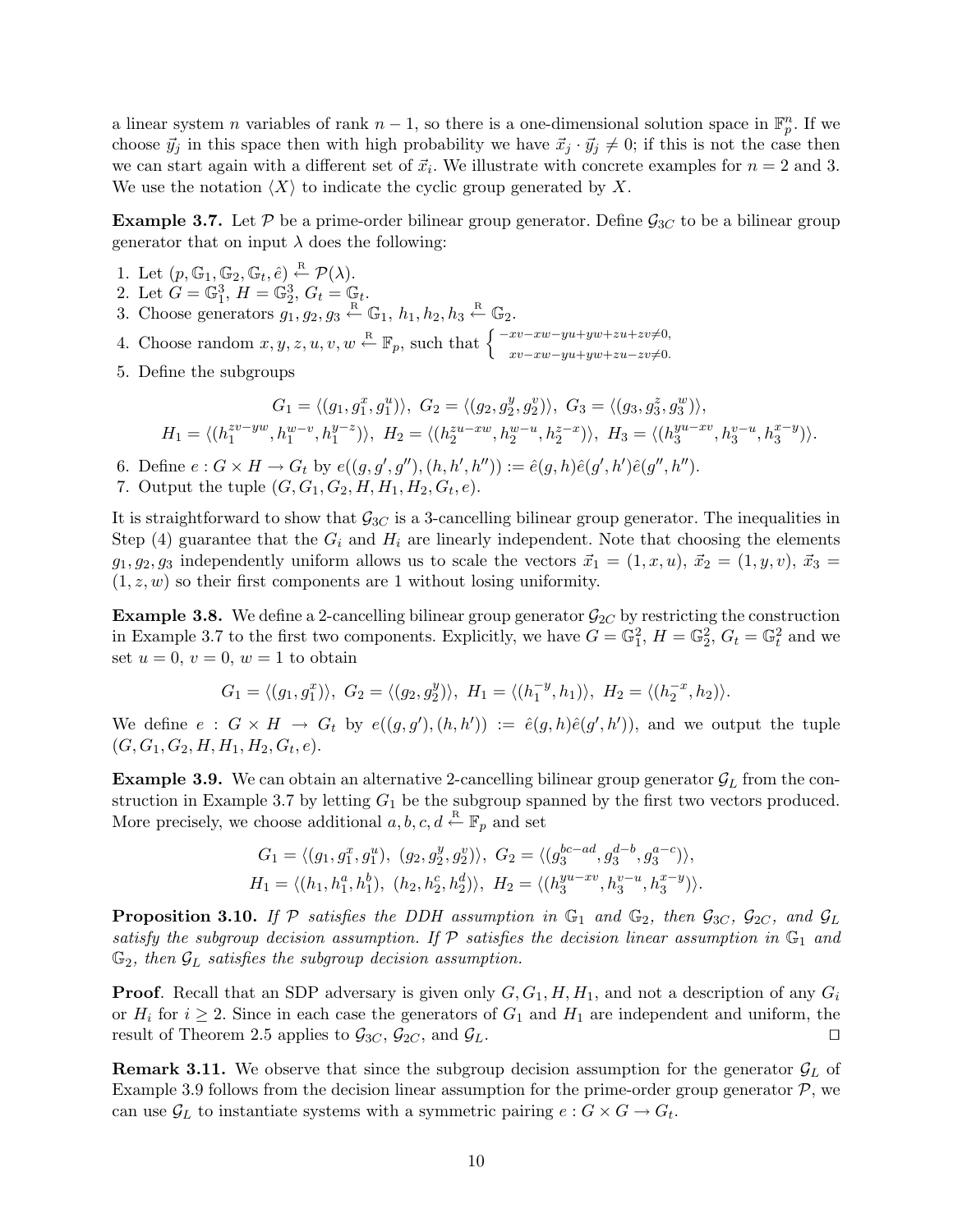### 4 Performance Analysis

Our primary motivation for converting composite-order group protocols to prime-order groups is to improve efficiency in implementations. As discussed in the introduction, this improvement results from the fact that we can use smaller prime-order groups than composite-order groups at equivalent security levels. We now examine this improvement concretely. Specifically, we compare the sizes of the groups G, H, and  $G_t$  produced by the bilinear group generator  $\mathcal{G}_{BGN}$  (Example 2.3) with the four examples from Section 3 of bilinear group generators built from prime-order generators.

For the generators  $\mathcal{G}_P$  (Example 3.3),  $\mathcal{G}_{3C}$  (Example 3.7), and  $\mathcal{G}_{2C}$  (Example 3.8) we take the prime-order bilinear group generator  $P$  to be an algorithm that produces a "pairing-friendly" ordinary elliptic curve E over a finite field  $\mathbb{F}_q$ . On such curves there are two "distinguished" subgroups  $\mathbb{G}_1$  and  $\mathbb{G}_2$  of order p in which the DDH problem is presumed to be infeasible, and such that the Tate pairing  $\hat{e} : \mathbb{G}_1 \times \mathbb{G}_2 \to \mathbb{G}_t \subset \mathbb{F}_q^*$  $_{q^k}^*$  is nondegenerate. Here k is the *embedding degree*, defined to be the smallest integer such that p divides the order of  $\mathbb{F}_q^*$  $_q^{\ast}$  .

The ordinary elliptic curves  $E$  that give the best performance while providing discrete log security comparable to three commonly proposed levels of AES security are as follows. The group sizes follow the 2007 NIST recommendations [2]; further details can be found in Appendix A.

80-bit security: A 170-bit Miyaji-Nakabayashi-Takano curve [26] with embedding degree 6; 128-bit security: A 256-bit Barreto-Naehrig curve [3] with embedding degree 12. 256-bit security: A 640-bit Brezing-Weng curve [11] with embedding degree 24.

The advantage of the generator  $\mathcal{G}_L$  is that we can use a prime-order group with a symmetric pairing, which only exists on supersingular elliptic curves. Thus in this case we take  $P$  to produce a supersingular curve over  $\mathbb{F}_{3m}$  with embedding degree  $k = 6$  (the maximum possible k for supersingular curves [25]). The fields that provide the best "match" for group orders at our three security levels are  $\mathbb{F}_3$ <sup>111</sup>,  $\mathbb{F}_3$ <sup>323</sup>, and  $\mathbb{F}_3$ <sup>1615</sup>. The restriction to embedding degree  $k \leq 6$  means that at high security levels the group  $\mathbb{G}_1$  will be much larger than the group  $\mathbb{G}_1$  on an equivalent ordinary curve.

Table 1 compares the sizes of the groups produced by all five bilinear group generators at each of the three security levels. In all cases the groups  $G$  and  $H$  built using products of prime-order groups are much smaller than the groups  $G$  and  $H$  built using composite-order groups. The group  $G_t$  for the projecting generator  $\mathcal{G}_P$  is twice as large as the composite-order  $G_t$ , due to the fact that elements of  $G_t$  are four elements of  $\mathbb{F}_{q^k}$ . However, the groups  $G_t$  for the cancelling generators  $\mathcal{G}_{2C}$ ,  $\mathcal{G}_{3C}, \mathcal{G}_L$  are half as large as the composite-order  $G_t$ .

|                                     | 80-bit AES |  |               | 128-bit AES |                   |       | 256-bit AES                                                         |  |         |
|-------------------------------------|------------|--|---------------|-------------|-------------------|-------|---------------------------------------------------------------------|--|---------|
| Bilinear group generator            | $G_{-}$    |  | $H \perp G_t$ |             | $G \perp H \perp$ | $G_t$ |                                                                     |  | $G_{t}$ |
| $ \mathcal{G}_{BGN} $ (Example 2.3) |            |  |               |             |                   |       | $\sqrt{1024 1024 2048 3072 3072 }$ 6144 $\sqrt{15360 15360 30720 }$ |  |         |
| $ \mathcal{G}_P $ (Example 3.3)     |            |  |               |             |                   |       | 340    680    4080    512    1024    12288    1280    5120    61440 |  |         |
| $ \mathcal{G}_{3C} $ (Example 3.7)  |            |  |               |             |                   |       | 510  1020 1020   768  1536  3072    1920   7680  15360              |  |         |
| $ \mathcal{G}_{2C} $ (Example 3.8)  |            |  |               |             |                   |       | 340   680  1020   512  1024  3072    1280   5120  15360             |  |         |
| $ \mathcal{G}_L $ (Example 3.9)     |            |  |               |             |                   |       | 528   528  1056  1536 1536  3072    7680   7680  15360              |  |         |

Table 1. Estimated bit sizes of group elements for bilinear group generators at three different security levels.

The pairings e for  $\mathcal{G}_{2C}, \mathcal{G}_{3C}, \mathcal{G}_L$  each require two pairing computations on the curve E and the pairing e for  $\mathcal{G}_P$  requires four pairings on E; the pairing e for  $\mathcal{G}_{BGN}$  requires only one pairing on the curve. However, the sizes of the elliptic curve groups in the prime-order case are so much smaller that the pairings will be far more than four times faster. Indeed, the Tate pairing on a 1024-bit supersingular curve runs  $\approx 50$  times slower than the Tate pairing on a 170-bit MNT curve [29].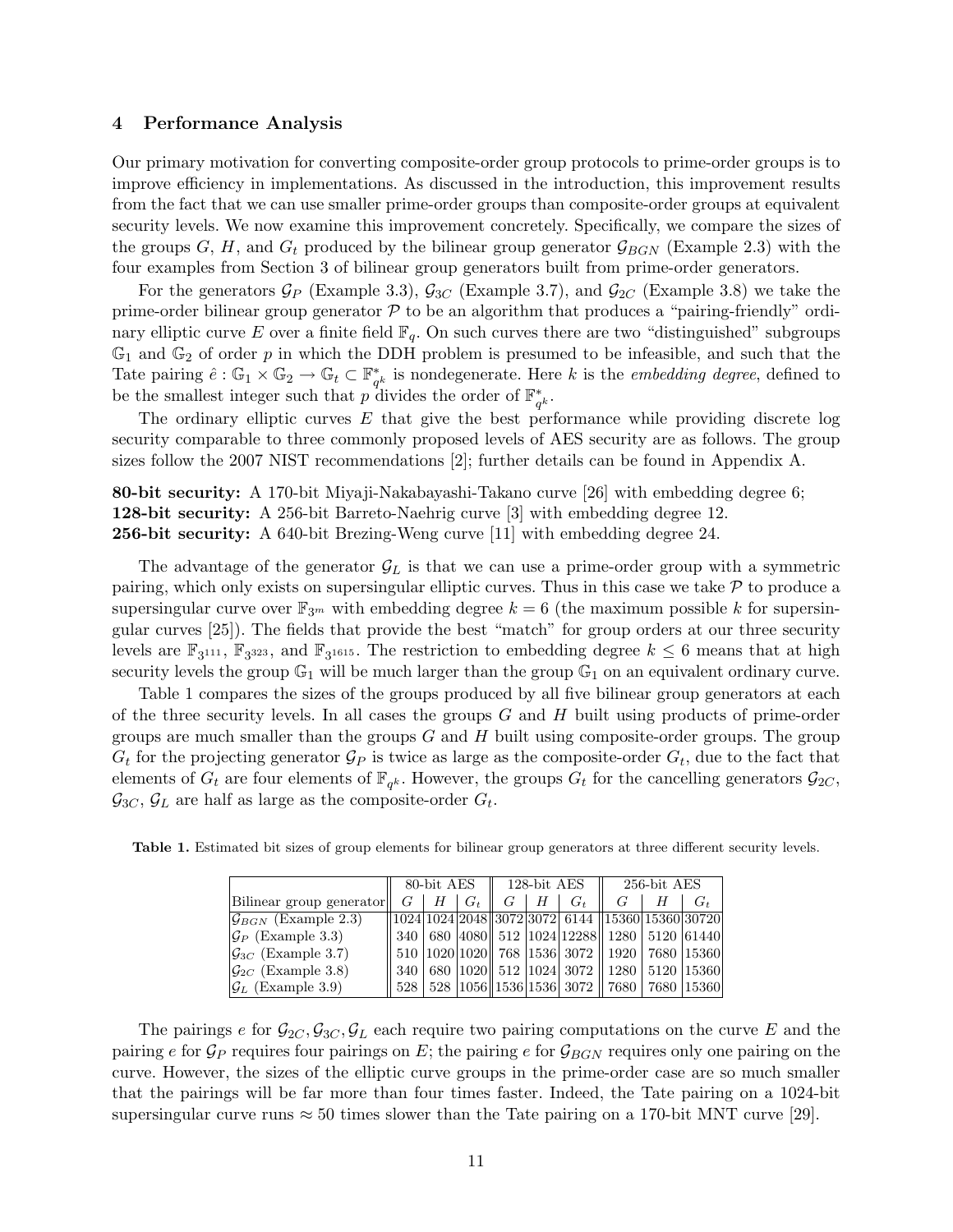# 5 Application 1: The BGN Cryptosystem

Our first application of the framework developed above is to the public-key encryption scheme of Boneh, Goh, and Nissim [6]. This scheme has the feature that given two ciphertexts, one can create a new ciphertext that encrypts either the sum or the product of the corresponding plaintexts. The product operation can only be carried out once; the system is thus "partially doubly homomorphic."

Step 1 of the conversion process is to write the scheme in the abstract framework and transfer it to asymmetric groups. In the original BGN protocol any ciphertext may be paired with any other ciphertext, so in the asymmetric setting each computation in  $G$  must be duplicated in  $H$ . We must use a projecting pairing, as the decryption algorithm requires projection away from a certain subgroup. (Indeed, we defined the projecting property by using the BGN scheme as our model.)

- KeyGen( $\lambda$ ): Let G be a projecting bilinear group generator (Definition 3.1). Compute  $(G, G_1, H, H)$  $H_1, G_t, G'_t, e, \pi_1, \pi_2, \pi_t) \leftarrow \mathcal{G}(\lambda)$ . Choose  $g \stackrel{\text{R}}{\leftarrow} G, h \stackrel{\text{R}}{\leftarrow} H$ , and output the public key  $PK =$  $(G, G_1, H, H_1, G_t, e, g, h)$  and the secret key  $SK = (\pi_1, \pi_2, \pi_t)$ .
- Encrypt( $PK, M$ ): Choose  $g_1 \stackrel{R}{\leftarrow} G_1$  and  $h_1 \stackrel{R}{\leftarrow} H_1$ . (Recall that the output of G allows random sampling from  $G_1$  and  $H_1$ .) Output the ciphertext  $(C_A, C_B) = (g^M \cdot g_1, h^M \cdot h_1) \in G \times H$ .
- Multiply( $PK, C_A, C_B$ ): This algorithm takes as input two ciphertexts  $C_A \in G$  and  $C_B \in H$ . Choose  $g_1 \stackrel{\text{R}}{\leftarrow} G_1$  and  $h_1 \stackrel{\text{R}}{\leftarrow} H_1$ , and output  $C = e(C_A, C_B) \cdot e(g, h_1) \cdot e(g_1, h) \in G_t$ .
- Add( $PK, C, C'$ ): This algorithm takes as input two ciphertexts  $C, C'$  in one of  $G, H$ , or  $G_t$ . Choose  $g_1 \stackrel{\text{R}}{\leftarrow} G_1$  and  $h_1 \stackrel{\text{R}}{\leftarrow} H_1$ , and do the following:
	- 1. If  $C, C' \in G$ , output  $C \cdot C' \cdot g_1 \in G$ .
	- 2. If  $C, C' \in H$ , output  $C \cdot C' \cdot h_1 \in H$ .
	- 3. If  $C, C' \in G_t$ , output  $C \cdot C' \cdot e(g, h_1) \cdot e(g_1, h) \in G_t$ .

Decrypt( $SK, C$ ): The input ciphertext C can be an element of G, H, or  $G_t$ .

- 1. If  $C \in G$ , output  $M \leftarrow \log_{\pi_1(g)}(\pi_1(C)).$
- 2. If  $C \in H$ , output  $M \leftarrow \log_{\pi_2(h)}(\pi_2(C))$ .
- 3. If  $C \in G_t$ , output  $M \leftarrow \log_{\pi_t(e(g,h))}(\pi_t(C)).$

It is clear that if  $C, C'$  are encryptions of  $M, M'$  respectively, then the Add algorithm gives a correctly distributed encryption of  $M + M'$ . Furthermore, it follows from the bilinear property of the pairing that if  $C_A \in G$ ,  $C_B \in H$  are the left and right halves of encryptions of M, M' respectively, then the Multiply algorithm gives a correctly distributed encryption of  $M \cdot M'$ . Since there is no pairing on  $G_t$  we can only perform the multiplication once.

Correctness of decryption of ciphertexts in G and H follows from the fact that  $G_1, H_1$  are in the kernels of  $\pi_1, \pi_2$ , respectively. Correctness of decryption of ciphertexts in  $G_t$  follows from both "projecting" properties of G; for example, we have  $\pi_t(e(g, h_1)) = e(\pi_1(g), \pi_2(h_1)) = e(\pi_1(g), 1) = 1$ .

Step 2 of the conversion process is to translate the security assumptions to asymmetric bilinear groups. In this case, semantic security of ciphertexts in  $G$  follows from the subgroup decision assumption on the left for  $G$ . Intuitively, if  $G$  satisfies the subgroup decision assumption on the left, then an adversary cannot distinguish the real system from a "fake" system in which  $q \in G_1$ . Semantic security then follows from the fact that in the fake system the ciphertext element  $C_A$  will be a uniformly random element of  $G_1$  and thus will contain no information about the message M. The same argument holds for ciphertexts in  $H$ , and semantic security of ciphertexts in  $G_t$  follows from semantic security in  $G$  and  $H$ . For further details see [6, Theorem 3.1].

Step 3 is to translate the assumption to prime-order groups. Since the security proof uses no intrinsic properties of the groups  $G$  and  $H$ , it carries over to our more general setting. This is the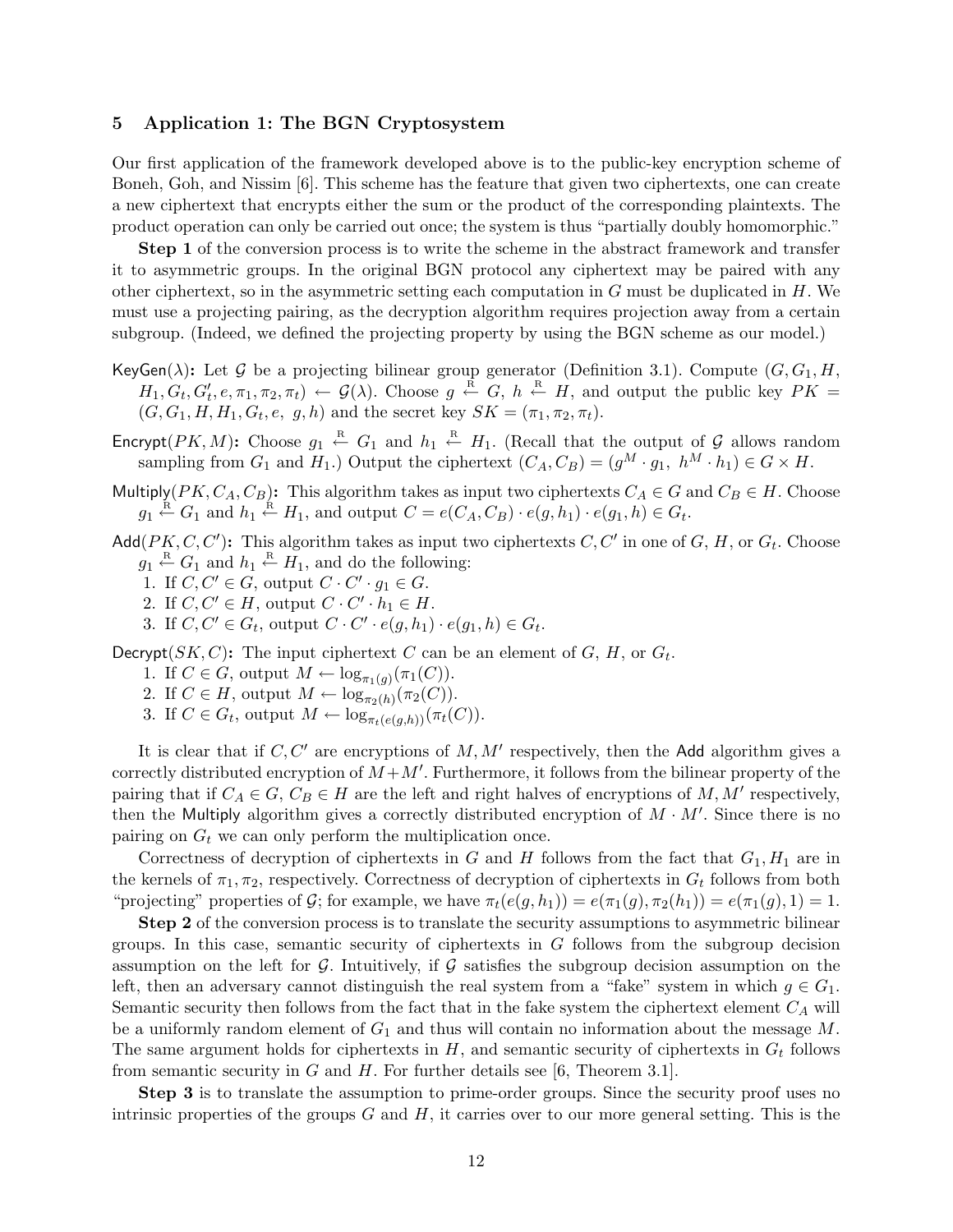main result of our construction, so we record it as a theorem; the proof follows directly from  $\left[6, \right]$ Theorem 3.1] and Proposition 3.4.

**Theorem 5.1.** Let P be a prime-order bilinear group generator, and let  $\mathcal{G}_P$  be the projecting bilinear group generator constructed from  $P$  in Example 3.3. If  $P$  satisfies the DDH assumption in  $\mathbb{G}_1$  and  $\mathbb{G}_2$ , then the BGN cryptosystem instantiated with  $\mathcal{G} = \mathcal{G}_P$  is semantically secure.

When instantiated with either  $\mathcal{G}_{BGN}$  or  $\mathcal{G}_P$ , decryption in the BGN system requires taking discrete logarithms in a group of large prime order. Thus to achieve efficient decryption the message space must be small (i.e., logarithmic in the group size). It is an open problem to find a bilinear group generator  $\mathcal G$  for which the subgroup decision assumption holds and for which discrete logarithms can be computed in a subset of  $\pi_1(G)$  whose size is a constant fraction of the full group order.

If we carry out the tensor product construction described in Section 3.1 for any k and  $n \geq$  $k + 1$ , we obtain an instantiation of the BGN cryptosystem whose security depends on the k-Linear assumption. Since ciphertexts will consist of n elements of  $\mathbb{G}_1$  or  $\mathbb{G}_2$  or  $n^2$  elements of  $\mathbb{G}_t$ , these systems will in general be less efficient than the system constructed using  $\mathcal{G}_P$ , which has  $(n, k) = (2, 1)$ . We do note, however, that if  $k \geq 2$  we can use a group with a symmetric pairing, in which case the Encrypt algorithm needs only to output the ciphertext  $C_A$ .

Okamoto and Takashima [27, Section 5] also suggest instantiating the BGN system using products of cyclic groups, but their system does not provide the product functionality on ciphertexts.

# 6 Application 2: Traitor Tracing

Traitor tracing systems, introduced by Chor, Fiat, and Naor [12], allow content distributors to identify pirates. In such a system, the distributor broadcasts encrypted content to  $N$  legitimate users, each of whom has a secret key that allows the user to decrypt. If an unauthorized user creates a "pirate decoder" that can decrypt content, the distributor can identify (or "trace") which user's key was compromised simply by attempting to decrypt certain messages with the pirate decoder.

Boneh, Sahai, and Waters [7] devised a traitor tracing system that is fully collusion resistant (i.e., √ even a pirate with all but one secret key can be traced) and has ciphertext length  $O(\sqrt{N})$ , where N is the number of users in the system. They build the system from a new primitive called *private* linear broadcast encryption system (or PLBE). Formal definitions of the syntax and security of a PLBE scheme appear in Appendix B. After reducing the construction of a traitor tracing scheme to the construction of a PLBE scheme, Boneh et al. devise a PLBE scheme using bilinear groups of composite order and show it secure under three assumptions in bilinear groups.

In this section we apply our framework to convert the Boneh et al. PLBE scheme to prime-order groups. When we instantiate the scheme using the bilinear group generator  $\mathcal{G}_{2C}$  of Example 3.8, we obtain a system that is secure under the DDH assumption in  $\mathbb{G}_1$  and  $\mathbb{G}_2$  and an assumption called the "3-party Diffie-Hellman assumption" in  $\mathbb{G}_1$ .

#### 6.1 Construction

**Step 1** is to write the original system in a general context. In the system users are indexed as entries in an  $m \times m$  matrix. In the symmetric setting ciphertexts contain three group elements  $R_x, \tilde{R}_x, A_x \in G$  and  $B_x \in G_t$  for each row x in the matrix, and two group elements  $C_y, \tilde{C}_y \in G$  for each column y in the matrix. User  $(x, y)$  has a key  $K_{x,y} \in G$  and decrypts by computing

$$
M = B_x \cdot e(C_y, R_x) \cdot e(K_{x,y}, A_x)^{-1} \cdot e(\tilde{C}_y, \tilde{R}_x)^{-1}.
$$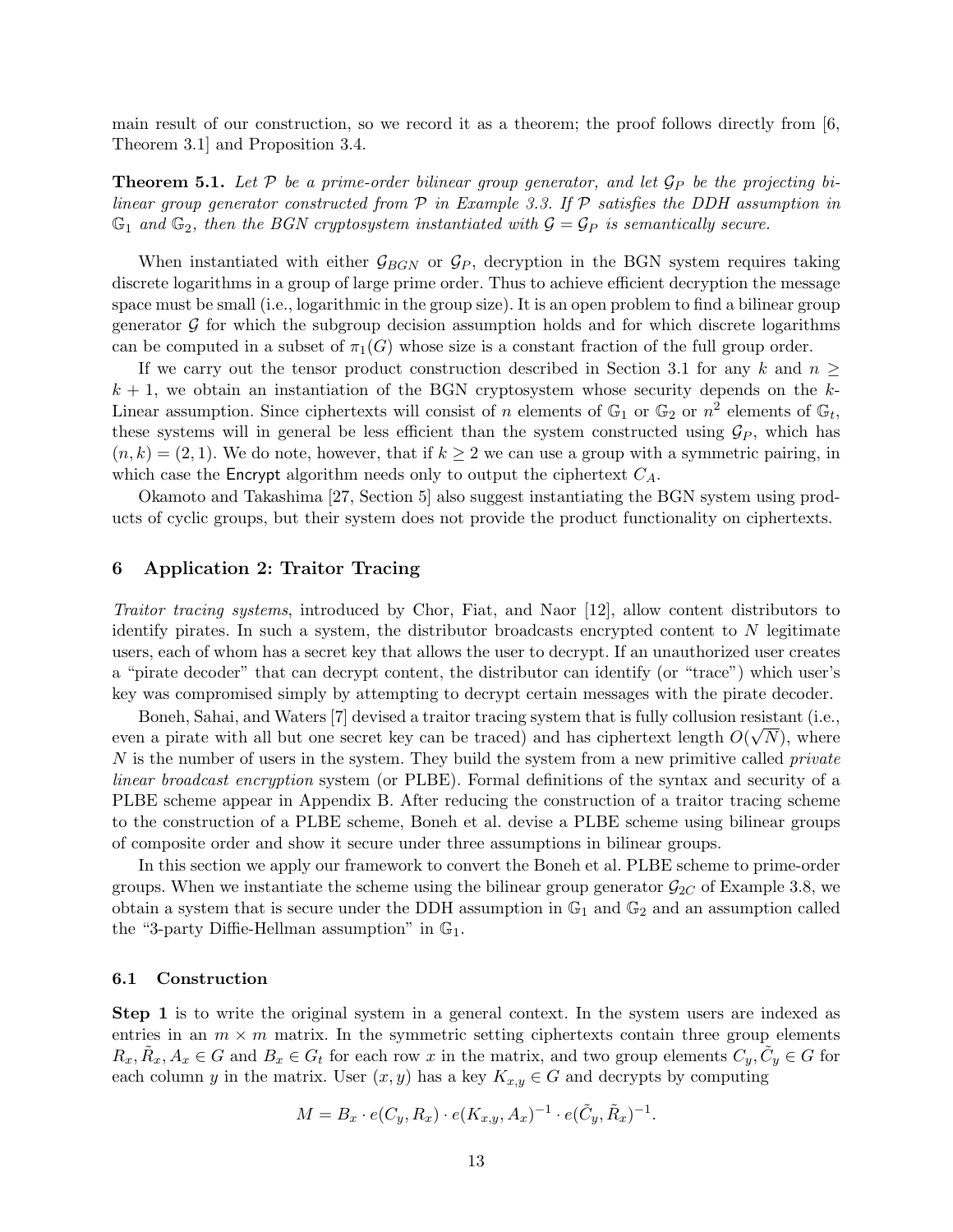When we convert to the asymmetric situation, we must take one argument of each of the three pairings to be in  $G$  and the other argument to be in  $H$ . We choose to assign the first argument of each pairing to  $G$  and the second argument to  $H$ . We note that the correctness properties of the system depend on cancellation between different subgroups when paired, so we must use a cancelling pairing. The scheme is as follows.

- Setup( $\lambda$ , n): The Setup algorithm takes as input a security parameter  $\lambda$  and a positive integer  $n = m<sup>2</sup>$  that is the number of users in the system. Let G be a 2-cancelling bilinear group generator (Definition 3.5) such that each output group  $G_i, H_j$  is cyclic of prime order  $p_j$  for  $j = 1, 2$ . Do the following.
	- 1. Compute  $(G, G_1, G_2, H, H_1, H_2, G_t, e) \stackrel{\text{R}}{\leftarrow} \mathcal{G}(\lambda)$ . Let  $N = \text{lcm}(p_1, p_2)$ .
	- 2. Choose  $g_1 \stackrel{\text{R}}{\leftarrow} G_1$ ,  $f_2, g_2 \stackrel{\text{R}}{\leftarrow} G_2$ ,  $h_1 \stackrel{\text{R}}{\leftarrow} H_1$ , and  $h_2, k_2 \stackrel{\text{R}}{\leftarrow} H_2$  for  $i = 1, 2$ .
	- 3. Choose  $r_1, \ldots, r_m, c_1, \ldots, c_m, \alpha_1, \ldots, \alpha_m, \beta, \gamma \stackrel{\text{R}}{\leftarrow} \mathbb{Z}_N$ .
	- 4. Set  $f_1 = g_1^{\gamma}$ ,  $k_1 = h_1^{\gamma}$ ,  $h = h_1 h_2$ ,  $k = k_1 k_2$ .
	- 5. Output the public parameters  $(G, H, G_t, e, N)$ , along with

$$
PK = \begin{bmatrix} f = f_1 \hat{f}_2, \ g = g_1 g_2, \ E = h_1^{\beta}, E_1 = h_1^{\beta r_1}, \dots, E_m = h_1^{\beta r_m}, \ F_1 = k_1^{\beta r_1}, \dots, F_m = k_1^{\beta r_m}, \\ P_1 = e(g_1, h_1)^{\beta \alpha_1}, \dots, P_m = e(g_1, h_1)^{\beta \alpha_m}, Q_1 = g^{c_1}, \dots, Q_m = g^{c_m} \end{bmatrix}.
$$

The private key for user  $(x, y)$  is  $K_{x,y} = g^{\alpha_x + r_x c_y} \in G$ . The master secret key SK consists of the elements chosen in Step (2) and the exponents chosen in Step (3) above.

TrEncrypt(SK, M,  $(i, j)$ : This algorithm encrypts the message  $M \in G_t$  to the subset of receivers  $(x, y)$  with either  $x > i$  or  $x = i$  and  $y \geq j$ . Choose  $t, w_1, \ldots, w_m, s_1, \ldots, s_m, z_1, \ldots, z_j \stackrel{\text{R}}{\leftarrow} \mathbb{Z}_N$ and  $(v_{1,1}, v_{1,2}, v_{1,3}), \ldots, (v_{m,1}, v_{m,2}, v_{m,3}) \stackrel{\text{R}}{\leftarrow} \mathbb{Z}_N^3$ .

For each row x output four ciphertext components  $R_x, R_x, A_x \in H$  and  $B_x \in G_t$  as follows:

if 
$$
x > i
$$
:  $R_x = h_1^{s_x r_x}$ ,  $\tilde{R}_x = k_1^{s_x r_x}$ ,  $A_x = h_1^{s_x t}$ ,  $B_x = Me(g_1, h)^{\alpha_x s_x t}$   
if  $x = i$ :  $R_x = h^{s_x r_x}$ ,  $\tilde{R}_x = k^{s_x r_x}$ ,  $A_x = h^{s_x t}$ ,  $B_x = Me(g, h)^{\alpha_x s_x t}$   
if  $x < i$ :  $R_x = h^{v_{x,1}}$ ,  $\tilde{R}_x = k^{v_{x,1}}$ ,  $A_x = h^{v_{x,2}}$ ,  $B_x = Me(g, h)^{v_{x,3}}$ 

For each column y output two ciphertext components  $C_y, \tilde{C}_y \in G$  as follows:

$$
\begin{array}{ll}\n\text{if } y \geq j: & C_y = g^{c_y t} f^{w_y}, & \tilde{C}_y = g^{w_y} \\
\text{if } y < j: & C_y = g^{c_y t} g_1^{z_y} f^{w_y}, & \tilde{C}_y = g^{w_y}\n\end{array}
$$

Encrypt( $PK, M$ ): This algorithm encrypts message  $M \in G_t$  to all recipients. Choose  $t, w_1, \ldots, w_m$ ,  $s_1, \ldots, s_m \stackrel{\text{R}}{\leftarrow} \mathbb{Z}_N$ . For each row x output four ciphertext components  $R_x, R_x, A_x \in H$  and  $B_x \in G_t$  as follows:

$$
R_x = E_x^{s_x}, \quad \tilde{R}_x = F_x^{s_x}, \quad A_x = E^{s_x t}, \quad B_x = M P_x^{s_x t}.
$$

For each column y output two ciphertext components  $C_y, \tilde{C}_y \in G$  as follows:

$$
C_y = Q_y^t f^{w_y}, \quad \tilde{C}_y = g^{w_y}.
$$

Decrypt $((x, y), K_{x,y}, C, PK)$ : Output

$$
B_x \cdot \left(\frac{e(C_y, R_x)}{e(K_{x,y}, A_x)e(\tilde{C}_y, \tilde{R}_x)}\right).
$$

The cancelling property of the pairing implies that if the ciphertext was created from the tracing algorithm TrEncrypt with parameters  $(i, j)$  then the result of decryption with key  $K_{x,y}$  is M if  $x > 1$ or  $x = 1$  and  $y \geq j$ . If the ciphertext was created using Encrypt then all parties can decrypt with their secret key to recover M.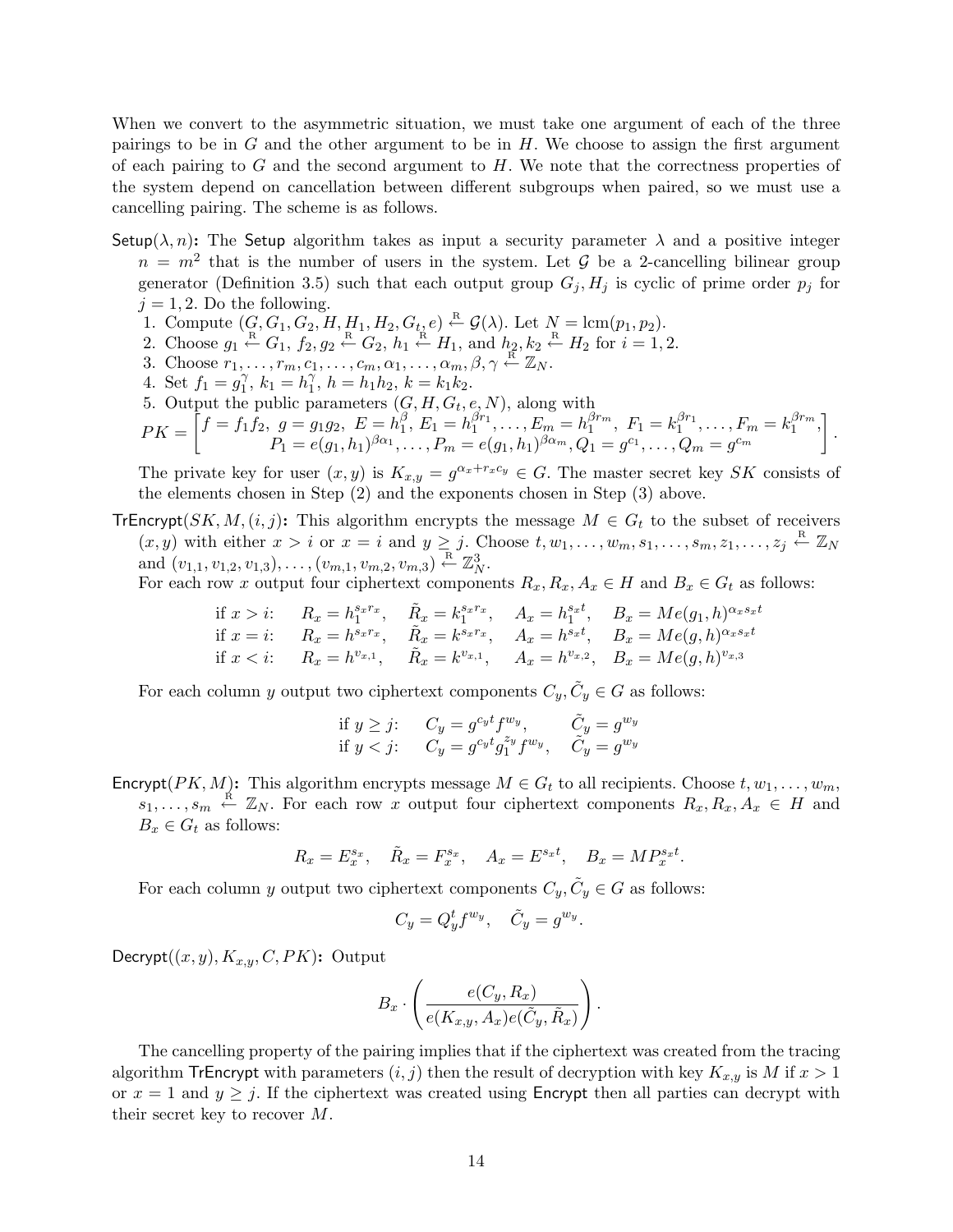#### 6.2 Security Assumptions

Step 2 is to convert the assumptions used in proving security of the Boneh et al. PLBE scheme to our more general framework. There are three assumptions: the subgroup decision assumption, the 3-party Diffie-Hellman assumption, and the bilinear subgroup decision assumption.

The subgroup decision assumption we have discussed previously (see Section 2). In examining Boneh et al.'s security proof, we see that the challenge element  $T$  in the subgroup decision problem is used only to construct ciphertext elements  $R_x, \tilde{R}_x, A_x \in H$ . Thus the assumption needs to hold only in  $H$ .

In the symmetric version of the 3-party Diffie-Hellman assumption the adversary is given  $g, g^a, g^b, g^c, T$  in a certain subgroup of G and asked to determine whether  $T = g^{abc}$  or T is random. The fixed challenge elements  $g, g^a, g^b, g^c$  are used in the simulations to form all ciphertext components, so we need to duplicate them in  $G$  and  $H$ . The "variable" element  $T$  is only used to construct one component, but the proof involves a number of hybrid games and T may appear in different groups in different games. Thus we define a "left" and a "right" version of the assumption in the asymmetric setting.

**Definition 6.1 (3-party decision Diffie-Hellman assumption).** Let  $\mathcal{G}$  be a 2-cancelling bilinear group generator such that for  $i = 1, 2$  the output groups  $G_i$  and  $H_i$  are of prime order  $p_i$ . We define the following distribution:

$$
\mathbb{G} = (G, H, G_t, e, N := \text{lcm}(p_1, p_2)) \stackrel{\text{R}}{\leftarrow} \mathcal{G}(\lambda), \ g_2 \stackrel{\text{R}}{\leftarrow} G_2, \ h_2 \stackrel{\text{R}}{\leftarrow} H_2, a, b, c \stackrel{\text{R}}{\leftarrow} \mathbb{Z}_{p_2},
$$

$$
Z \leftarrow (g_2, g_2^a, g_2^b, g_2^c, h_2, h_2^a, h_2^b, h_2^c),
$$

$$
T_0 \leftarrow g_2^{abc}, \ T_1 \stackrel{\text{R}}{\leftarrow} G_2.
$$

We define the *advantage* of an algorithm  $\mathcal A$  in solving the 3-party decision Diffie-Hellman assumption on the left to be

$$
3DDH_{L-}Adv[\mathcal{A}, \mathcal{G}] = \left| \Pr[\mathcal{A}(\mathbb{G}, Z, T_0) = 1] - \Pr[\mathcal{A}(\mathbb{G}, Z, T_1) = 1] \right|.
$$

We say that G satisfies the 3-party decision Diffie-Hellman assumption on the left if 3DDH<sub>L</sub>-Adv[ $\mathcal{A}, \mathcal{G}(\lambda)$ ] is a negligible function of  $\lambda$  for any polynomial-time algorithm  $\mathcal{A}$ .

We define the 3-party decision Diffie-Hellman assumption on the right and 3DDH<sub>R</sub>-Adv[ $A, G$ ] analogously, with  $T_0 \leftarrow h_2^{abc}$  and  $T_1 \stackrel{\text{R}}{\leftarrow} H_2$ .

In the symmetric setting the bilinear subgroup decision problem is to distinguish an element of the subgroup  $e(G_2, G)$  from a random element in  $G_t$  when given generators for  $G_1$  and  $G_2$ . Since we require  $G_i$  and  $H_i$  to have the same order in the asymmetric case, the assumption translates directly to the asymmetric setting.

**Definition 6.2 (Bilinear subgroup decision assumption).** Let  $\mathcal G$  be a 2-cancelling bilinear group generator such that for  $i = 1, 2$  the output groups  $G_i$  and  $H_i$  are of prime order  $p_i$ . We define the following distribution:

$$
\mathbb{G} = (G, H, G_t, e, N := \text{lcm}(p_1, p_2)) \stackrel{\text{R}}{\leftarrow} \mathcal{G}(\lambda), f_1, g_1 \stackrel{\text{R}}{\leftarrow} G_1, f_2, g_2 \stackrel{\text{R}}{\leftarrow} G_2, h_1 \stackrel{\text{R}}{\leftarrow} H_1, h_2 \stackrel{\text{R}}{\leftarrow} H_2, Z \leftarrow (g_1, g_2, h_1, h_2), T_0 \leftarrow e(f_2, h_1 h_2), T_1 \leftarrow e(f_1 f_2, h_1 h_2).
$$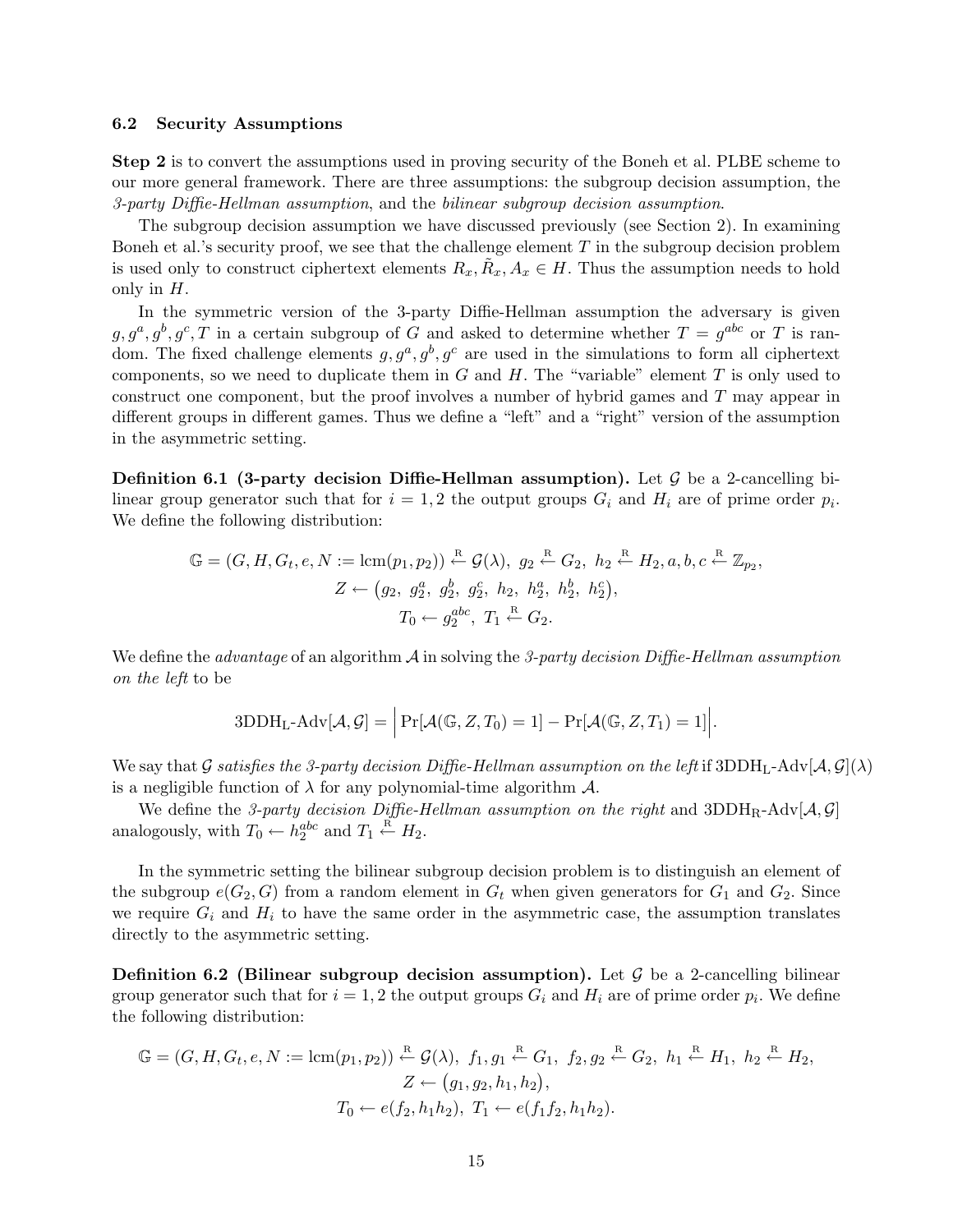We define the *advantage* of an algorithm  $\mathcal A$  in solving the *bilinear subgroup decision assumption* to be

$$
\text{BSD-Adv}[\mathcal{A}, \mathcal{G}] = \Big|\Pr[\mathcal{A}(\mathbb{G}, Z, T_0) = 1] - \Pr[\mathcal{A}(\mathbb{G}, Z, T_1) = 1]\Big|.
$$

We say that G satisfies the bilinear subgroup decision assumption if BSD-Adv[ $\mathcal{A}, \mathcal{G}(\lambda)$  is a negligible function of  $\lambda$  for any polynomial-time algorithm  $\mathcal{A}$ .

The reason the BSD assumption does not reduce to the ordinary subgroup decision assumption (with  $G_1, G_2$  switched) is that in the latter the challenger is not given generators of both  $G_1$  and  $G_2$ .

With these definitions, we can now state the security theorem for the generalized Boneh-Sahai-Waters scheme. The original proof applies in our more general context.

**Theorem 6.3.** Suppose that  $\mathcal G$  satisfies the subgroup decision assumption on the right, the bilinear subgroup decision assumption, and the 3-party Diffie-Hellman assumptions on the left and right. Then the generalized Boneh-Sahai-Waters PLBE scheme is secure.

#### 6.3 Security in Prime-Order Groups

Step 3 in the conversion procedure is to translate the security assumptions to prime-order groups; here we use the 2-cancelling bilinear group generator  $\mathcal{G}_{2C}$  of Example 3.8. The subgroup decision assumption holds for  $\mathcal{G}_{2C}$  by Proposition 3.10. The challenge element for the bilinear subgroup decision assumption is  $e(g, h) \in G_t$  with  $h \stackrel{R}{\leftarrow} H$  and either  $g \stackrel{R}{\leftarrow} G$  or  $g \stackrel{R}{\leftarrow} G_1$ . Since the group  $G_t$  produced by  $\mathcal{G}_{2C}$  is cyclic, this assumption holds unconditionally for  $\mathcal{G}_{2C}$ . The 3-party DDH assumption has a natural analogue in prime-order groups, which we record here.

**Definition 6.4.** Let P be a prime-order bilinear group generator that outputs three groups  $\mathbb{G}_1, \mathbb{G}_2, \mathbb{G}_t$ and a pairing  $\hat{e}$ . If  $\hat{A}$  is an algorithm that takes as input five elements of  $\mathbb{G}_1$ , we define the *advantage* of A in solving the 3-party decision Diffie-Hellman problem in  $\mathbb{G}_1$  to be

$$
3DDH_{\mathbb{G}_1} - \text{Adv}[\mathcal{A}, \mathcal{P}] = \left| \Pr[\mathcal{A}(\hat{\mathbb{G}}, g, g^a, g^b, g^c, g^{abc}) = 1 : \hat{\mathbb{G}} \stackrel{\text{R}}{\leftarrow} \mathcal{P}, g \stackrel{\text{R}}{\leftarrow} \mathbb{G}_1, a, b, c \stackrel{\text{R}}{\leftarrow} \mathbb{F}_p] \right. \\ - \Pr[\mathcal{A}(\hat{G}, g, g^a, g^b, g^c, g^d) = 1 : \hat{\mathbb{G}} \stackrel{\text{R}}{\leftarrow} \mathcal{P}, g \stackrel{\text{R}}{\leftarrow} \mathbb{G}_1, a, b, c, d \stackrel{\text{R}}{\leftarrow} \mathbb{F}_p] \right|,
$$

and similarly for 3DDH<sub> $\mathbb{G}_2$ -Adv[ $\mathcal{A}, \mathcal{P}$ ]. We say that G satisfies the 3-party DDH assumption in  $\mathbb{G}_1$ </sub> if  $3DDH_{\mathbb{G}_1}$ -Adv $[\mathcal{A},\mathcal{G}](\lambda)$  is a negligible function of  $\lambda$  for any polynomial-time algorithm  $\mathcal{A}$  (and similarly for  $\mathbb{G}_2$ ).

In Appendix D we show that the 3-party DDH assumption holds in the generic group model. The security theorem for PLBE in prime-order groups is as follows.

**Theorem 6.5.** Let P be a prime-order bilinear group generator, and let  $\mathcal{G}_{2C}$  be the 2-cancelling bilinear group generator constructed from  $P$  as in Example 3.8. If  $P$  satisfies the DDH assumption in  $\mathbb{G}_2$  and the 3-party DDH assumptions in  $\mathbb{G}_1$  and  $\mathbb{G}_2$ , then the Boneh-Sahai-Waters PLBE system is secure when instantiated with  $\mathcal{G} = \mathcal{G}_{2C}$ .

**Proof.** It suffices to show that the three assumptions listed in Theorem 6.3 hold for  $\mathcal{G}_{2C}$ . First, by Proposition 3.10, since  $P$  satisfies the DDH assumption in  $\mathbb{G}_2$ , the generator  $\mathcal{G}_{2C}$  satisfies the SDP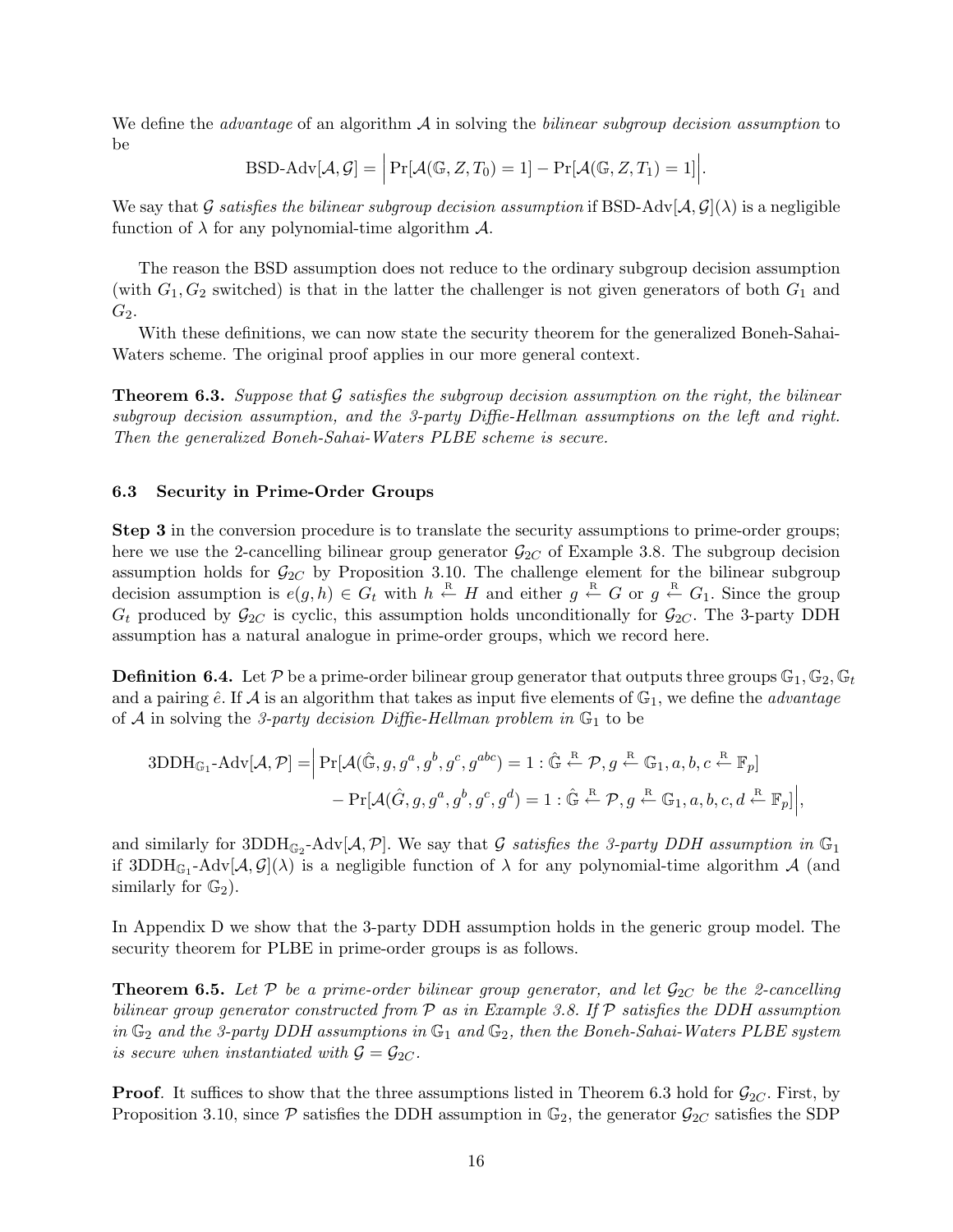assumption on the right. Next, we observe that the bilinear subgroup decision assumption (Definition 6.2) holds unconditionally. To see this, we write the  $f_1, f_2, h_1, h_2$  generated in the assumption as

$$
f_1 = (\alpha_1, \alpha_1^x), \quad f_2 = (\alpha_2, \alpha_2^y), \quad h_1 = (\beta_1^{-y}, \beta_1), \quad h_2 = (\beta_2^{-x}, \beta_2)
$$

for  $\alpha_1, \alpha_2 \stackrel{\text{R}}{\leftarrow} \mathbb{G}_1$  and  $\beta_1, \beta_2 \stackrel{\text{R}}{\leftarrow} \mathbb{G}_2$ . Then  $e(f_2, h_1h_2) = \hat{e}(\alpha_2, \beta_2)^{(y-x)}$ , while  $e(f_1f_2, h_1h_2) =$  $\hat{e}(\alpha_1,\beta_1)^{(x-y)}\hat{e}(\alpha_2,\beta_2)^{(y-x)}$ . Since the  $\alpha_i,\beta_i$  are chosen uniformly at random, both  $e(f_2,h_1h_2)$  and  $e(f_1f_2, h_1h_2)$  are uniformly distributed in  $G_t = \mathbb{G}_t$ , so no adversary  $\mathcal A$  can have a nonzero advantage in solving the BSD problem.

Now suppose we are given a 3-party DDH challenge for P; that is, a tuple  $(g, g^a, g^b, g^c, h, h^a, h^b, h^c, T)$ with  $g, T \in \mathbb{G}_1$  and  $h \in \mathbb{G}_2$ . We wish to create a properly distributed 3-party DDH challenge for  $\mathbb{G}_{2C}$ . We choose  $g_1 \stackrel{\text{R}}{\leftarrow} \mathbb{G}_1$ ,  $h_1 \stackrel{\text{R}}{\leftarrow} \mathbb{G}_2$ , and  $x, y \stackrel{\text{R}}{\leftarrow} \mathbb{F}_p$ . If we set

$$
G_1 = \langle (g_1, g_1^x) \rangle, \quad G_2 = \langle (g, g^y) \rangle, \quad H_1 = \langle (h_1^{-y}, h_1) \rangle, \quad H_2 = \langle (h^{-x}, h) \rangle,
$$

then these groups are distributed exactly as in the construction of  $\mathcal{G}_{2C}$ . Furthermore, if  $\gamma = (g, g^y)$ then we can construct  $\gamma^a, \gamma^b, \gamma^c \in G$ , and similarly for  $\eta = (h^{-x}, h), \eta^a, \eta^b, \eta^c \in H$ . Finally, the challenge element  $\tau \in G$  is constructed as  $(T, T^y)$ . Thus we have constructed a properly distributed 3-party DDH challenge on the left for  $\mathcal{G}_{2C}$ , so any adversary A that solves the 3-party DDH problem on the left for  $\mathcal{G}_{2C}$  can be used to solve the 3-party DDH problem in  $\mathbb{G}_1$  for  $\mathcal{P}$ . An identical analysis holds on the right.  $\square$ 

# 7 Application 3: Predicate Encryption

In a predicate encryption scheme, a ciphertext  $C_I$  is associated with an *attribute I* and each user has one or more keys  $K_f$  corresponding to *predicates* f. The key  $K_f$  can be used to decrypt the ciphertext  $C_I$  if and only if  $f(I) = 1$ . The scheme is secure if an adversary holding key  $K_f$  and ciphertext  $C_I$  with  $f(I) = 0$  learns nothing about either the plaintext corresponding to  $C_I$  or the attribute I. (Formal definitions of syntax and security are in Appendix C.)

Katz, Sahai, and Waters [23] construct a predicate encryption scheme using bilinear groups whose order is a product  $N$  of three distinct primes. In the system both predicates and attributes correspond to vectors of length n over  $\mathbb{Z}_N$ . Predicates are evaluated using dot products: the predicate vector  $\vec{v}$  evaluates to 1 on the attribute vector  $\vec{x}$  if and only if  $\vec{x} \cdot \vec{v} = 0.3$  The security of the system is based on two complex (though constant-size) assumptions in composite-order bilinear groups. To support their assumptions, Katz et al. show that breaking either assumption in the generic group model reveals the factorization of the group order N.

In this section, we translate the predicate encryption scheme of Katz et al. into our more general framework. The security assumptions translate into similarly complex assumptions; however, when instantiated using prime-order bilinear groups they also hold in the generic group model.

# 7.1 Construction.

Step 1 is to write the procedure using a bilinear group generator with an asymmetric pairing. We note that the decryption algorithm requires pairing ciphertexts with keys. Thus we may streamline the setup by computing ciphertexts in  $G$  and keys in  $H$ . Since public key elements are used to form ciphertexts, they will also be in G. Here the correctness properties depend on cancellation between various subgroups; specifically, we need to choose a bilinear group generator  $\mathcal G$  that is 3-cancelling.

 $\frac{3}{3}$  Here we use a large  $\bullet$  to indicate vector dot product and a small  $\cdot$  to indicate multiplication in a group.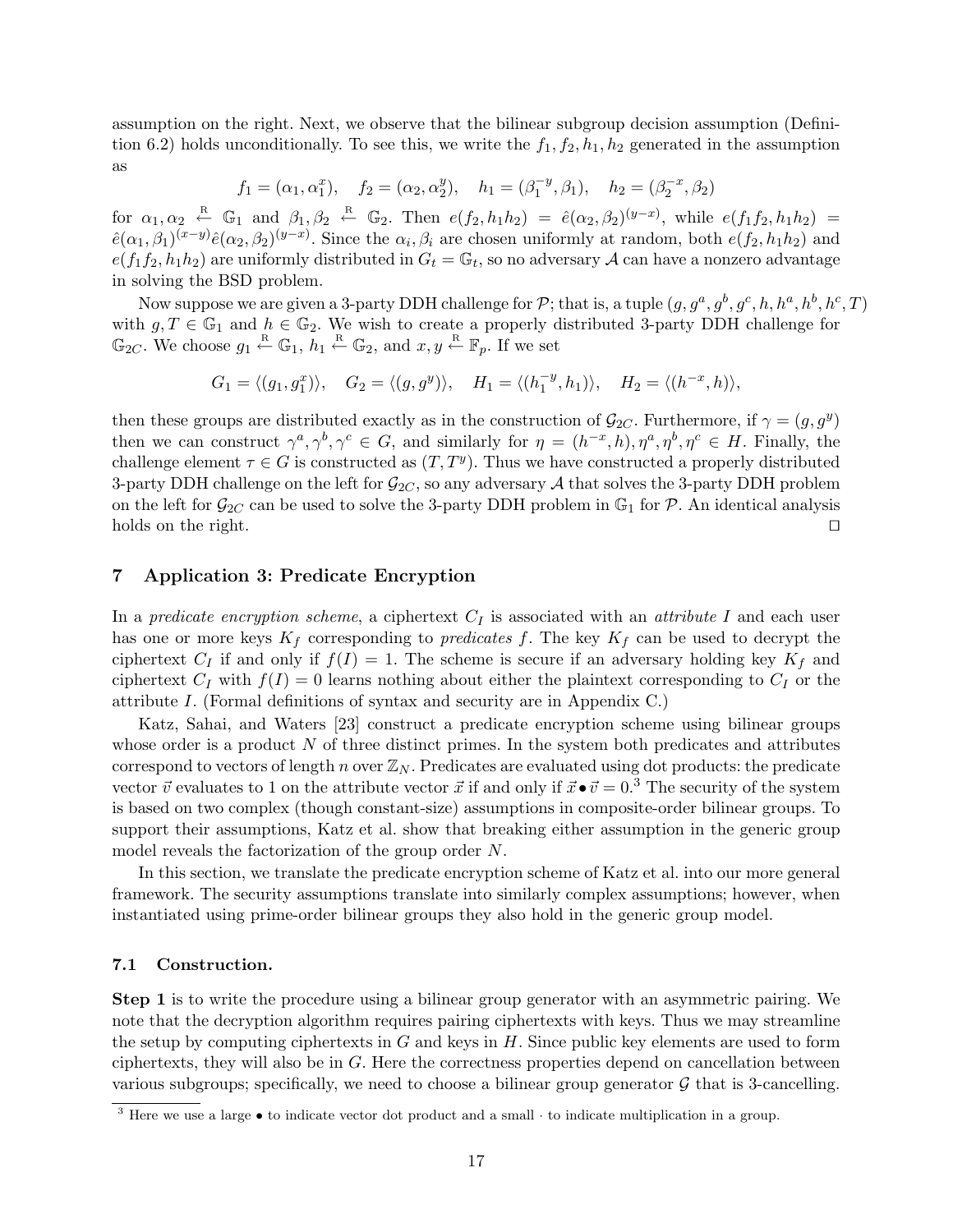We now give a detailed description of the "full-fledged" predicate encryption scheme of Katz et al. [23, Appendix C] in our framework.

- Setup( $\lambda$ , n): The Setup algorithm takes as input a security parameter  $\lambda$  and a positive integer n that is the length of vectors that represent predicates and attributes. Let  $\mathcal G$  be a 3-cancelling bilinear group generator (Definition 3.5) such that each output group  $G_i$ ,  $H_i$  is cyclic of prime order  $p_j$  for  $j = 1$  to 3. Do the following.
	- 1. Compute  $(G, G_1, G_2, G_3, H, H_1, H_2, H_3, G_t, e) \stackrel{\text{R}}{\leftarrow} \mathcal{G}(\lambda)$ .
	- 2. Choose  $g_i \stackrel{\text{R}}{\leftarrow} G_i$  and  $h_i \stackrel{\text{R}}{\leftarrow} H_i$  for  $i = 1, 2, 3$ .
	- 3. Choose  $R_0 \stackrel{\text{R}}{\leftarrow} G_3$ ,  $\gamma \stackrel{\text{R}}{\leftarrow} \mathbb{Z}_{p_1}$ ,  $h_0 \stackrel{\text{R}}{\leftarrow} H_1$ .
	- 4. For  $i = 1, \ldots, n$ , choose  $u_{1,i}, u_{2,i} \stackrel{\text{R}}{\leftarrow} \mathbb{Z}_{p_1}$  and  $R_{1,i}, R_{2,i} \stackrel{\text{R}}{\leftarrow} G_3$ .
	- 5. Output the public parameters  $(G, H, G_t, e, N := \text{lcm}(p_1, p_2, p_3))$ , along with

$$
PK = (g_1, \quad g_3, \quad Q = g_2 R_0, \quad P = e(g_1, h_0)^\gamma, \quad \{L_{1,i} = g_1^{u_{1,i}} R_{1,i}, \quad L_{2,i} = g_1^{u_{2,i}} R_{2,i}\}_{i=1}^n).
$$

The master secret key is  $SK = (h_1, h_2, h_3, h_0^{-\gamma}, \{u_{1,i}, u_{2,i}\}_{i=1}^n)$ .

KeyGen $(SK, \vec{v})$ : Let  $\vec{v} = (v_1, \ldots, v_n) \in \mathbb{Z}_N^n$  be a predicate. Choose  $r_{1,i}, r_{2,i} \leftarrow \mathbb{Z}_N$  for  $i = 1$  to n, choose  $f_1, f_2 \stackrel{\text{R}}{\leftarrow} \mathbb{Z}_N$ , and choose  $S \stackrel{\text{R}}{\leftarrow} H_2 \times H_3$ . Output the secret key corresponding to predicate  $\vec{v}$  as

$$
SK_{\vec{v}} = \left(K_0 = S \cdot h_0^{-\gamma} \cdot \prod_{i=1}^n h_1^{-r_{1,i}u_{1,i} - r_{2,i}u_{2,i}}, \quad \left\{K_{1,i} = h_1^{r_{1,i}} \cdot h_2^{f_1 \cdot v_i}, \quad K_{2,i} = h_1^{r_{2,i}} \cdot h_2^{f_2 \cdot v_i}\right\}_{i=1}^n\right).
$$

Encrypt( $PK, \vec{x}, M$ ): Let  $\vec{x} = (x_1, \ldots, x_n) \in \mathbb{Z}_N^n$  be an attribute, and  $M \in G_t$  be a message. Choose  $s, \alpha, \beta \stackrel{\text{R}}{\leftarrow} \mathbb{Z}_N$  and random  $t_{1,i}, t_{2,i} \stackrel{\text{R}}{\leftarrow} \mathbb{Z}_N$  for  $i = 1, \ldots, n$ . Output the ciphertext

$$
C = \left( C' = M \cdot P^s, \quad C_0 = g_1^s, \quad \left\{ C_{1,i} = L_{1,i}^s \cdot Q^{\alpha \cdot x_i} \cdot g_3^{t_{1,i}}, \quad C_{2,i} = L_{2,i}^s \cdot Q^{\beta \cdot x_i} \cdot g_3^{t_{2,i}} \right\}_{i=1}^n \right).
$$

Decrypt $(SK_{\vec{v}}, C)$ : Output

$$
C' \cdot e(C_0, K_0) \cdot \prod_{i=1}^n e(C_{1,i}, K_{1,i}) \cdot e(C_{2,i}, K_{2,i}).
$$

The cancelling property of the pairing implies that when the ciphertexts and secret keys are formed correctly, the decryption algorithm outputs  $M \cdot e(g_1, h_1)^{(\alpha f_1 + \beta f_2)(\vec{x} \cdot \vec{v})}$ . If  $\vec{x} \cdot \vec{v} = 0$  then we obtain M as required; otherwise we obtain M multiplied by  $e(g_1, h_1)$  raised to a random power. As in the original scheme, we can restrict the message space to some efficiently recognizable set of negligible density in  $G_t$  and output an error when the decryption does not lie in this space.

#### 7.2 Security

Step 2 is to translate the assumptions used to prove the scheme secure into our more general context. There are two assumptions, which we call Assumptions 1 and 2. Both can be seen as variants of the subgroup decision problem: the adversary is given a set of elements  $Z \subset G$  with some specified relationship, and is asked to determine whether a challenge element  $T$  is in a proper subgroup of G.

The following two assumptions, stated in symmetric groups, are used to prove the security of the Katz-Sahai-Waters predicate encryption scheme.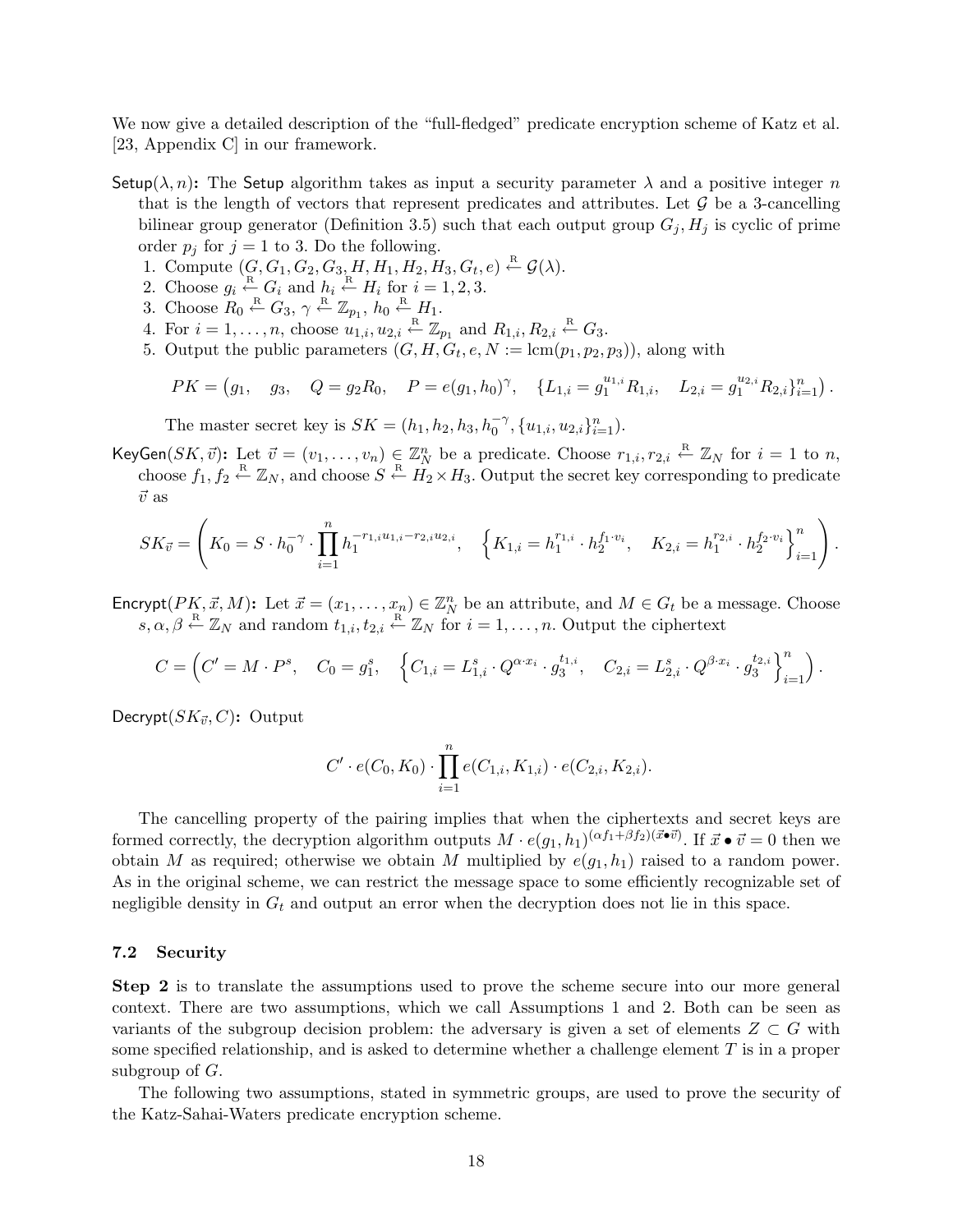**Assumption 1.** Let G be a 3-cancelling bilinear group generator such that for  $i = 1, 2, 3$  the output groups  $G_i$  and  $H_i$  are equal to each other and of prime order  $p_i$ . We define the following distribution:

$$
\mathbb{G} = (G, G_t, e, N := \text{lcm}(p_1, p_2, p_3)) \stackrel{\text{R}}{\leftarrow} \mathcal{G}(\lambda), g_1 \stackrel{\text{R}}{\leftarrow} G_1, g_2 \stackrel{\text{R}}{\leftarrow} G_2, g_3 \stackrel{\text{R}}{\leftarrow} G_3, Q_1, Q_2, Q_3 \stackrel{\text{R}}{\leftarrow} G_2, R_1, R_2, R_3 \stackrel{\text{R}}{\leftarrow} G_3, a, b, s \stackrel{\text{R}}{\leftarrow} \mathbb{Z}_{p_1}, Z \leftarrow (g_1, g_3, g_2 R_1, g_1^b, g_1^{b^2}, g_1^a g_2, g_1^{ab} Q_1, g_1^s, g_1^{bs} Q_2 R_2), T_0 \leftarrow g_1^{b^2s} R_3, T_1 \leftarrow g_1^{b^2s} Q_3 R_3.
$$

We define the *advantage* of an algorithm  $\mathcal A$  in breaking Assumption 1 to be

$$
\text{A1-Adv}[\mathcal{A}, \mathcal{G}] = \left| \Pr[\mathcal{A}(\mathbb{G}, Z, T_0) = 1] - \Pr[\mathcal{A}(\mathbb{G}, Z, T_1) = 1] \right|.
$$

We say that G satisfies Assumption 1 if A1-Adv $[\mathcal{A}, \mathcal{G}](\lambda)$  is a negligible function of  $\lambda$  for any polynomial-time algorithm A.

**Assumption 2.** Let  $\mathcal{G}$  be as in Assumption 1. We define the following distribution:

$$
\mathbb{G} = (G, G_t, e, N := \text{lcm}(p_1, p_2, p_3)) \stackrel{\text{R}}{\leftarrow} \mathcal{G}(\lambda), g_1 \stackrel{\text{R}}{\leftarrow} G_1, g_2 \stackrel{\text{R}}{\leftarrow} G_2, g_3 \stackrel{\text{R}}{\leftarrow} G_3, \\
 P \stackrel{\text{R}}{\leftarrow} G_1, Q_1, Q_2 \stackrel{\text{R}}{\leftarrow} G_2, \gamma \stackrel{\text{R}}{\leftarrow} \mathbb{Z}_{p_1}, s \stackrel{\text{R}}{\leftarrow} \mathbb{Z}_{p_2}, \\
 Z \leftarrow (g_1, g_2, g_3, P, g_1^s, P^s Q_1, g_1^r Q_2, e(g_1, P)^\gamma), \\
 T_0 \leftarrow e(g_1, P)^\gamma, T_1 \stackrel{\text{R}}{\leftarrow} G_t.
$$

We define the *advantage* of an algorithm  $A$  in breaking Assumption 2 to be

$$
\mathrm{A2}\text{-}\mathrm{Adv}[\mathcal{A}, \mathcal{G}] = \Big|\Pr[\mathcal{A}(\mathbb{G}, Z, T_0) = 1] - \Pr[\mathcal{A}(\mathbb{G}, Z, T_1) = 1]\Big|.
$$

We say that G satisfies Assumption 2 if A2-Adv[ $\mathcal{A}, \mathcal{G}(\lambda)$  is a negligible function of  $\lambda$  for any polynomial-time algorithm A.

To translate these assumptions to the asymmetric setting with a pairing  $e: G \times H \to G_t$ , we must look into the "guts" of the reductions in the original security proof. In particular, we must determine whether each group element in a challenge  $(Z, T)$  is used by the simulator to produce a key element in  $G$ , a ciphertext element in  $H$ , or both. We do not repeat the details of the simulations, but give our conclusions in Table 2 below.

Table 2. Allocation of group elements in asymmetric versions of Assumptions 1 and 2.

|              | subset to produce ciphertext elements in $G$ used to produce key elements in $H$                                                                 |                                   | $\overline{\text{in } G_t}$ |
|--------------|--------------------------------------------------------------------------------------------------------------------------------------------------|-----------------------------------|-----------------------------|
|              | Assumption 1 $g_1, g_3, g_2R_1, g_1^b, g_1^{b^2}, g_1^s, g_1^{bs}Q_2R_2, T \mid g_1, g_3, g_2R_1, g_1^b, g_1^{b^2}, g_1^a g_2, g_1^{ab}Q_1 \mid$ |                                   |                             |
| Assumption 2 | $g_1, g_2, g_3, P, g_1^s, P^sQ_1$                                                                                                                | $g_1, g_2, g_3, g_1^{\gamma} Q_2$ | $ e(g_1, P)^\gamma, T $     |

Thus to modify Assumption 1 for the asymmetric setting, we must also choose  $h_i \stackrel{R}{\leftarrow} H_i$ ,  $Q'_1 \stackrel{\text{R}}{\leftarrow} H_2$ , and  $R'_1 \stackrel{\text{R}}{\leftarrow} H_3$ , and set

$$
Z \leftarrow (g_1, g_3, g_2 R_1, g_1^b, g_1^{b^2}, g_1^s, g_1^{bs} Q_2 R_2, h_1, h_3, h_2 R_1', h_1^b, h_1^{b^2}, h_1^{a} h_2, h_1^{ab} Q_1').
$$
 (7.1)

To modify Assumption 2 for the asymmetric setting, we choose  $h_i \stackrel{\text{R}}{\leftarrow} H_i$  and  $Q'_2 \stackrel{\text{R}}{\leftarrow} H_2$ , and set

$$
Z \leftarrow (g_1, g_2, g_3, P, g_1^s, P^s Q_1, h_1, h_2, h_3, h_1^{\gamma} Q_2', e(P, h_1)^{\gamma}). \tag{7.2}
$$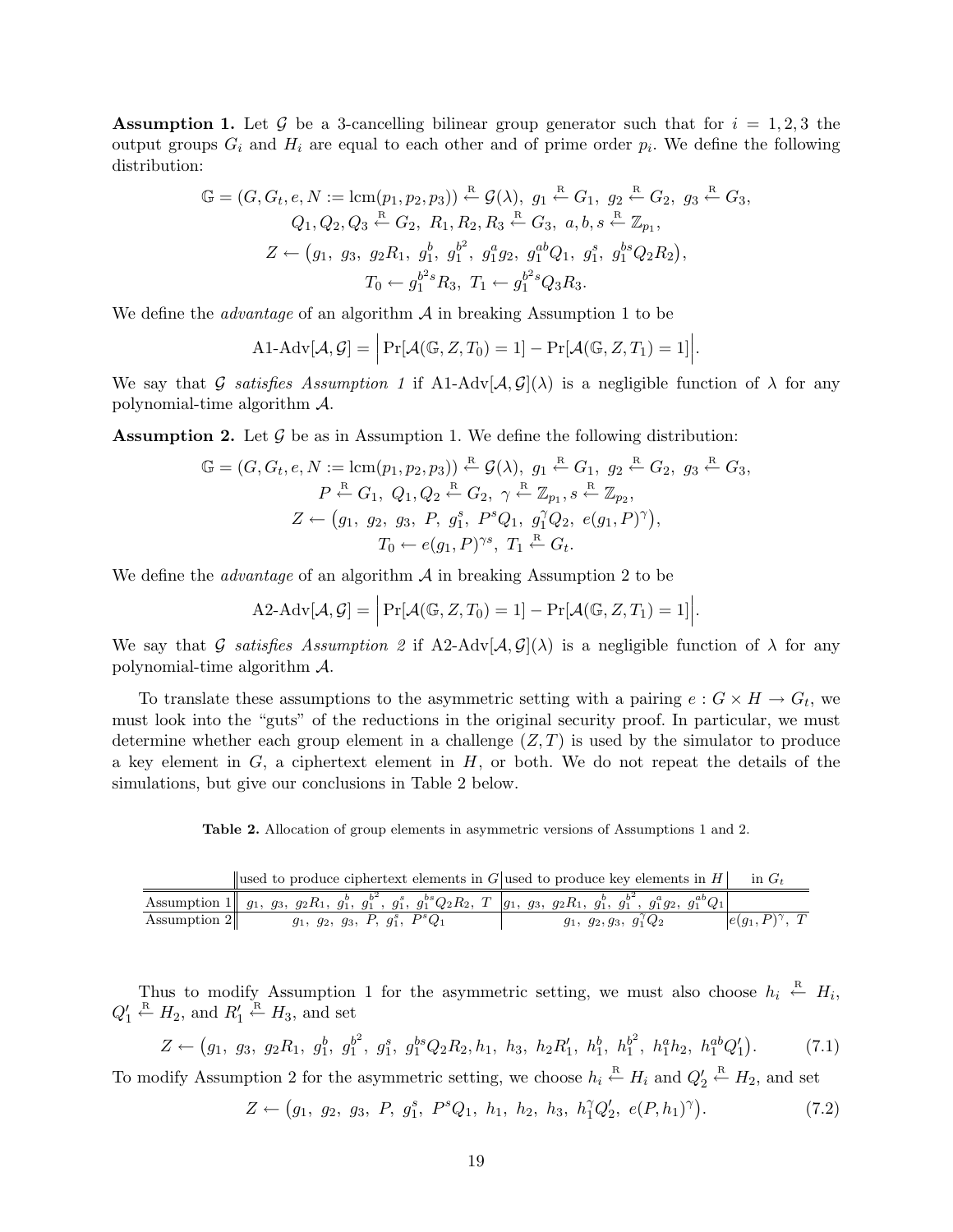#### 7.3 Security in Prime-Order Groups

Step 3 of the conversion procedure is to instantiate the scheme using prime-order groups. We use the 3-cancelling bilinear group generator  $\mathcal{G}_{3C}$  of Example 3.7. Let P be the prime-order group generator from which we construct  $\mathcal{G}_{3C}$ . We now translate the asymmetric versions of Assumptions 1 and 2 explicitly to this setting, obtaining two (constant-size) assumptions for  $P$ . For the first assumption, the set of challenge elements in the general setting is given by (7.1).

**Assumption 3.** Let  $P$  be a prime-order bilinear group generator. We define the following distribution:

$$
\mathbb{G} = (p, \mathbb{G}_1, \mathbb{G}_2, \mathbb{G}_t, \hat{e}) \stackrel{\text{R}}{\leftarrow} \mathcal{P}(\lambda), g_1, g_2, g_3 \stackrel{\text{R}}{\leftarrow} \mathbb{G}_1, h_1, h_2, h_3 \stackrel{\text{R}}{\leftarrow} \mathbb{G}_2, x, y, z, u, v, w, a, b, s, c_1, c_2, c_3, d_1, d_2, d_3 \stackrel{\text{R}}{\leftarrow} \mathbb{F}_p,
$$
  
\n
$$
Z \leftarrow ((g_1, g_1^x, g_1^u), (g_3, g_3^z, g_3^w), (g_2g_3^{d_1}, g_2^y g_3^{d_1}, g_2^v g_3^{wd_1}), (g_1^b, g_1^{xb}, g_1^{ub}), (g_1^b, g_1^{rb}, g_1^{ub}), (g_1^s, g_1^{rs}, g_1^{us}),
$$
  
\n
$$
(g_1^{bs} g_2^{c_2} g_3^{d_2}, g_1^{abs} g_2^{yc_2} g_3^{zd_2}, g_1^{abs} g_2^{cc_2} g_3^{wd_2}), (h_1^{zv-yw}, h_1^{w-v}, h_1^{y-z}), (h_3^{yu-xv}, h_3^{v-u}, h_3^{x-y}),
$$
  
\n
$$
(h_2^{zu-xv} h_3^{(yu-xv)d_1}, h_2^{w-u} h_3^{(v-u)d_1}, h_2^{zu-xw} h_3^{(yu-xv)d_1}), (h_1^{(zv-yw)b}, h_1^{(w-v)b}, h_1^{(y-z)b}),
$$
  
\n
$$
(h_1^{(zv-yw)b^2}, h_1^{(w-v)b^2}, h_1^{(y-z)b^2}), (h_1^{(zv-yw)a} h_2^{zu-xw}, h_1^{(w-v)a} h_2^{w-u}, h_1^{(y-z)a} h_2^{z-x}),
$$
  
\n
$$
(h_1^{(zv-yw)ab} h_2^{(zu-xw)c_1}, h_1^{(w-v)ab} h_2^{(w-u)c_1}, h_1^{(y-z)ab} h_2^{(z-x)c_1})).
$$
  
\n
$$
T_0 \leftarrow (g_1^{b^2
$$

We define the *advantage* of an algorithm  $A$  in breaking Assumption 3 to be

$$
\text{A3-Adv}[\mathcal{A}, \mathcal{G}] = \left| \Pr[\mathcal{A}(\mathbb{G}, Z, T_0) = 1] - \Pr[\mathcal{A}(\mathbb{G}, Z, T_1) = 1] \right|.
$$

We say that G satisfies Assumption 3 if A3-Adv $[\mathcal{A}, \mathcal{G}](\lambda)$  is a negligible function of  $\lambda$  for any polynomial-time algorithm A.

For the second assumption, the set of challenge elements in the general setting is given by (7.2).

**Assumption 4.** Let  $\mathcal{P}$  be a prime-order bilinear group generator. We define the following distribution:

$$
\mathbb{G} = (p, \mathbb{G}_1, \mathbb{G}_2, \mathbb{G}_t, \hat{e}) \stackrel{\text{R}}{\leftarrow} \mathcal{P}(\lambda), g_1, g_2, g_3 \stackrel{\text{R}}{\leftarrow} \mathbb{G}_1, h_1, h_2, h_3 \stackrel{\text{R}}{\leftarrow} \mathbb{G}_2, x, y, z, u, v, w, a, s, \gamma, c_1, c_2 \stackrel{\text{R}}{\leftarrow} \mathbb{F}_p, Z \leftarrow ((g_1, g_1^x, g_1^u), (g_2, g_2^y, g_2^v), (g_3, g_3^z, g_3^w), (g_1^a, g_1^{xa}, g_1^{ua}), (g_1^s, g_1^{xs}, g_1^{us}), (g_1^{as} g_2^{ca}, g_1^{as} g_2^{yc}, g_1^{aas} g_2^{vc}) ,(h_1^{zv-yw}, h_1^{w-v}, h_1^{y-z}), (h_2^{zu-xw}, h_2^{w-u}, h_2^{z-x}), (h_3^{yu-xv}, h_3^{v-u}, h_3^{x-y}),(h_1^{(zv-yw)\gamma}h_2^{(zu-xw)c_2}, h_1^{(w-v)\gamma}h_2^{(w-u)c_2}, h_1^{(y-z)\gamma}h_2^{(z-x)c_2}), e(g_1, h_1)^{(xw-xv+yu-yw-zu+zv)a\gamma}.
$$

$$
T_0 \leftarrow \hat{e}(g_1, h_1)^{(xw-xv+yu-yw-zu+zv)a\gamma s}, T_1 \stackrel{\text{R}}{\leftarrow} \mathbb{G}_t.
$$

We define the *advantage* of an algorithm  $A$  in breaking Assumption 4 to be

$$
\text{A4-Adv}[\mathcal{A}, \mathcal{G}] = \left| \Pr[\mathcal{A}(\mathbb{G}, Z, T_0) = 1] - \Pr[\mathcal{A}(\mathbb{G}, Z, T_1) = 1] \right|.
$$

We say that G satisfies Assumption 4 if A4-Adv $[\mathcal{A}, \mathcal{G}](\lambda)$  is a negligible function of  $\lambda$  for any polynomial-time algorithm A.

We obtain the following security theorem.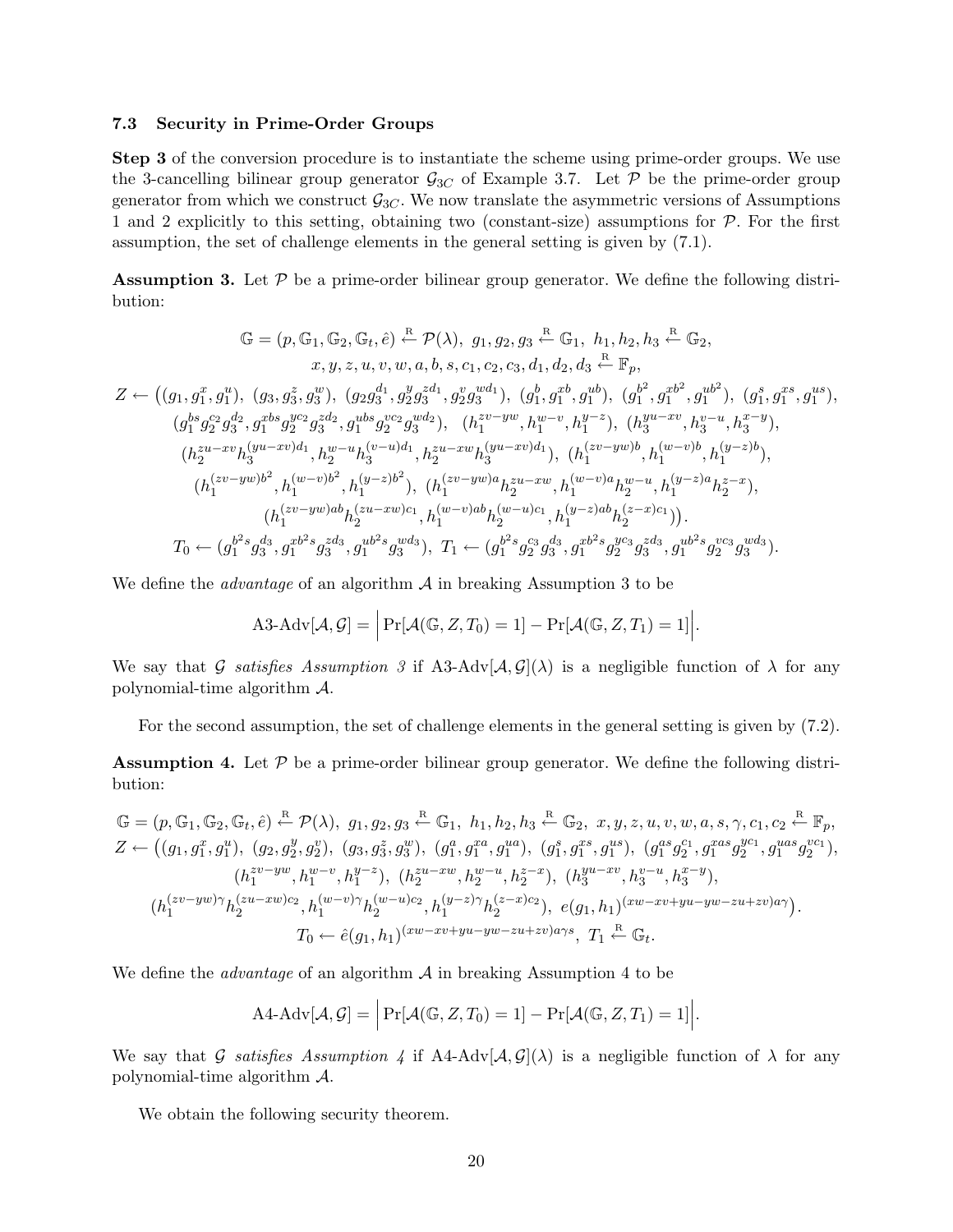**Theorem 7.1.** Let P be a prime-order bilinear group generator, and let  $\mathcal{G}_{3C}$  be the 3-cancelling bilinear group generator constructed from  $P$  in Example 3.7. If  $P$  satisfies Assumptions 3 and 4, then the Katz-Sahai-Waters predicate encryption scheme is secure when instantiated with  $\mathcal{G} = \mathcal{G}_{2C}$ .

In Appendix D we show that Assumptions 3 and 4 hold in the generic group model. This result does not necessarily mean that the assumptions hold when instantiated with any specific group; however, it does suggest that we should favor these assumptions neither more nor less than the assumptions in composite-order groups from which they are derived.

### 8 Further Work

We expect that our framework can be used to create prime-order group instantiations of other cryptosystems that use composite-order bilinear groups. However, since our construction is not black box, the security proof of each cryptosystem will need to be checked to ensure that it is still valid in our more general framework. For example, the zero-knowledge proofs of Groth, Ostrovsky, and Sahai [19] use in an essential manner the fact that a group element can be paired with itself, so we cannot instantiate this system using an asymmetric pairing. However, we do expect that the system can be instantiated with a symmetric pairing under the decision linear assumption using the bilinear group generator  $\mathcal{G}_L$  of Example 3.9.

As another example, the proof of the Lewko-Waters identity-based encryption system [24] uses in an essential way the fact that  $G$  has two subgroups with relatively prime order; thus our primeorder construction does not apply in this case. Lewko and Waters do give a version of their system in prime-order groups, with a different security proof under new assumptions. It remains an open problem to find a framework that incorporates the security proofs of both versions of the system.

### Acknowledgments

The author thanks Dennis Hofheinz, Eike Kiltz, and Brent Waters for helpful discussions.

### References

- 1. L. Ballard, M. Green, B. de Medeiros, and F. Monrose. "Correlation-resistant storage via keyword-searchable encryption." Cryptology ePrint Archive, Report 2005/417 (2005). Available at http://eprint.iacr.org/2005/ 417.
- 2. E. Barker, W. Barker, W. Burr, W. Polk, and M. Smid. "Recommendation for key management Part 1: General (revised)." National Institute of Standards and Technology (2007). Available at http://csrc.nist. gov/groups/ST/toolkit/documents/SP800-57Part1\_3-8-07.pdf.
- 3. P. Barreto and M. Naehrig. "Pairing-friendly elliptic curves of prime order." In Selected Areas in Cryptography  $-$  SAC 2005, Springer LNCS 3897 (2006), 319-331.
- 4. D. Boneh, X. Boyen, and E.-J. Goh. "Hierarchical identity based encryption with constant size ciphertext." In  $Advances in Cryptology - Eurocrypt 2005$ , Springer LNCS 3494 (2005), 440-456.
- 5. D. Boneh, X. Boyen, and H. Shacham. "Short group signatures." In Advances in Cryptology CRYPTO 2004, Springer LNCS 3152 (2004), 41–55.
- 6. D. Boneh, E.-J. Goh, and K. Nissim. "Evaluating 2-DNF formulas on ciphertexts." In Theory of Cryptography  $-TCC$  2005, Springer LNCS 3378 (2005), 325-341.
- 7. D. Boneh, A. Sahai, and B. Waters. "Fully collusion resistant traitor tracing with short ciphertexts and private keys." In Advances in Cryptology — Eurocrypt 2006, Springer LNCS 4004 (2006), 573–592. Full version available at http://eprint.iacr.org/2006/045.
- 8. D. Boneh and B. Waters. "Conjunctive, subset, and range queries on encrypted data." In Theory of Cryptography  $- TCC$  2007, Springer LNCS 4392 (2007), 535–554.
- 9. W. Bosma, J. Cannon, and C. Playoust. "The Magma algebra system. I. The user language." Journal of Symbolic Computation 24 (1997), 235–265.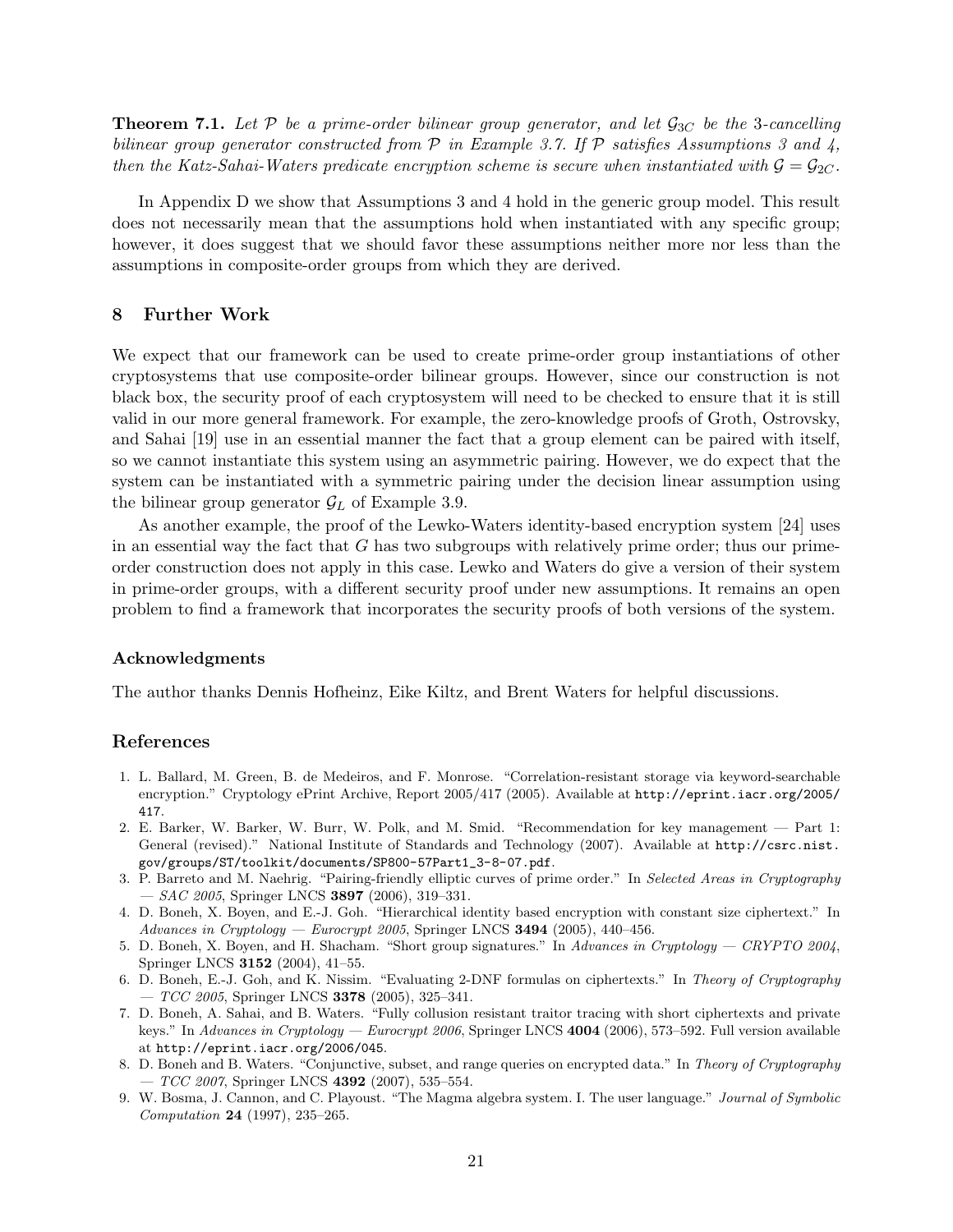- 10. X. Boyen and B. Waters. "Full-domain subgroup hiding and constant-size group signatures." In Public Key  $Cryptography - PKC 2007$ , Springer LNCS 4450 (2007), 1-15.
- 11. F. Brezing and A. Weng. "Elliptic curves suitable for pairing based cryptography." Designs, Codes and Cryp $to graphy$  37 (2005), 133-141.
- 12. B. Chor, A. Fiat, and M. Naor. "Tracing traitors." In Advances in Cryptology CRYPTO 1994, Springer LNCS 839 (1994), 257–270.
- 13. R. Cramer and V. Shoup. "Design and analysis of practical public-key encryption schemes secure against adaptive chosen ciphertext attack." SIAM Journal on Computing 33 (2003), 167–226.
- 14. S. Duquesne and T. Lange. "Pairing-based cryptography." In Handbook of Elliptic and Hyperelliptic Curve Cryptography. Chapman & Hall/CRC, Boca Raton, FL (2006), 573–590.
- 15. D. Freeman, M. Scott, and E. Teske. "A taxonomy of pairing-friendly elliptic curves." To appear in Journal of Cryptology (2009). Available at http://eprint.iacr.org/2006/372.
- 16. S. Galbraith. "Pairings." In Advances in Elliptic Curve Cryptography, London Math. Soc. Lecture Note Ser. 317. Cambridge University Press, Cambridge (2005), 183–213.
- 17. S. Galbraith and E. Verheul. "An analysis of the vector decomposition problem." In Public Key Cryptography  $-$  *PKC 2008*, Springer LNCS 4939 (2008), 308–327.
- 18. K. Gjøsteen. Subgroup membership problems and public key cryptosystems. Ph.D. dissertation, Norwegian University of Science and Technology (2004). Available at http://ntnu.diva-portal.org/smash/get/diva2: 121977/FULLTEXT01.
- 19. J. Groth, R. Ostrovsky, and A. Sahai. "Perfect non-interactive zero knowledge for NP." In Advances in Cryptology  $-$  *Eurocrypt 2006*, Springer LNCS 4004 (2006), 339–358.
- 20. J. Groth and A. Sahai. "Efficient non-interactive proof systems for bilinear groups." In Advances in Cryptology  $-$  *Eurocrypt 2008*, Springer LNCS 4965 (2008), 415–432.
- 21. D. Hofheinz and E. Kiltz. "Secure hybrid encryption from weakened key encapsulation." In Advances in Cryp $tology - C RYPTO 2007$ , Springer LNCS 4622 (2007), 553-571.
- 22. R. A. Horn and C. R. Johnson. Topics in matrix analysis. Cambridge University Press, Cambridge (1991).
- 23. J. Katz, A. Sahai, and B. Waters. "Predicate encryption supporting disjunctions, polynomial equations, and inner products." In Advances in Cryptology — Eurocrypt 2008, Springer LNCS 4965 (2008), 146-162. Full version available at http://eprint.iacr.org/2007/404.
- 24. A. B. Lewko and B. Waters. "Fully secure HIBE with short ciphertexts." Cryptology ePrint Archive, Report 2009/482 (2009). Available at http://eprint.iacr.org.
- 25. A. Menezes, T. Okamoto, and S. Vanstone. "Reducing elliptic curve logarithms to logarithms in a finite field." IEEE Transactions on Information Theory 39 (1993), 1639–1646.
- 26. A. Miyaji, M. Nakabayashi, and S. Takano. "Characterization of elliptic curve traces under FR-reduction." In Information Security and Cryptology — ICISC 2000, Springer LNCS  $2015$  (2001), 90-108.
- 27. T. Okamoto and K. Takashima. "Homomorphic encryption and signatures from vector decomposition." In Pairing-Based Cryptography — Pairing 2008, Springer LNCS  $5209$  (2008), 57-74.
- 28. K. Rubin and A. Silverberg. "Using abelian varieties to improve pairing-based cryptography." Journal of Cryptology 22 (2009), 330–364.
- 29. M. Scott. Personal communication (17 February 2009).
- 30. H. Shacham. "A Cramer-Shoup encryption scheme from the Linear assumption and from progressively weaker Linear variants." Cryptology ePrint Archive, Report 2007/074 (2007). Available at http://eprint.iacr.org/ 2007/074.
- 31. H. Shacham and B. Waters. "Efficient ring signatures without random oracles." In Public Key Cryptography PKC 2007, Springer LNCS 4450 (2007), 166-180.
- 32. V. Shoup. "Lower bounds for discrete logarithms and related problems." In Advances in Cryptology Eurocrypt 1997, Springer LNCS 1233 (1997), 256-266.
- 33. B. Waters. "Dual system encryption: Realizing fully secure IBE and HIBE under simple assumptions." In Advances in Cryptology — Crypto 2009, Springer LNCS  $5677$  (2009), 619–636.
- 34. M. Yoshida. "Inseparable multiplex transmission using the pairing on elliptic curves and its application to watermarking." Proc. Fifth Conference on Algebraic Geometry, Number Theory, Coding Theory and Cryptography, University of Tokyo, 2003 (2003). Available at http://www.math.uiuc.edu/~duursma/pub/yoshida\_paper.pdf.
- 35. M. Yoshida, S. Mitsunari, and T. Fujiwara. "Vector decomposition problem and the trapdoor inseparable multiplex transmission scheme based the problem." In Proceedings of the 2003 Symposium on Cryptography and Information Security (SCIS) (2003), 491–496.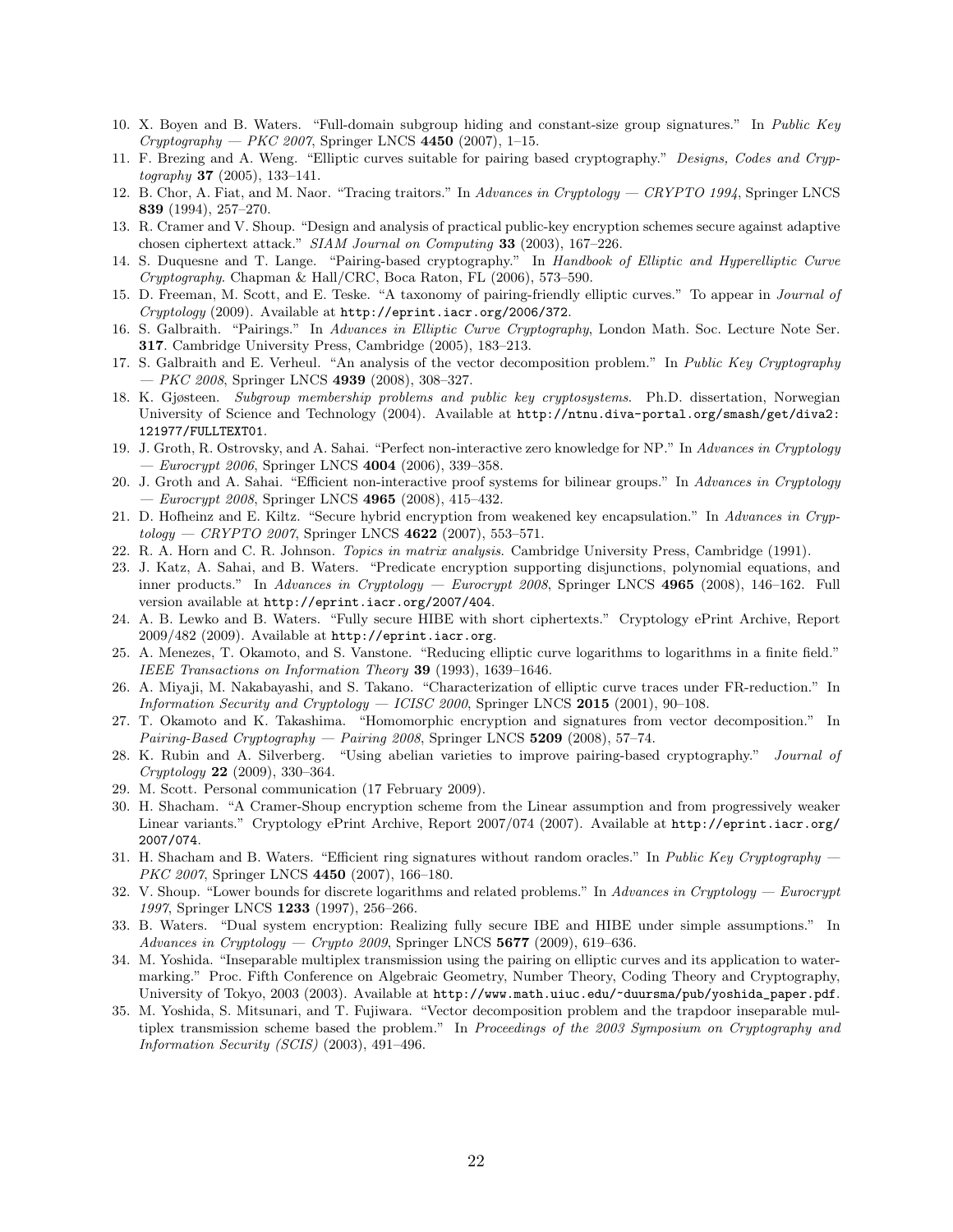# A Pairing-Friendly Elliptic Curves

To describe pairing-friendly elliptic curves we first review some notation. If E is an elliptic curve over a finite field  $\mathbb{F}_q$ , then  $E(\mathbb{F}_q)$  denotes the  $\mathbb{F}_q$ -rational points of E. We let  $E[n]$  denote all points of E with order dividing n, defined over any extension of  $\mathbb{F}_q$ ; if n is prime to q then  $E[n] \cong \mathbb{Z}_n^2$ . If r is a prime dividing  $\#E(\mathbb{F}_q)$  and not dividing q, the *embedding degree of* E with respect to r is the smallest integer such that  $q^k \equiv 1 \pmod{r}$ . If E has embedding degree k with respect to r then  $E(\mathbb{F}_{q^k})$  has two linearly independent subgroups of order r and the modified Tate pairing on  $E[p]$ takes values in  $\mathbb{F}_q^*$  $_{q^k}^*$  [14, Section 2.1]. A "pairing-friendly" curve is one that has a small embedding degree (e.g.,  $k \leq 50$ ) with respect to a large prime-order subgroup (e.g.,  $p > 2^{160}$ ).

If E is has embedding degree  $k > 1$  with respect to r then there are two distinguished order-r subgroups of  $E(\mathbb{F}_{q^k})$ : namely, the group  $\mathbb{G}_1$  of rational points of order r, i.e.,  $E(\mathbb{F}_q) \cap E[r]$ , and the group  $\mathbb{G}_2$  of points of order r in the trace-zero subgroup of  $E(\mathbb{F}_{q^k})$ ., i.e.,

$$
E[r] \cap \left\{ (x, y) \in E(\mathbb{F}_{q^k}) : \sum_{i=1}^k (x^{q^i}, y^{q^i}) = O \right\},\
$$

where  $\sum$  indicates addition on the elliptic curve and O is the identity element.

Equivalently, we can define  $\mathbb{G}_1$  and  $\mathbb{G}_2$  as the subgroups of  $E[r]$  on which the q-power Frobenius endomorphism acts as multiplication by 1 and q, respectively.

If E is ordinary (i.e.,  $\#E(\mathbb{F}_q) \neq q + 1$ ), then there is no known efficient algorithm for solving the DDH problem in either  $\mathbb{G}_1$  or  $\mathbb{G}_2$ . In particular, the Weil and Tate pairings are trivial when restricted to either  $\mathbb{G}_1$  or  $\mathbb{G}_2$  [16, Lemma IX.16], so we cannot use the pairing to solve DDH in either group. If we let  $\mathbb{G}_t$  be the order-p subgroup of  $\mathbb{F}_q^*$  $_{q^k}^*$  and  $\hat{e}$  be the modified Tate pairing, then we set the output of the bilinear group generator  $P$  to be  $(r, \mathbb{G}_1, \mathbb{G}_2, \mathbb{G}_t, \hat{e})$ . (Of course, in an application the roles of  $\mathbb{G}_1$  and  $\mathbb{G}_2$  could be switched in order to make the group of  $\mathbb{F}_q$ -rational points the one in which the most computation is done.)

An elliptic curve  $E$  as above not only provides an example of a bilinear groups in which DDH is hard, but also admits arbitrary embedding degree  $k$ , which allows us to scale the sizes of the groups  $E(\mathbb{F}_q) \supset \mathbb{G}_1$  and  $\mathbb{F}_q^*$  $_{q^k}^*$  ⊃  $\mathbb{G}_t$  independently, providing maximum efficiency for any desired security level (see e.g. [15]). By contrast, symmetric pairings are restricted to embedding degree  $k = 2$  over prime fields and to  $k \leq 6$  in general.

The three ordinary elliptic curves we choose to match our specified levels of AES security are as follows:

- 80-bit security: We use a Miyaji-Nakabayashi-Takano elliptic curve E over a 170-bit field  $\mathbb{F}_q$  with a prime group order  $p = \#E(\mathbb{F}_q)$  and embedding degree 6 [26]. We can represent elements of  $\mathbb{G}_2$  as points in the trace-zero subgroup of the quadratic twist of E over  $\mathbb{F}_q$ . This group has order roughly  $q^2$ , so if we use the compression method of Rubin and Silverberg [28, Section 10], we can represent elements in  $\mathbb{G}_2$  using 340 bits.
- **128-bit security:** We use a Barreto-Naehrig elliptic curve E over a 256-bit field  $\mathbb{F}_q$  with a prime group order  $p = \#E(\mathbb{F}_q)$  and embedding degree 12 [3]. We can represent elements of  $\mathbb{G}_2$  as points on the sextic twist of E over  $\mathbb{F}_{p^2}$ . This group has order roughly  $q^2$ , so we can represent elements in  $\mathbb{G}_2$  using 512 bits.
- **256-bit security:** We use a Brezing-Weng elliptic curve E over a 640-bit field  $\mathbb{F}_q$  that has a 512bit prime-order subgroup and embedding degree 24 [11]. We can represent elements of  $\mathbb{G}_2$  as points on the sextic twist of E over  $\mathbb{F}_{q^4}$ . This group has order roughly  $q^4$ , so we can represent elements in  $\mathbb{G}_2$  using 2560 bits.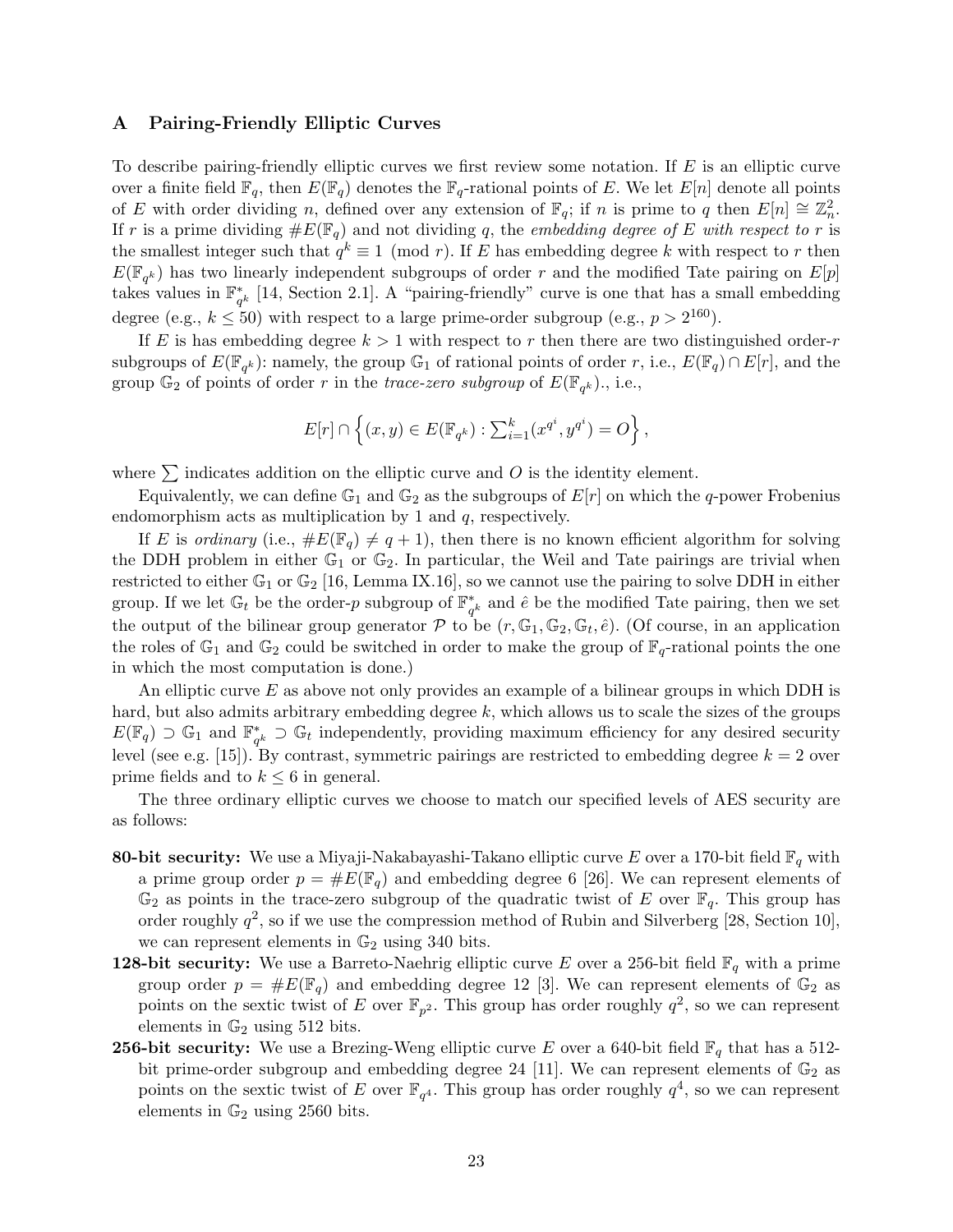# B Private Linear Broadcast Encryption: Definitions and Construction

In this section we give the formal definition of a private linear broadcast encryption system and define what it means for the system to be secure. This material appears in [7, Section 2] and is duplicated here for ease of reference.

### B.1 Syntax

Formally, a PLBE system is comprised of four probabilistic polynomial-time algorithms:

- Setup( $\lambda$ , n): Takes as input a security parameter  $\lambda$  and a positive integer n that is the number of users in the system. The algorithm outputs a public key  $PK$ , a secret key  $SK$ , and private keys  $K_1, \ldots, K_n$ , where key  $K_i$  is given to user *i*.
- Encrypt( $PK, M$ ): Takes as input a public key  $PK$  and a message M and outputs a ciphertext C. This algorithm is used to encrypt a message to all N users.
- **TrEncrypt**(SK, i, M): Takes as input a secret key SK, an integer i with  $1 \leq i \leq n+1$ , and a message M, and outputs a ciphertext C. This algorithm encrypts a message to a set  $\{i, \ldots, N\}$ and is primarily used for traitor tracing. We will require below that  $\mathsf{Tr}\mathsf{Encrypt}(SK, 1, M)$  outputs a distribution on ciphertexts that is indistinguishable from the distribution generated by Encrypt $(PK, M)$ .
- Decrypt(j,  $K_i$ , C, PK): Takes as input a private key  $K_i$  for user j, a ciphertext C, and the public key PK. The algorithm outputs a message M or the symbol  $\perp$ .

The system must satisfy the following correctness property for all  $i, j \in \{1, ..., N+1\}$ , with  $j \leq$  $N,$  and all messages  $M$ : Let  $(PK, SK, (K_1, \ldots, K_n) \stackrel{\text{R}}{\leftarrow} \mathsf{Setup}(\lambda,n),$  and let  $C \stackrel{\text{R}}{\leftarrow} \mathsf{Tr}\mathsf{Encryption}(SK, i, M).$ If  $j > i$  then Decrypt $(j, K<sub>i</sub>, C, PK) = M$ .

# B.2 Security

Security of a PLBE system is defined using three games. The first game captures a consistency property which says that  $TFEncrypt(TK, 1, M)$  outputs a distribution on ciphertexts that is indistinguishable from the distribution generated by  $\mathsf{Encrypt}(PK, M)$ . The second game is a "message hiding" game and says that a ciphertext created using index  $i = n + 1$  is unreadable by anyone. The third game is an "index hiding" game and captures the intuition that a broadcast ciphertext created using index i reveals no non-trivial information about i. We consider all these games for a fixed number of users n.

Game 1 — Indistinguishability. The first game says that the output of  $Tr\text{Error}(\mathcal{S}K, 1, M)$  is indistinguishable from  $\mathsf{Encrypt}(PK, M)$ . The game proceeds as follows:

- Setup: The challenger runs the Setup algorithm and gives the adversary  $PK$  and the set of all private keys  $\{K_1, \ldots, K_n\}.$
- Challenge: The adversary gives the challenger a message M. The challenger chooses  $\beta \stackrel{\text{R}}{\leftarrow} \{0,1\}$ and computes

$$
C \stackrel{\text{R}}{\leftarrow} \begin{cases} \text{TrEncrypt}(TK, 1, M) \text{ if } \beta = 0, \\ \text{Encrypt}(PK, M) \text{ if } \beta = 1. \end{cases}
$$

It gives C to the adversary.

• Guess: The adversary returns a guess  $\beta' \in \{0, 1\}$  for  $\beta$ .

We define the advantage of adversary A as CG-Adv $[\mathcal{A}] = |\Pr[\beta' = \beta] - 1/2|$ .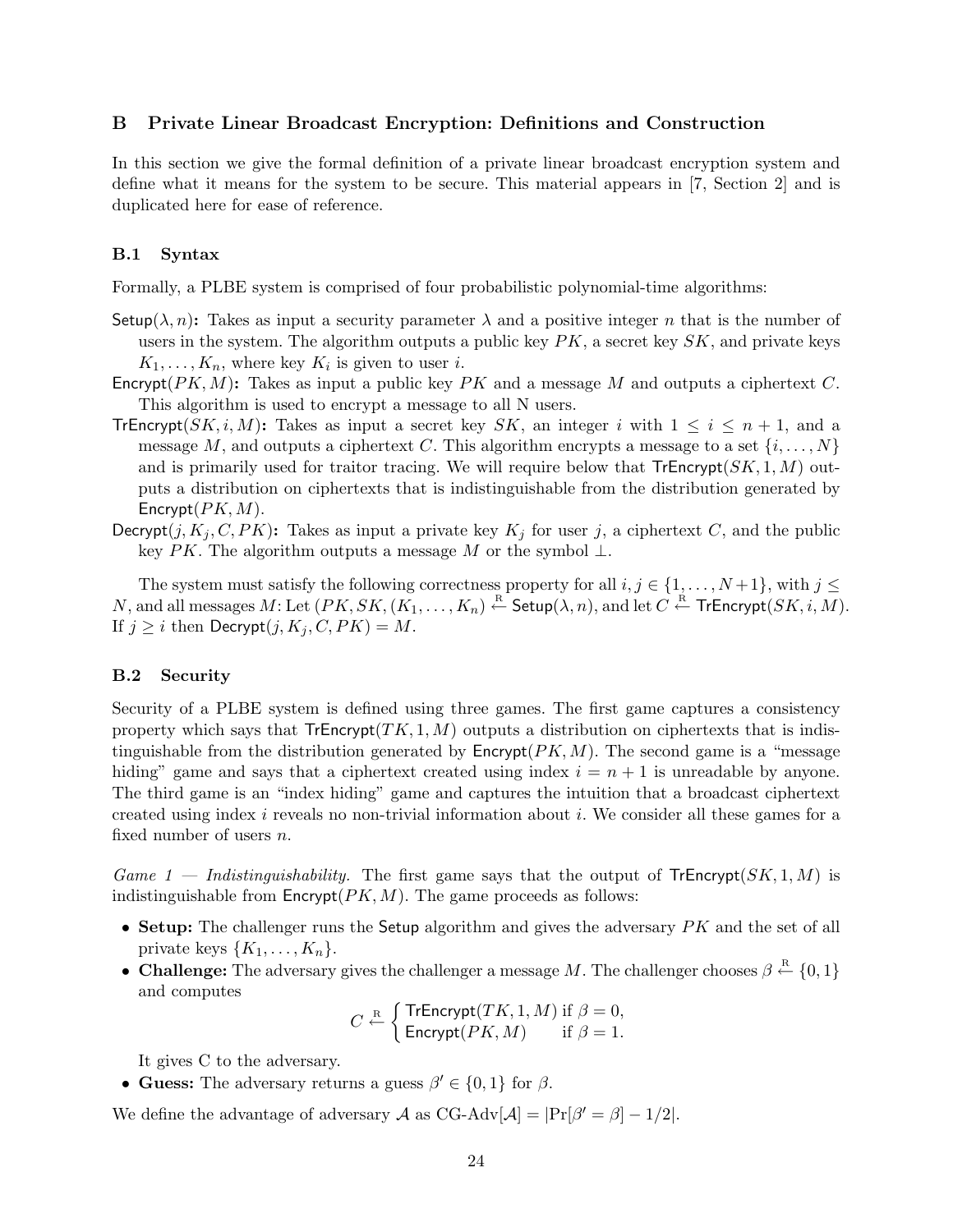Game  $2$  — Message Hiding. The second game says that an adversary cannot break semantic security when encrypting using index  $i = N + 1$ . The game proceeds as follows:

- Setup: The challenger runs the Setup algorithm and gives the adversary  $PK$  and the set of all private keys  $\{K_1, \ldots, K_n\}.$
- Challenge: The adversary outputs two equal-length messages  $M_0, M_1$ . The challenger chooses  $\beta \stackrel{R}{\leftarrow} \{0,1\}$  and sets  $C \stackrel{R}{\leftarrow}$  TrEncrypt $(TK, n+1, M_\beta)$ . The challenger gives  $C$  to the adversary.
- Guess: The adversary returns a guess  $\beta' \in \{0,1\}$  for  $\beta$ .

We define the advantage of adversary A as MH-Adv $[A] = |Pr[\beta' = \beta] - 1/2|$ .

 $Game 3 - Index Hiding$ . The third game says that an adversary cannot distinguish between an encryption to index i and one to index  $i + 1$  without the key  $K_i$ . The game takes as input a parameter  $i \in \{1, \ldots, N\}$  which is given to both the challenger and the adversary. The game proceeds as follows:

- Setup: The challenger runs the Setup algorithm and gives the adversary  $PK$  and the set of all private keys  $\{K_j : j \neq i\}.$
- Challenge: The adversary gives the challenger a message M. The challenger chooses  $\beta \leftarrow \{0,1\}$ and computes  $C \stackrel{\text{R}}{\leftarrow}$  TrEncrypt $(TK, i + \beta, M)$ . The challenger returns C to the adversary.
- Guess: The adversary returns a guess  $\beta' \in \{0, 1\}$  for  $\beta$ .

We define the advantage of adversary A as IH-Adv $[A, i] = |Pr[\beta' = \beta] - 1/2|$ .

Now that the three games are established we are ready to define secure PLBE.

**Definition B.1.** We say that an *n*-user Private Linear Broadcast Encryption (PLBE) system is secure if for all polynomial-time adversaries A we have that  $CG-Adv[\mathcal{A}]$ , MH-Adv $[\mathcal{A}]$ , and IH-Adv $[\mathcal{A}, i]$  for  $i = 1, \ldots, n$  are all negligible functions of  $\lambda$ .

## C Predicate Encryption: Definitions and Construction

In this section we give the formal definition of a predicate encryption scheme and define what it means for the system to be secure. This material appears in [23, Section 2] and is duplicated here for ease of reference.

### C.1 Syntax.

Formally, a predicate encryption scheme for the class of predicates  $\mathcal F$  over the set of attributes  $\Sigma$ consists of four probabilistic polynomial-time algorithms:

- Setup( $\lambda$ ): Takes as input a security parameter  $\lambda$  and outputs a (master) public key PK and a (master) secret key  $SK$ .
- KeyGen( $SK, f$ ): Takes as input the master secret key SK and a (description of a) predicate  $f \in \mathcal{F}$ . It outputs a key  $SK_f$ .
- Encrypt( $PK, I, M$ ): Takes as input the public key PK, an attribute  $I \in \Sigma$ , and a message M in some associated message space. It returns a ciphertext C.
- Decrypt( $SK_f, C$ ): Takes as input a secret key  $SK_f$  and a ciphertext C. It outputs either a message M or the distinguished symbol  $\perp$ .

For correctness, we require that for all  $\lambda$ , all  $(PK, SK)$  generated by Setup( $\lambda$ ), all  $f \in \mathcal{F}$ , any key  $SK_f \leftarrow \mathsf{KeyGen}(SK, f)$ , and all  $I \in \Sigma$ , the following hold:

- If  $f(I) = 1$  then Decrypt( $SK_f$ , Encrypt( $PK, I, M$ )) = M.
- If  $f(I) = 0$  then Decrypt( $SK_f$ , Encrypt( $PK, I, M$ )) =  $\perp$  with all but negligible probability.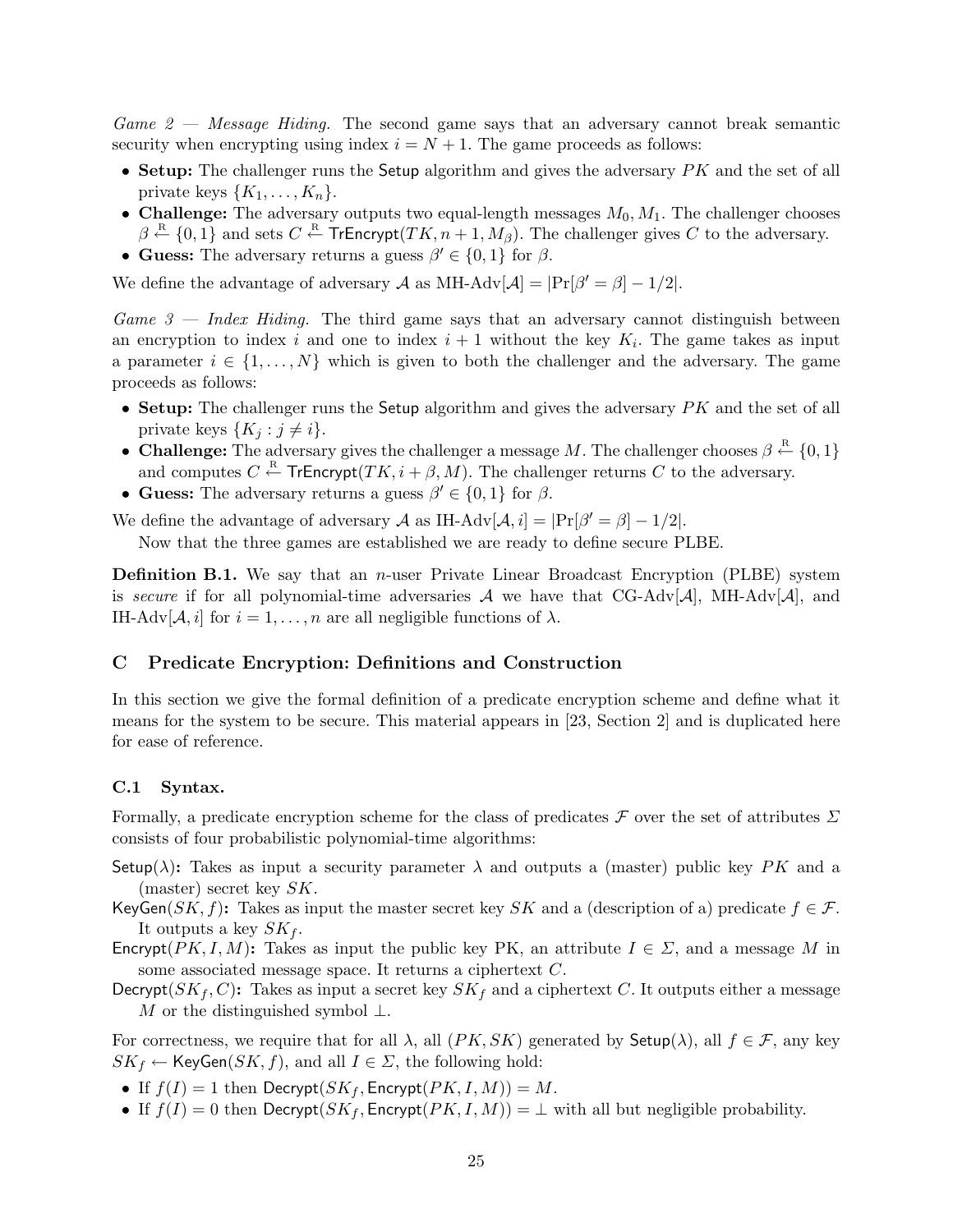#### C.2 Security.

The Katz et al. construction produces a predicate encryption scheme where the set of attributes in  $\Sigma = \mathbb{Z}_N^n$  and the class of predicates is  $\mathcal{F} = \{f_{\vec{x}} : \vec{x} \in \mathbb{Z}_N^n\}$ . Security of such a system is defined using the following game. (Compare with [23, Definition 2.2 and Definition B.1].) As before, we use a large  $\bullet$  to denote the dot product of vectors over  $\mathbb{Z}_N$ .

- 1. Setup( $\lambda$ , n) is run to generate keys PK, SK. This defines a value N which is given to A.
- 2. A outputs  $\vec{x}, \vec{y} \in \mathbb{Z}_N^n$ , and is then given  $PK$ .
- 3. A may adaptively request keys corresponding to the vectors  $\vec{v}_1, \ldots, \vec{v}_{\ell} \in \mathbb{Z}_N^n$ , subject to the restriction that for all i, we have  $\vec{v}_i \bullet \vec{x} = 0$  if and only if  $\vec{v}_i \bullet \vec{y} = 0$ . In response, A is given the corresponding keys  $SK_{\vec{v}_i} \leftarrow \mathsf{KeyGen}(SK, \vec{v}_i)$ .
- 4. A outputs two equal-length messages  $M_0, M_1$ . If there is an i for which  $\vec{v}_i \bullet \vec{x} = \vec{v}_i \bullet \vec{y} = 0$ , then it is required that  $M_0 = M_1$ .
- 5. A random bit  $\beta$  is chosen. If  $\beta = 0$  then  $\mathcal A$  is given  $C \leftarrow$  Encrypt( $PK, \vec{x}, M_0$ ), and if  $\beta = 1$  then A is given  $C \leftarrow$  Encrypt $(PK, \vec{y}, M_1)$ .
- 6. The adversary may continue to request keys for additional predicates, subject to the same restrictions as before.
- 7. A outputs a bit  $\beta'$ , and succeeds if  $\beta' = \beta$ .

We define the advantage of adversary A as  $PE-Adv[\mathcal{A}] = |Pr[\beta' = \beta] - 1/2|$ .

**Definition C.1.** A predicate encryption scheme with respect to F and  $\Sigma$  is attribute hiding or secure if for all polynomial-time adversaries  $\mathcal{A}$ , we have that PE-Adv[ $\mathcal{A}$ ] is negligible in the security parameter  $\lambda$ .

### D Security of Predicate Encryption in Generic Prime-Order Groups

The security of the Katz-Sahai-Waters predicate encryption scheme using the bilinear generator  $\mathcal{G}_{3C}$  depends on the complex (though constant-size) Assumptions 3 and 4. To determine whether these assumptions are reasonable, we wish to determine whether they hold in the generic group model [32]. To do this, we use the "master theorem" of Boneh, Boyen, and Goh [4, Theorem A.5].

In a group of prime order, we represent each randomly chosen group element  $g$  as a random variable X, which indicates the exponent of g relative to some fixed group generator  $g_0$  (represented by 1). Interdependencies of group elements are made explicit by reusing the same variables; for example, a generic Diffie-Hellman tuple can be represented by the expression  $(1, X, Y, XY)$  in the variables  $X$  and  $Y$ . The key concept we will use is *dependence* of variables, which we now define.

**Definition D.1.** Let  $P = (u_1, \ldots, u_r), Q = (v_1, \ldots, v_s), R = (w_1, \ldots, w_t), S = (\chi_1, \ldots, \chi_m)$  be tuples of polynomials in  $\mathbb{Z}[X_1,\ldots,X_n]$ . Let f be a polynomial in  $\mathbb{Z}[X_1,\ldots,X_n]$ . We say that  $f \cdot S$ is dependent on  $(P,Q,R)$  if there exist integers  $a_{i,j}$  for  $1 \leq i \leq r$  and  $1 \leq j \leq s$ , integers  $b_k$  for  $1 \leq k \leq t$ , and integers  $c_l$  with  $1 \leq l \leq m$ , such that

$$
\sum_{i=1}^{r} \sum_{j=1}^{s} a_{i,j} u_i v_j + \sum_{k=1}^{t} b_k w_k + \sum_{\ell=1}^{m} c_{\ell} \chi_{\ell} Y \tag{D.1}
$$

is nonzero in  $\mathbb{Z}[X_1,\ldots,X_n,Y]$  but becomes zero when we set  $Y=f$ .

We say that  $f \cdot S$  is independent of  $(P,Q,R)$  if  $f \cdot S$  is not dependent on  $(P,Q,R)$ .

We say that f is independent of  $(P, Q, R)$  if  $f \cdot \{1\}$  is independent of  $(P, Q, R)$ .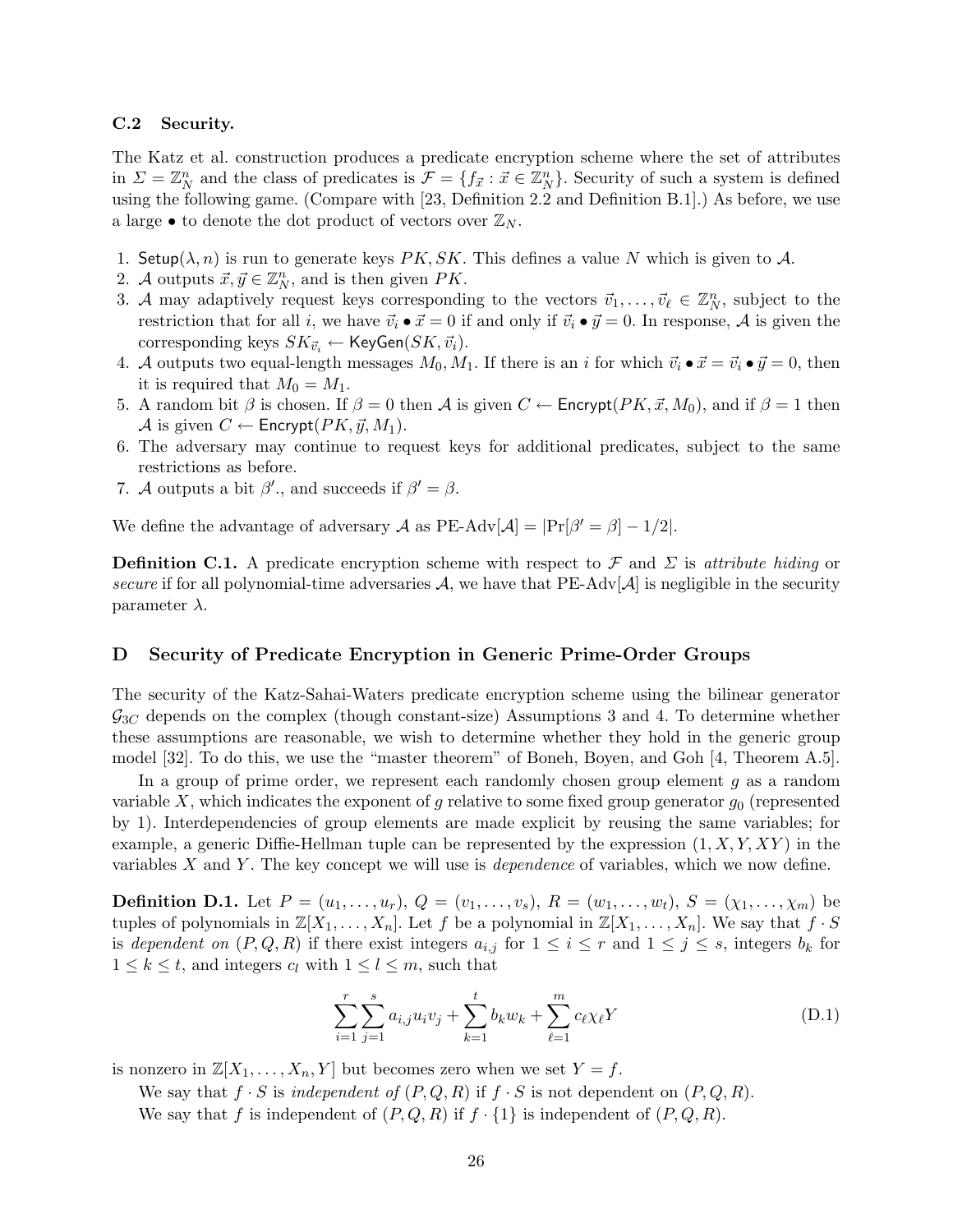In the definition, the polynomials  $u_i$  represent elements of  $\mathbb{G}_1$ , polynomials  $v_j$  represent elements of  $\mathbb{G}_2$ , and polynomials  $w_k$  represent elements of  $\mathbb{G}_t$ , while the polynomial f represents the challenge element in the assumption. Our definition generalizes that of Boneh et al. by allowing the challenge element to be in any of the three groups; the polynomials  $\chi_{\ell}$  represent the elements with which the challenge element can be paired.

We note that Boneh et al. use polynomials over  $\mathbb{F}_p$  to represent group elements; however, this choice does not take into account the fact that in our assumptions the relations between the variables remain the same while the group order  $p$  may vary. Thus we define our variables in terms of polynomials over  $\mathbb Z$  and observe that if independence holds over  $\mathbb Z$  then it holds over  $\mathbb F_p$  for all sufficiently large p.

**Definition D.2.** Let P be a prime-order bilinear group generator, and let  $P, Q, R, f$  be as in Definition D.1. Define the following distribution:

$$
\mathbb{G} = (p, \mathbb{G}_1, \mathbb{G}_2, \mathbb{G}_t, e) \stackrel{\text{R}}{\leftarrow} \mathcal{P}(\lambda), \ g \stackrel{\text{R}}{\leftarrow} \mathbb{G}_1, \ h \stackrel{\text{R}}{\leftarrow} \mathbb{G}_2, \ g_t \leftarrow \hat{e}(g, h), \ \vec{x} \stackrel{\text{R}}{\leftarrow} \mathbb{F}_p^{\ell}
$$

$$
Z \leftarrow \left(g^{u_1(\vec{x})}, \dots, g^{u_r(\vec{x})}, h^{v_1(\vec{x})}, \dots, h^{v_s(\vec{x})}, g_t^{w_1(\vec{x})}, \dots, g_t^{v_r(\vec{x})}\right),
$$

$$
T_0 \leftarrow g_1^{f(\vec{x})}, \quad T_1 \stackrel{\text{R}}{\leftarrow} \mathbb{G}_1.
$$

We define the advantage of algorithm A that outputs  $b \in \{0,1\}$  in solving the  $(P,Q,R,f)$ -decision Diffie-Hellman problem in  $\mathbb{G}_1$  to be

$$
(P,Q,R,f) - DDH-Adv[\mathcal{A},\mathcal{P}] = \Big|\Pr[\mathcal{A}(\mathbb{G},Z,T_0) = 1] - \Pr[\mathcal{A}(\mathbb{G},Z,T_1) = 1]\Big|.
$$

We define the analogous problem  $\mathbb{G}_t$  by taking  $T_0 \leftarrow g_t^{f(\vec{x})}$  $t^{f(\vec{x})}, T_1 \stackrel{\text{R}}{\leftarrow} \mathbb{G}_t.$ 

The Boneh-Boyen-Goh "master theorem" is as follows. Boneh et al. prove the theorem for the  $(P, Q, R, f)$ -DDH problem in  $\mathbb{G}_t$ . The same argument carries over to the statement in  $\mathbb{G}_1$ , using our generalized definition of independence.

**Theorem D.3** ([4, Theorem A.5]). Let P, Q, R be as in Definition D.1, let  $f \in \mathbb{Z}[X_1, \ldots, X_n]$ , and let p be a prime. Let  $d = 2 \cdot \max\{\deg \alpha : \alpha \in P \cup Q \cup R \cup \{f\}\}\$ . If f is independent of  $(P, Q, R)$ , then any algorithm that solves the  $(P,Q,R,f)$ -DDH problem in  $\mathbb{G}_t$  with advantage  $1/2$  in a generic bilinear group of order p must take time at least  $\Omega(\sqrt{p/d}-n)$ , asymptotically as  $p \to \infty$ .

If  $f \cdot Q$  is independent of  $(P, Q, R)$ , then the same statement holds for the  $(P, Q, R, f)$ -DDH problem in  $\mathbb{G}_1$ .

We now apply this theorem to Assumptions 3 and 4. The assumptions are too complex for us to check the independence conditions by hand, so we turn to a computer. To do this, we first note that the independence condition of Definition D.1 is equivalent to the two Z-modules  $\mathbb{Z}[\{u_iv_j\}, \{w_k\}, \{\chi_\ell Y\}]$  and  $\mathbb{Z}[\{u_iv_j\}, \{w_k\}, \{\chi_\ell f\}]$  having the same rank. Thus we can determine independence by the following procedure:

- 1. Let V be the free Z-module with a basis consisting of all the distinct monomials in the polynomials  $u_i v_j, w_k, \chi_\ell Y, \chi_\ell f$ , listed in some fixed order.
- 2. Represent each polynomial p in  $\{u_i v_j\}$ ,  $\{w_k\}$ ,  $\{\chi_\ell Y\}$ ,  $\{\chi_\ell f\}$  as an integer vector  $\vec{x}_p \in V$  with respect to the above basis.
- 3. Let  $M_1$  be the matrix whose rows are the vectors  $\vec{x}_{u_i v_j}, \vec{x}_{w_k}, \vec{x}_{\chi_\ell Y}$ .
- 4. Let  $M_2$  be the matrix whose rows are the vectors  $\vec{x}_{u_i v_j}, \vec{x}_{w_k}, \vec{x}_{\chi_\ell f}$ .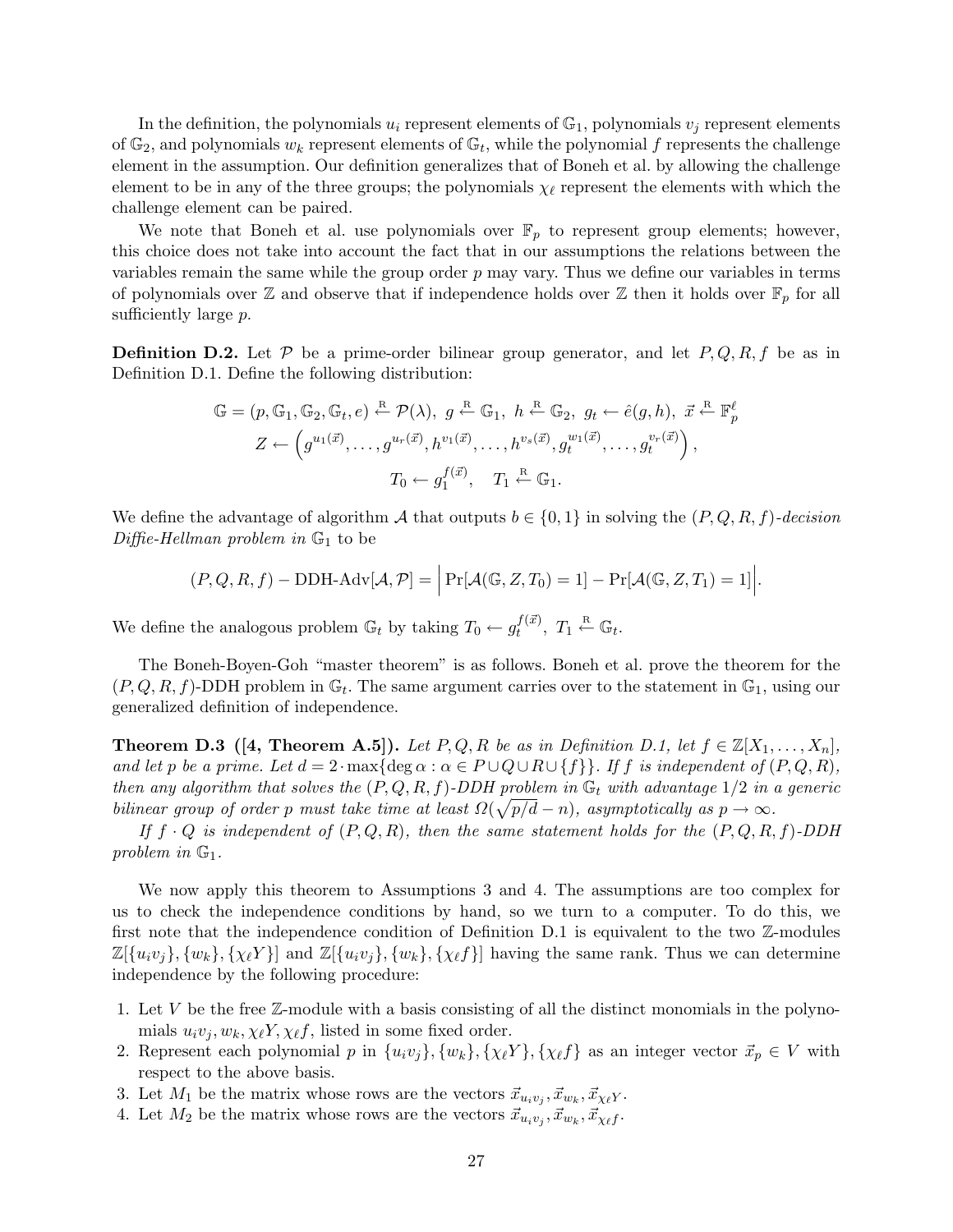5. Compute rank $(M_1)$  and rank $(M_2)$ . If they are equal, then  $f \cdot S$  is independent of  $(P, Q, R)$ ; otherwise there is a dependence.

We begin with Assumption 4 since it fits exactly into this framework. If we use  $1, A, B$  to represent  $g_1, g_2, g_3$  and  $1, E, F$  to represent  $h_1, h_2, h_3$ , then we are working in the polynomial ring  $\mathbb{Z}[x, y, z, u, v, w, a, s, \gamma, c_1, c_2, A, B, E, F]$  in 15 variables over  $\mathbb{Z}$ . We set

$$
P = (1, x, u, A, Ay, Av, B, Bz, Bw, a, xa, ua, s, xs, us, as + Ac1, xas + Ayc1, uas + Avc1),\nQ = (zv - yw, w - v, y - z, E(zu - xw), E(w - u), E(z - x), F(yu - xv), F(v - u), F(x - y),\n(zv - yw) \gamma + E(zu - xw) c2, (w - v) \gamma + E(w - u) c2, (y - z) \gamma + E(z - x) c2),\nR = ((xw - xv + yu - yw - zu + zv)a\gamma),\nf = (xw - xv + yu - yw - zu + zv)a\gamma s
$$

We use Magma [9] to apply the above procedure with  $S = \{1\}$ . The space V has dimension 565 over  $\mathbb{Z}$ , and the matrices  $M_1$  and  $M_2$  each have 218 rows (corresponding to polynomials). We find that the ranks of  $M_1$  and  $M_2$  are both 207, so f is independent of  $(P, Q, R)$ . Thus we have proven the following.

**Proposition D.4.** Any algorithm that breaks Assumption 4 with advantage  $1/2$  in a generic bilinear group of order p must take time at least  $\Omega(\sqrt{p})$ , asymptotically as  $p \to \infty$ 

On the other hand, Assumption 3 does not quite fit into the framework. First of all, in Assumption 3 the "variable" part of the challenge (i.e.,  $T_0$  or  $T_1$ ) consists of three group elements, whereas Theorem D.3 allows only one element to vary. In addition, both  $T_0$  and  $T_1$  have a specified form, whereas in Theorem D.3 one of these elements should be uniformly random. However, a simple hybrid argument shows that Assumption 3 follows from a number of related assumptions that do fit the model of Theorem D.3. Specifically, we define new variables  $T_{0i}$ ,  $T_{1i}$  for  $i = 1, 2, 3$ , such that  $T_0 = (T_{01}, T_{02}, T_{03})$  and  $T_1 = (T_{11}, T_{12}, T_{13})$ . We then have

$$
\text{A3-Adv}[\mathcal{A}, \mathcal{G}] \le \left| \Pr[\mathcal{A}(\mathbb{G}, Z, T_{01}, T_{02}, T_{03}) = 1] - \Pr[\mathcal{A}(\mathbb{G}, Z, R, T_{02}, T_{03}) = 1] \right| \tag{D.2}
$$

$$
+ \left| \Pr[\mathcal{A}(\mathbb{G}, Z, R, T_{02}, T_{03}) = 1] - \Pr[\mathcal{A}(\mathbb{G}, Z, T_{11}, T_{02}, T_{03}) = 1] \right| \tag{D.3}
$$

$$
+ \left| \Pr[\mathcal{A}(\mathbb{G}, Z, T_{11}, T_{02}, T_{03}) = 1] - \Pr[\mathcal{A}(\mathbb{G}, Z, T_{11}, R, T_{03}) = 1] \right| \tag{D.4}
$$

$$
+ \left| \Pr[\mathcal{A}(\mathbb{G}, Z, T_{11}, R, T_{03}) = 1] - \Pr[\mathcal{A}(\mathbb{G}, Z, T_{11}, T_{12}, T_{03}) = 1] \right| \tag{D.5}
$$

$$
+ \left| \Pr[\mathcal{A}(\mathbb{G}, Z, T_{11}, T_{12}, T_{03}) = 1] - \Pr[\mathcal{A}(\mathbb{G}, Z, T_{11}, T_{12}, R) = 1] \right| \tag{D.6}
$$

$$
+ \left| \Pr[\mathcal{A}(\mathbb{G}, Z, T_{11}, T_{12}, R) = 1] - \Pr[\mathcal{A}(\mathbb{G}, Z, T_{11}, T_{12}, T_{13}) = 1] \right| \tag{D.7}
$$

where in each case we choose  $R \stackrel{\text{R}}{\leftarrow} \mathbb{G}_1$ .

Each of the terms  $(D.2)$ – $(D.7)$  on the right hand side corresponds to an assumption that can be modeled in the generic group framework. If all six of the terms are negligible, then  $\mathcal G$  satisfies Assumption 3. We note that the term  $(D.3)$  is equal to zero since  $T_{11}$  is chosen randomly and independently of  $Z\cup \{T_{02}, T_{03}\}$ . To address the other five terms, we set the variables in the generic group framework as follows. If we again use 1, A, B to represent  $g_1, g_2, g_3$  and  $1, E, F$  to represent  $h_1, h_2, h_3$ , then we are working in the polynomial ring  $\mathbb{Z}[x, y, z, u, v, w, a, b, s, c_1, c_2, c_3, d_1, d_2, d_3, A, B, E, F]$  in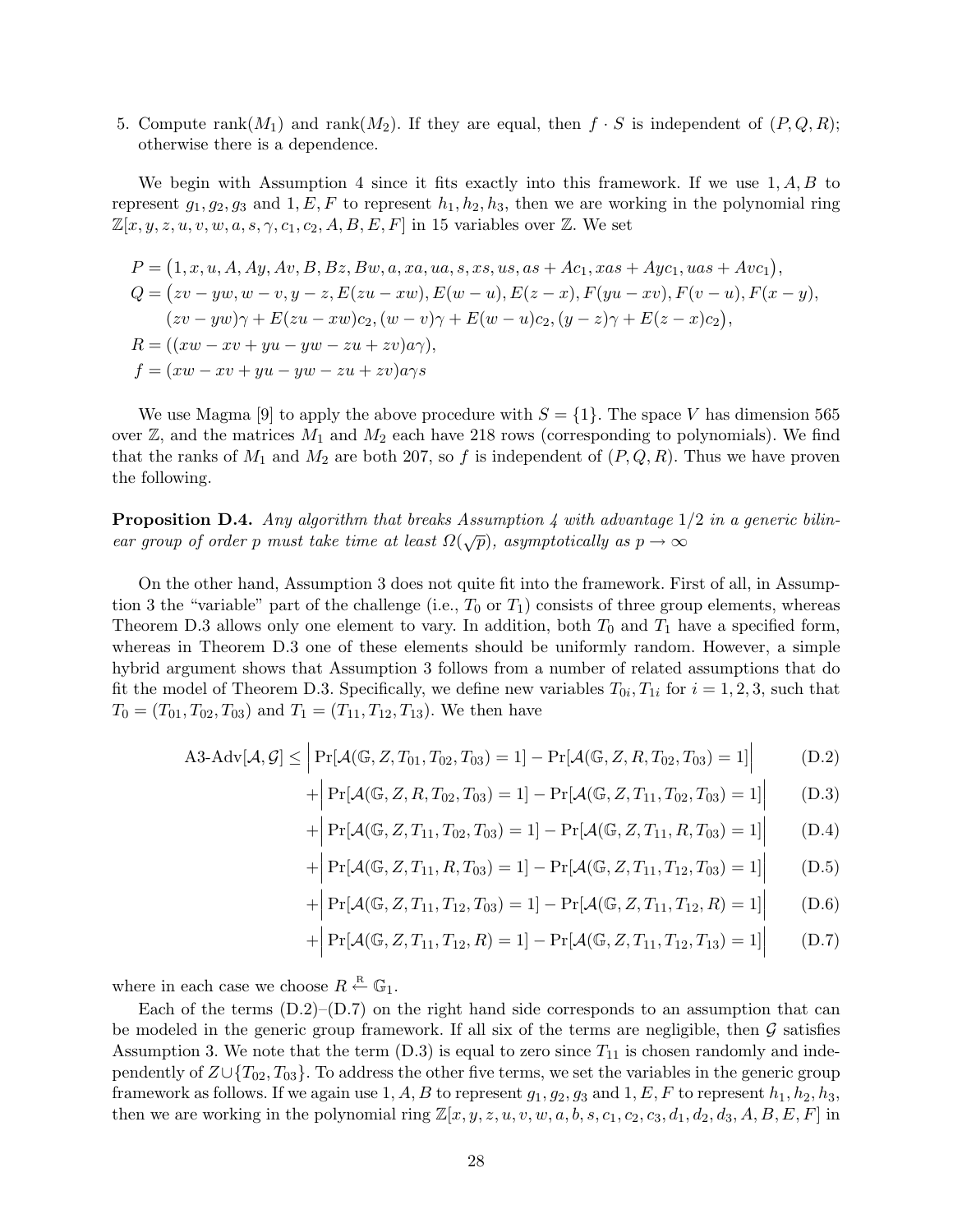19 variables over Z. We define the sets

$$
P' = (1, x, u, B, Bz, Bw, A + Bd_1, Ay + Bzd_1, Av + Bwd_1, b, xb, ub, b2, xb2, ub2, s, xs, us,\nbs + Ac2 + Bd2, xbs + Ayc2 + Bzd2, ubs + Avc2 + Bwd2)\nQ = (zv - yw, w - v, y - z, F(yu - xv), F(v - u), F(x - y),\nE(zu - xv) + F(yu - xv)dt, E(w - u) + F(v - u)dt, E(zu - xw) + F(yu - xv)dt,\n(zv - yw)b, (w - v)b, (y - z)b, (zv - yw)b2, (w - v)b2, (y - z)b2,\n(zv - yw)a + E(zu - xw), (w - v)a + E(w - u), (y - z)a + E(z - x),\n(zv - yw)ab + E(zu - xw)c1, (w - v)ab + E(w - u)c1, (y - z)ab + E(z - x)c1)\nR = \emptyset\n(f01, f02, f03) = (b2s + Bd3, xb2s + Bzd3, ub2s + Bwd3)
$$

 $(f_{11}, f_{12}, f_{13}) = (b^2s + Ac_3 + Bd_3, xb^2s + Ayc_3 + Bzd_3, ub^2s + Avc_3 + Bwd_3)$ 

We construct the matrices  $M_1$  and  $M_2$  for each of the five assumptions corresponding to equations  $(D.2), (D.4)$ – $(D.7)$  and determine their ranks. The set P and the polynomial f depend on the equation we are considering; in each case we use  $Q$  as above and set  $S = Q$ . The results are summarized in Table 3.

**Table 3.** Construction of matrices  $M_1$  and  $M_2$  for hybrid security assumptions  $(D.2),(D.4)-(D.7)$ .

| Equation |                                                   | $\vert$ matrix columns (monomials) $\vert$ matrix rows (polynomials) $\vert$ rank $M_1\vert$ rank $M_2\vert$ |     |     |     |
|----------|---------------------------------------------------|--------------------------------------------------------------------------------------------------------------|-----|-----|-----|
| (D.2)    | D'<br>$ (f_{02}, f_{03}) f_{01} $                 | 1432                                                                                                         | 484 | 434 | 434 |
| (D.4)    | $D^{\prime}$<br>$\cup$ $(f_{11}, f_{03}) f_{02} $ | 1484                                                                                                         | 484 | 434 | 434 |
| (D.5)    | $\mathcal{D}'$<br>$(f_{11}, f_{03}) f_{12} $      | 1484                                                                                                         | 484 | 434 | 434 |
| (D.6)    | $\mathcal{D}'$<br>$(f_{11}, f_{12}) f_{03} $      | 1529                                                                                                         | 484 | 434 | 434 |
| (D.7)    | $\mathbf{D}'$<br>$(f_{11}, f_{12}) f_{13} $       | 1529                                                                                                         | 484 | 434 | 434 |

Since the ranks of  $M_1$  and  $M_2$  are equal in each case, the required independence holds, and we have proven the following.

**Proposition D.5.** Any algorithm that breaks Assumption 3 with advantage  $1/2$  in a generic bilinear group of order p must take time at least  $\Omega(\sqrt{p})$ , asymptotically as  $p \to \infty$ 

Finally, we consider the 3-party Diffie-Hellman assumption in prime-order groups (Definition 6.4). This assumption is simple enough that we can do the necessary computations by hand. We work in the polynomial ring  $\mathbb{Z}[a, b, c]$ , and define

$$
P = Q = (1, a, b, c), R = \emptyset, f = abc.
$$

Suppose  $f \cdot Q$  is dependent on  $(P, Q, R)$ . Then there is a nonzero expression of the form  $(D.1)$  that is equal to zero when we set  $Y = f$ . Thus we can write

$$
\sum_{u \in P} \sum_{v \in Q} a_{u,v} u \cdot v = \sum_{\chi \in Q} -c_{\chi} \chi \cdot f.
$$

Since each term on the left hand side has degree at most 2 and each term on the right hand side has degree at least 3, the sums on each side must both be equal to zero. Furthermore, since the